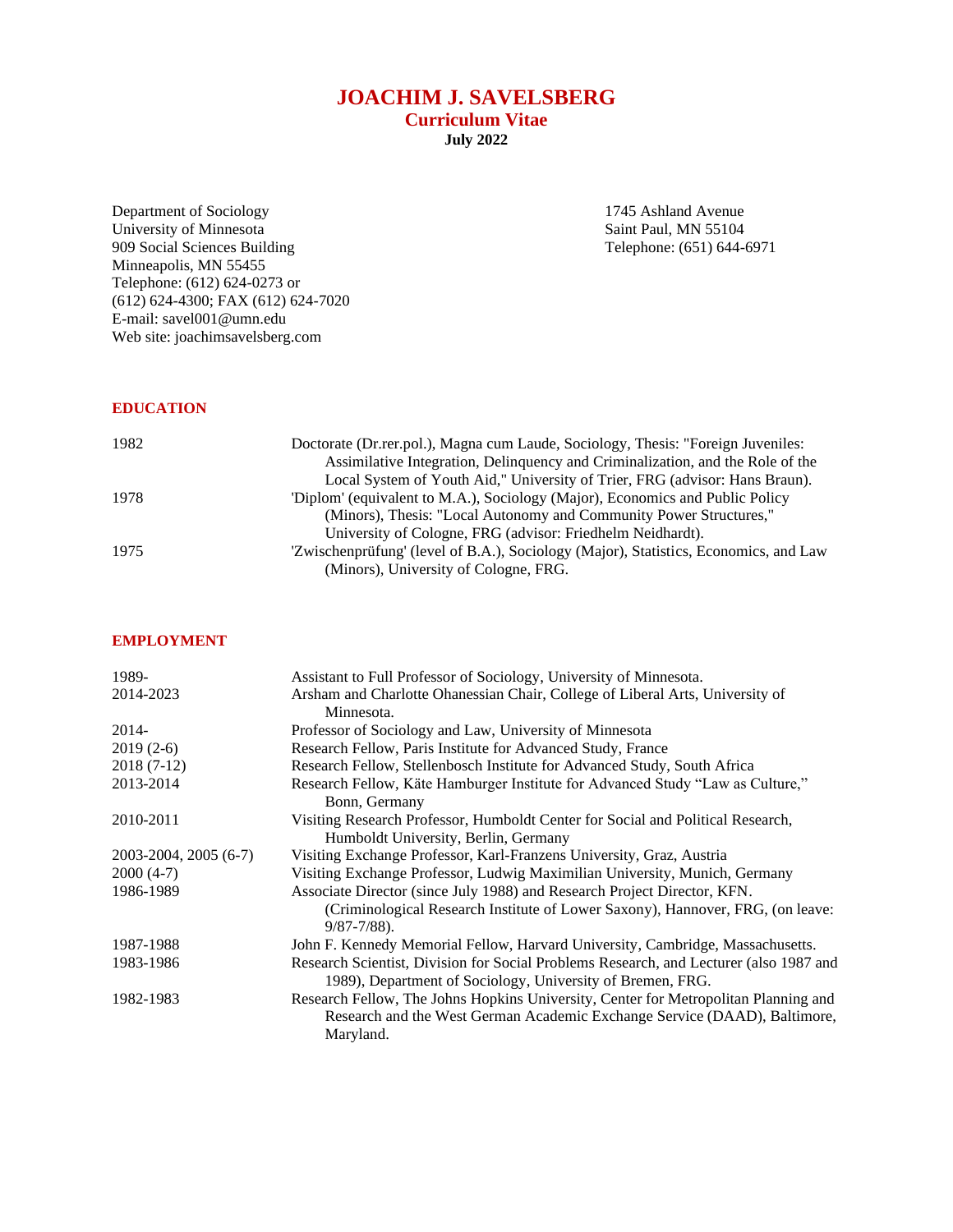# **CURRENT AND RECENT PROJECTS**

1. **Research and book project: "Knowing about Genocide: Armenian Suffering and Epistemic Struggles"** (supported by Arsham and Charlotte Ohanessian Chair funds; Stellenbosch Institute for Advanced Study, South Africa [fall 2018], and Paris Institute for Advanced Study, France [spring 2019]; published by the University of California Press, March 2021)

The book, published by the University of California Press in March 2021, develops a sociology of genocide knowledge. It explores how victims and perpetrators generate conflicting knowledge about genocide for the case of the Armenian genocide committed in the context of the First World War. Focusing on Armenians and Turks, it examines strategies of silencing, denial, and acknowledgment in everyday interaction, public rituals, law, and politics. Drawing on interviews, ethnographic accounts, documents, and eyewitness testimony, the book illuminates the social processes that drive dueling versions of history. It finally reveals counterproductive consequences of denial in an age of human rights hegemony, with implications for populist disinformation campaigns against overwhelming evidence.

#### 2.**Grand Challenges Grant (Provost's Office): The Minnesota Model: Building Interdisciplinary Capacity to Defend Human Rights in Challenging Times** (with Fionnuala Ní Aoláin; Barbara Frey; Jessica Stanton) (2019-21)

This Grand Challenges project, funded by the Provost's Office of the University of Minnesota, focuses on two intersecting themes: Enhancing Individual and Community Capacity and Fostering Just and Equitable Communities. We are concerned with the relationship between human rights and the enhancement of individual and community capacity amidst a changing human rights terrain and interrelated, growing social inequalities. We thus address a reciprocal relationship, in which the pursuit of human rights enhances capacities and those capacities, in turn, strengthen human rights protections. This proposal advances our project of building a "Minnesota Model," established on a long-standing university and community commitment to human rights education, research and advocacy over decades. Four co-Principal Investigators received this grant on behalf of a community of scholars and external partners in an effort to understand current patterns of human rights retrenchment and to model effective scholar-practitioner responses to human rights violations.

#### **3. History in Whose Hands? Gendering the Collective Memory of Perpetrators in Serbia** (funded by the University of Minnesota Human Rights Initiative)

This project explores the gendered nature of narratives about mass violence, potentially contributing insights into effects of gendered power relations on the acknowledgement or denial of genocide and mass violence for the case of Serbia. By examining the context of a post-conflict "perpetrator" country, it engages with the role of women in establishing a "cultural trauma of perpetrators." A focus is on the role of a collective "Women in Black – Serbia."

### **4. Knowledge-Generating Effects of Universal Jurisdiction** (funded by the College of Liberal Arts of the University of Minnesota)

This project explores the effects of universal jurisdiction on public knowledge about massive violations of human rights. It places a particular emphasis on interactions between criminal court proceedings and NGOs, some constituted by refugee populations. Such NGOs support investigations and prosecutions, observe trials, and contribute to the diffusion of knowledge about their course and outcome. An ongoing pilot study focuses on the case against a Syrian intelligence official who was found guilty and sentenced for torture, murder, crimes against humanity and sexual perpetration before a German court. A later expansion of this project with an international comparative perspective is being considered.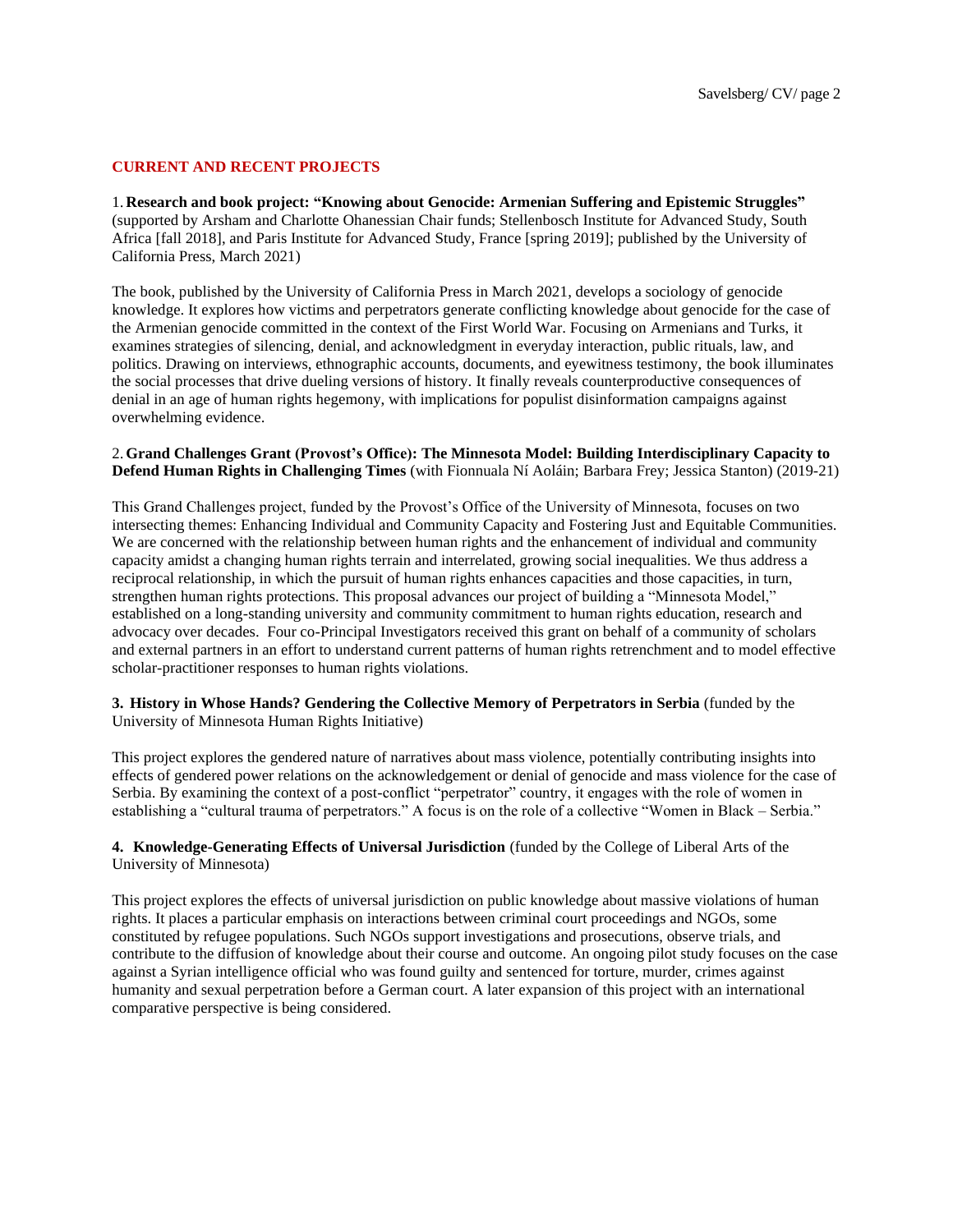# **FELLOWSHIPS, GRANTS, AWARDS, HONORS (dates awarded) (selected)**

# **Fellowships and Visiting Professorships**

| 2019    | Residential Fellowship, Institut d'Études Avencées de Paris, France (February through June).                                                                                                         |
|---------|------------------------------------------------------------------------------------------------------------------------------------------------------------------------------------------------------|
| 2018    | Residential Fellowship, Stellenbosch Institute for Advanced Study, South Africa (July through                                                                                                        |
|         | December).                                                                                                                                                                                           |
| 2017    | Visiting Scholar, Transitional Justice Institute, University of Ulster, Belfast (June).                                                                                                              |
| 2015    | Guest Scholar, Fondation Maison des Science de l'Homme, Paris, France (summer).                                                                                                                      |
| 2013-14 | Residential Fellowship, Käte Hamburger Institute for Advanced Study "Law as Culture" (Bonn,<br>Germany).                                                                                             |
| 2010-11 | Visiting Research Professor, Humboldt Center for Social and Political Research, Humboldt University,<br>Berlin: "Collective Representations and Memories of Atrocities after Judicial Intervention." |
| 2010    | Collaborative Residency at the Rockefeller Foundation Bellagio Center: "Collective Criminality and<br>Human Rights: Violence, Memory, Responsibility" (with John Hagan and Jens Meierhenrich).       |
| 2007    | Fellowship, Institute for Advanced Studies, University of Minnesota (Fall Semester).                                                                                                                 |
| 2003-04 | Visiting Professor, Karl-Franzens Universität (Graz, Austria).                                                                                                                                       |
| 2000    | Visiting Professor, Ludwig-Maximilian Universität München, (Munich, Germany—Spring Semester).                                                                                                        |
| 1986-87 | John F. Kennedy Memorial Fellowship, Harvard University (supplemental funds from DAAD): "The                                                                                                         |
|         | Construction of Federal Sentencing Guidelines in Light of Max Weber's Sociology of Law."                                                                                                             |
| 1986    | Senior Fellowship, Johns Hopkins University, Center for Metropolitan Planning and Research (declined                                                                                                 |
|         | in favor of a John F. Kennedy Memorial Fellowship, Harvard University).                                                                                                                              |
| 1982-83 | Research Fellowship, Johns Hopkins University, Center for Metropolitan Planning and Research, and                                                                                                    |
|         | DAAD, "Community based Crime Prevention and Ethnic Minorities: How to Learn from American                                                                                                            |
|         | Experiences for West German Cities."                                                                                                                                                                 |

# **Publication Awards**

| 2022 | Barrington Moore Book Award, Section for Comparative and Historical Sociology, American<br>Sociological Association (for <i>Knowing about Genocide </i> ). |
|------|------------------------------------------------------------------------------------------------------------------------------------------------------------|
| 2022 | Gordon Hirabayashi Human Rights Book Award Honorable Mention, Section for Human Rights,<br>American Sociological Association (for Knowing about Genocide)  |
| 2020 | Association of American Universities Open Access Monograph Initiative Award (TOME, for Knowing<br>about Genocide)                                          |
| 2016 | Distinguished Book Award, Division for International Criminology, American Society of Criminology<br>(for Representing Mass Violence)                      |
| 2016 | Outstanding Book Award. Social Problems Theory Division. Society for the Study of Social Problems<br>(for Representing Mass Violence)                      |
| 2012 | Outstanding Book Award. Social Problems Theory Division. Society for the Study of Social Problems<br>(with Ryan D. King; for American Memories).           |
| 2007 | Best Article Award, Section on Culture, American Sociological Association (with Ryan D. King; for<br>"Institutionalizing Collective Memories of Hate")     |
| 2006 | Best Article Award, Law & Society Association (with Ryan D. King; for "Institutionalizing<br>Collective Memories of Hate").                                |
| 1995 | Distinguished Book Award, Division of International Criminology, American Society of Criminology<br>(for Constructing White-Collar Crime).                 |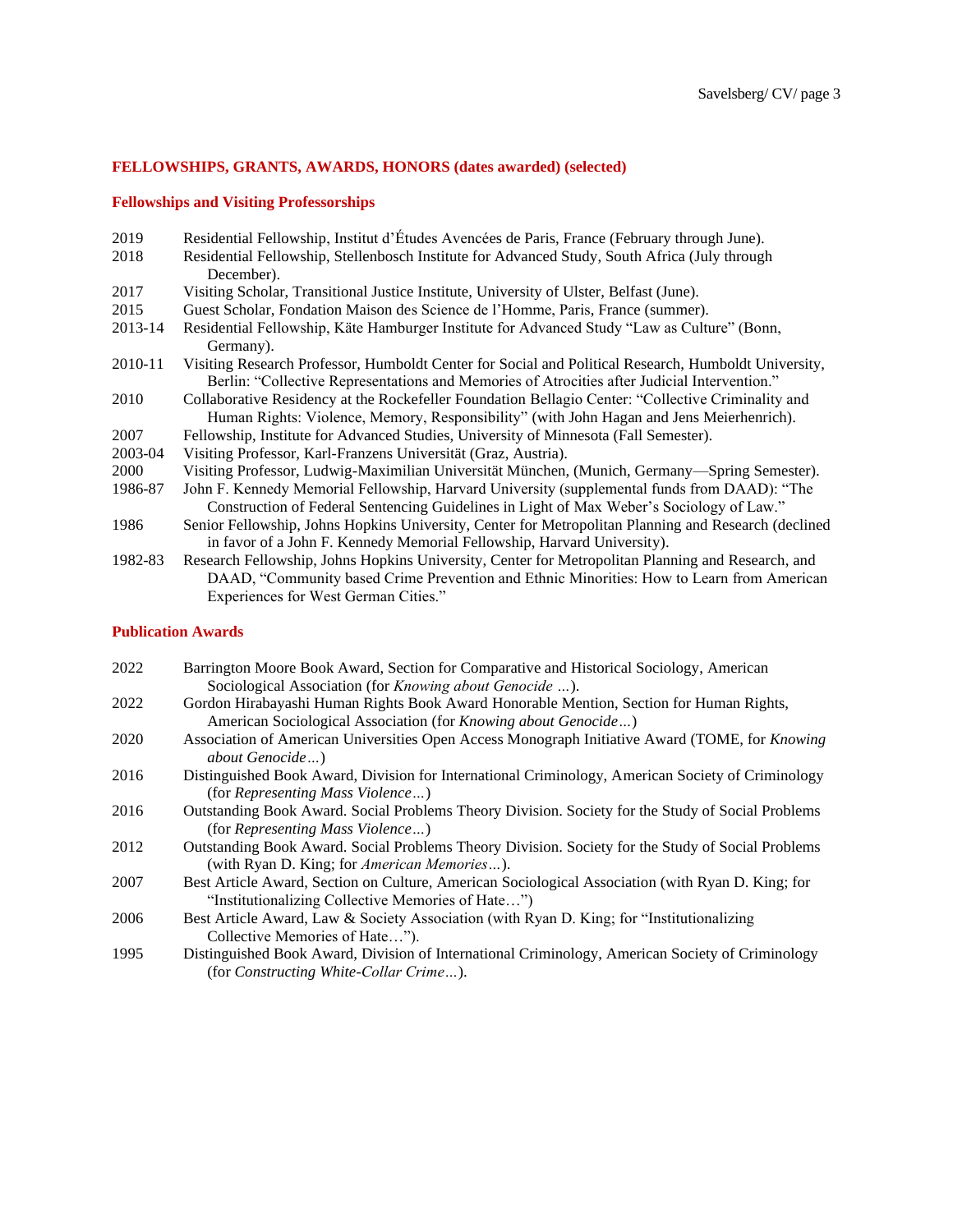#### **Awards for Lifetime Achievement/Body of Work and other Honors (selected)**

- 2021 Harry J. Kalven, Jr. Prize for "empirical scholarship that has contributed most effectively to the advancement of research in law and society" (Law & Society Association).
- 2019 Lee Founders Award, Society for the Study of Social Problems (SSSP).
- 2019 Lifetime Achievement Award (bi-annual), Crime and Delinquency Division, SSSP.
- 2017 Albert J. Reiss, Jr. Distinguished Scholar Award (bi-annual), Section for Crime, Law and Deviance, American Sociological Association (ASA).
- 2017 William J. Chambliss Lifetime Achievement Award, Law & Society Division, SSSP.
- 2014-23 Arsham and Charlotte Ohanessian Chair, College of Liberal Arts, University of Minnesota.
- 2014- Affiliate Faculty, University of Minnesota School of Law.
- 2012 Freda Adler International Distinguished Scholar Award, International Division, ASC.
- 2008 Elected Fellow, American Society of Criminology.

### **Election/Candidacy for Office**

- 2021 Candidate for President, American Society for Criminology
- 2016-17 Candidate for President, Society for the Study of Social Problems
- 2016-17 Elected Chair, Section for Human Rights, ASA
- 2004-06 Elected Chair, Social Problems Theory Division, SSSP
- 2004-05 Elected Chair, Section for the Sociology of Law, ASA

#### **Research Grants**

| 2022    | Seed Grant, College of Liberal Arts (\$9,290).                                                     |
|---------|----------------------------------------------------------------------------------------------------|
| 2022    | Graduate Research Partnership Program grant (with Nikoleta Sremac).                                |
| 2019    | Human Rights Initiative Research Grant: "History in Whose Hands? Gendering the Collective Memory   |
|         | of Perpetrators in Serbia." (\$27,000) (Nikoleta Sremac, RA)                                       |
| 2019    | Graduate Research Partnership Program grant (with Michael Soto).                                   |
| 2018    | University of Minnesota, Provost's Office: Grand Challenges: The Minnesota Model: Building         |
|         | Interdisciplinary Capacity to Defend Human Rights in Challenging Times (with Fionnuala Ní          |
|         | Aoláin; Barbara Frey, and Jessica Stanton) (\$325,000).                                            |
| 2018    | Human Rights Initiative Research Grant: "Denialism or Free Speech: The Griswold v Driscoll Case"   |
|         | (with Fionnuala Ní Aoláin) (\$27,952) (Brooke Chambers, RA).                                       |
| 2018    | Graduate Research Partnership Program grant (with Miray Philips).                                  |
| 2017    | Graduate Research Partnership Program grant (with Brooke Chambers).                                |
| 2016    | University of Minnesota, Provost's Office. Grand Challenges Exploratory Research Proposal          |
|         | Ensuring Just and Equitable Societies: Human Rights Collaborative and Faculty-Student Human        |
|         | Rights laboratory to promote equitable civil society by creating bridges between the academic      |
|         | community to public policy and non-governmental actors (with Barbara Frey, Fionnualla Ni Aolain,   |
|         | and Jim Ron) (\$110,000).                                                                          |
| 2016-17 | Grand Challenges Human Rights Collaborative, "Ex-combatants, Memory and Re-integration: The Case   |
|         | of Northern Ireland" (ca. \$20,000) (Michael Soto, RA).                                            |
| 2016-17 | Undergraduate Research Opportunity grants, CLA (with Prashasti Bhatnagar and Abby Vogel).          |
| 2015    | Undergraduate Research Opportunity grant, CLA (with Jacqulyn Meyer).                               |
| 2015    | Graduate Research Partnership Program grant (with Erez Garnai).                                    |
| 2010-14 | National Science Foundation, Law and Social Science Program: "Collective Representation and        |
|         | Memories of Atrocities after Judicial Intervention: Darfur in International Comparison." National  |
|         | Science Foundation (\$184,000).                                                                    |
| 2010-11 | University of Minnesota, College of Liberal Arts: Supplemental sabbatical funding.                 |
| 2009    | Graduate Research Partnership Program grant (with Liying Luo).                                     |
| 2008    | University of Minnesota, College of Liberal Arts, Single-Semester Research Leave, CLA (Fall 2008). |
|         |                                                                                                    |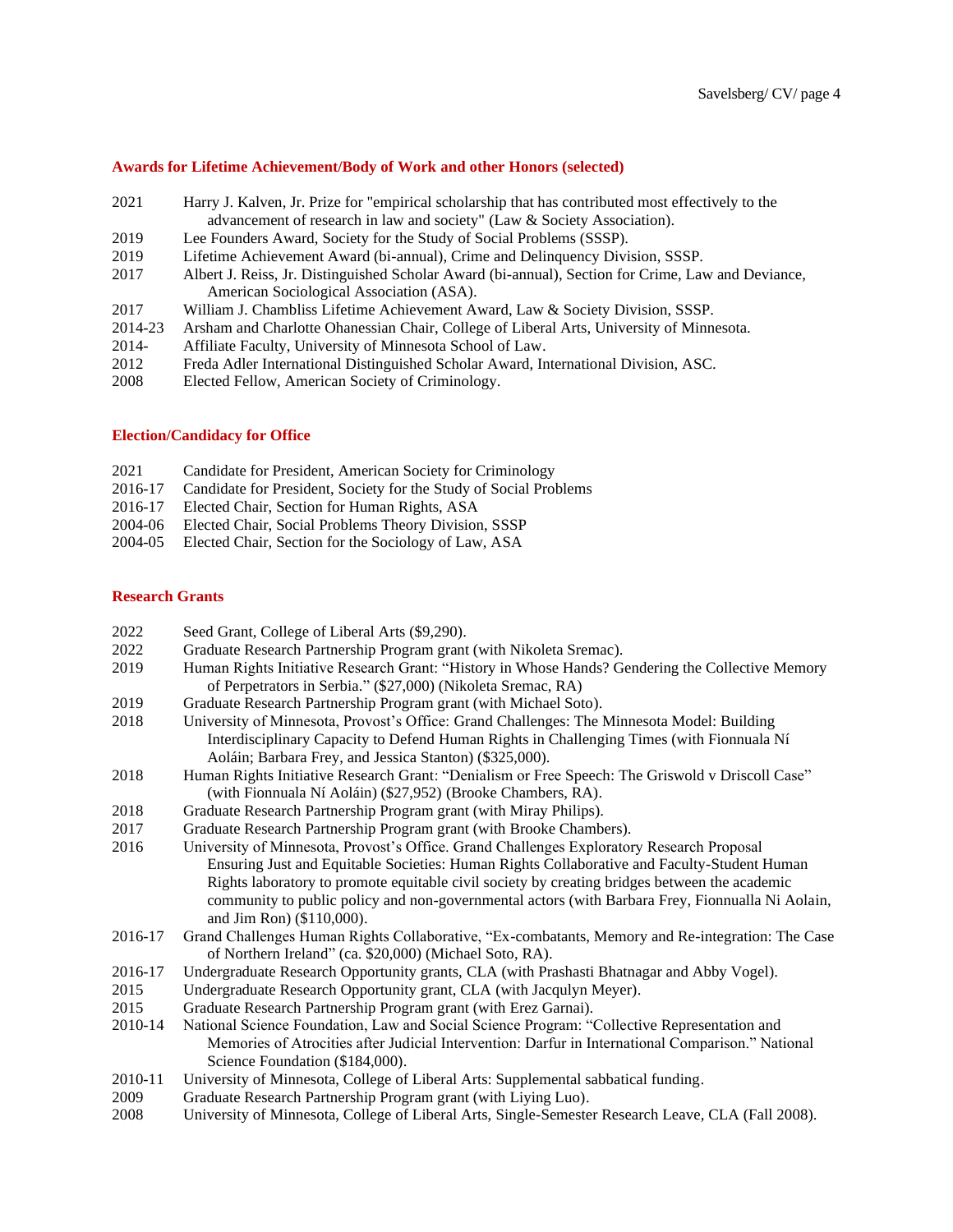#### Research Grants (cont.)

| 2007               | Undergraduate Research Opportunity grant, CLA (with Ryan Pottebaum).                                                                                                                                                                                                                         |
|--------------------|----------------------------------------------------------------------------------------------------------------------------------------------------------------------------------------------------------------------------------------------------------------------------------------------|
| 2007               | Graduate Research Partnership Program grant, College of Liberal Arts (CLA) (with Jeremy Minyard).                                                                                                                                                                                            |
| 2006               | Undergraduate Research Opportunity grant awarded, CLA (with Rajiv Evan Rajan).                                                                                                                                                                                                               |
| 2006               | Recipient, David Cooperman Summer Institute, Department of Sociology.                                                                                                                                                                                                                        |
| 2006               | Graduate Research Partnership Program grant, CLA (with Aren Wish).                                                                                                                                                                                                                           |
| 2003               | College of Liberal Arts, Faculty-Undergraduate Student Collaborative Research Grant (with Jody Ward).                                                                                                                                                                                        |
| 2002               | Graduate Research Program Partnership grant, CLA (with Ryan D. King).                                                                                                                                                                                                                        |
| 1999/2001/02/06/08 | University of Minnesota Life Course Center, Research Support.                                                                                                                                                                                                                                |
| 2000               | University of Minnesota, College of Liberal Arts, Single-Semester Research Leave.                                                                                                                                                                                                            |
| 1995               | Grant-in-Aid, Vice President for Research and Dean of the Graduate School, University of Minnesota.<br>"Crime and Democratization in East-Central Europe".                                                                                                                                   |
| 1995               | Bush Sabbatical Supplement Award, U of Minnesota.                                                                                                                                                                                                                                            |
| 1994               | National Science Foundation, Law and Social Science Program: "Knowledge Shifts in the Study of<br>Crime and Criminal Justice" [supplemental funding to 1993 award].                                                                                                                          |
| 1993               | National Science Foundation, Law and Social Science Program: "Changing the Academic Agenda on<br>Crime and Punishment: Knowledge Shifts in the Study of Crime and Criminal Justice" (ca. \$48,000).                                                                                          |
| 1993               | Volkswagen-Foundation, Hannover, FRG. Support for field research in the Czech Republic and the new<br>(Eastern) German states: "Crime and Criminal Justice under Conditions of Basic Societal Change."                                                                                       |
| 1992               | Single Quarter Leave for 1993, CLA, U of Minnesota (declined in favor of summer grant).                                                                                                                                                                                                      |
| 1991               | Summer Grant, Graduate School, U of Minnesota: "Political Funding of Criminological Research and<br>Impact on Journal Articles."                                                                                                                                                             |
| 1991               | Grant-in-Aid, Graduate School, U of Minnesota, "Modernization and Knowledge on Crime and<br>Punishment: News Media."                                                                                                                                                                         |
| 1991               | Andrew W. Mellon-Grant, West European Area Studies Center, U of Minnesota, "Inequality and Crime<br>in a New Eastern Europe."                                                                                                                                                                |
| 1990               | Grant-in-Aid, Graduate School, U of Minnesota, "Modernization and Criminal Justice: Data Gathering,<br>Sampling, Pre-testing."                                                                                                                                                               |
| 1986               | West German National Science Foundation (DFG), Research Grant: "Implementation of Criminal Law<br>against Economic Crime: Class- and Sector-specific Factors in Bargaining Processes" (author;<br>submitted by Hans Haferkamp).                                                              |
| 2000               | University of Minnesota Life Course Center and Center for International Studies, Travel Grants.                                                                                                                                                                                              |
| 1989-95            | Travel, teaching development, and other support (diverse grants), Center for European Studies, Institute<br>for International Studies, Bush Faculty Development Program for Excellence and Diversity in<br>Teaching, Office of International Education (all of the University of Minnesota). |
| 1988-89            | West German National Science Foundation (DFG), travel grants and publication support.                                                                                                                                                                                                        |

#### **Teaching and Mentoring Awards**

- 2013 Faculty Mentoring Award, Sociology Research Institute, Department of Sociology.
- 2011-12 REU grant, National Science Foundation (for Meghan Zacher).
- 2005 Faculty Mentoring Award, Sociology Research Institute, Department of Sociology.
- 2004 National Science Foundation. "Doctoral Dissertation Research: Gender-Specific Period, Cohort, and Institutional Effects in the Production of Criminological Knowledge" (advisee Sarah Flood).
- 1999 University of Minnesota CLA Student Board, Outstanding Faculty Award (for dedication to students and exemplary teaching ability).
- 1997 University of Minnesota Finalist, 1996-97 Horace T. Morse-Minnesota Alumni Association Award for Outstanding Contributions to Undergraduate Education.
- 1992 Bush Faculty Development Program for Excellence and Diversity in Teaching, U of Minnesota (participant).
- 1991 Teaching Grant: Foreign Languages Across the Curriculum, Institute for International Studies, U of Minnesota.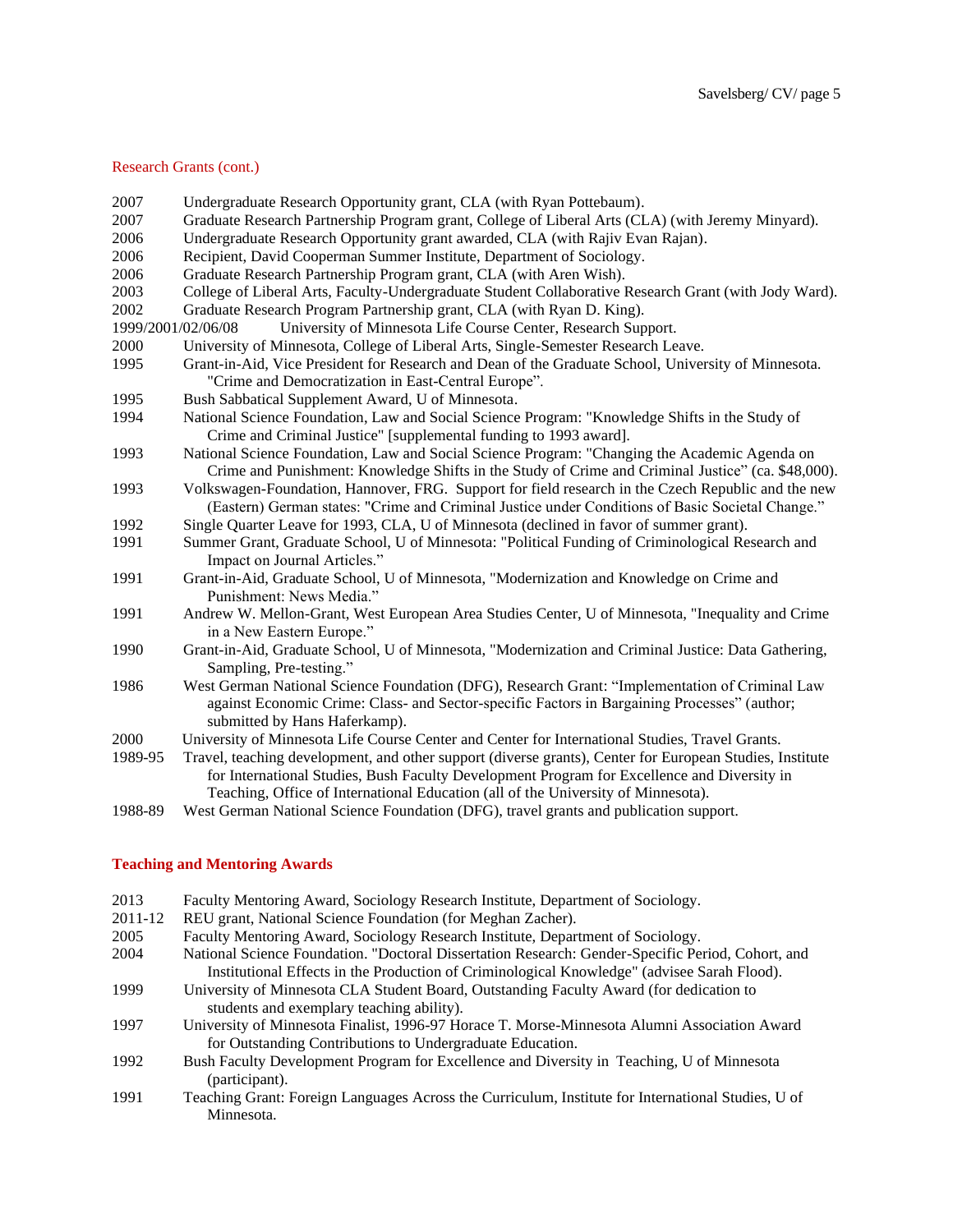# **PUBLICATIONS (all in English, except where otherwise indicated)**

#### **Books (authorship)**

- 2021 Knowing about Genocide: Armenian Suffering and Epistemic Struggles. Oakland, CA: University of California Press.
	- Paperback and open access-online editions
	- AAU Open Access Monograph Initiative Award (TOME)
	- 2022 BARRINGTON MOORE BOOK AWARD, ASA Section for Comparative and Historical Sociology
	- 2022 HONORABLE MENTION, GORDON HIRABAYASHI BOOK AWARD, ASA Section for Human Rights
	- Subject to AUTHOR MEETS CRITICS/BOOK FORUM sessions at annual meetings of the ASC 2021 and accepted for the ASA in '22
	- **•** Reviewed in: American Journal of Sociology, Critical Review, Past Tense Online, Social Forces

### 2015 Representing Mass Violence: Conflicting Responses to Human Rights Violations in Darfur Oakland: University of California Press

- Paperback and open access-online editions
- **•** 2016 OUTSTANDING BOOK AWARD, Theory Division, Society for the Study of Social Problems
- 2016 OUTSTANDING BOOK AWARD, Division of International Criminology, American Society of Criminology
- **•** Reviewed in American Journal of Sociology, Contemporary Sociology, Corvinus Journal of Sociology and Social Policy*,* Holocaust and Genocide Studies, Law and Politics Book Review, Criminal Law and Criminal Justice Books, State Crime Journal.
- Subject to AUTHOR-MEETS CRITICS sessions at Law & Society Association (2016) and American Society of Criminology (2015 and 2016) annual meetings.
- **ERMAN TRANSLATION: Repräsentationen von Massengewalt: Strafrechtliche, humanitäre,** diplomatische und journalistische Perspektiven auf den Darfurkonflikt. Frankfurt: Vittorio Klostermann Publ, 2017. Reviewed in Zeitschrift für Genozidforschung.
- 2011 American Memories: Atrocities and the Law (with Ryan D. King). New York: Russell Sage Foundation (American Sociological Association Rose Monograph Series).
	- Paperback edition 2013
	- Audio-edition 2016 (audible.com)
	- 2012 OUTSTANDING BOOK AWARD, THEORY DIVISION, SOCIETY FOR THE STUDY OF SOCIAL PROBLEMS
	- Reviewed in American Journal of Sociology; Contemporary Sociology; Law and Politics Book Review, Law & Society Review; Patterns of Prejudice; Social Forces; Theoretical Criminology.
	- Subject to AUTHOR-MEETS-CRITICS sessions at American Sociological Association and American Society of Criminology annual meetings.
- 2010 Crime and Human Rights: Criminology of Genocide and Atrocities. London: Sage.
- 1994 Constructing White-Collar Crime: Rationalities, Communications, and Power (with contributions by Peter Brühl) (translation and revision of Politics and Criminal Law... with a new chapter on the United States); Philadelphia: University of Pennsylvania Press ("Law in Social Context" series).
	- 1995 DISTINGUISHED BOOK AWARD, INTERNATIONAL DIVISION, AMERICAN SOCIETY OF CRIMINOLOGY
	- Reviewed in American Journal of Sociology; Contemporary Sociology.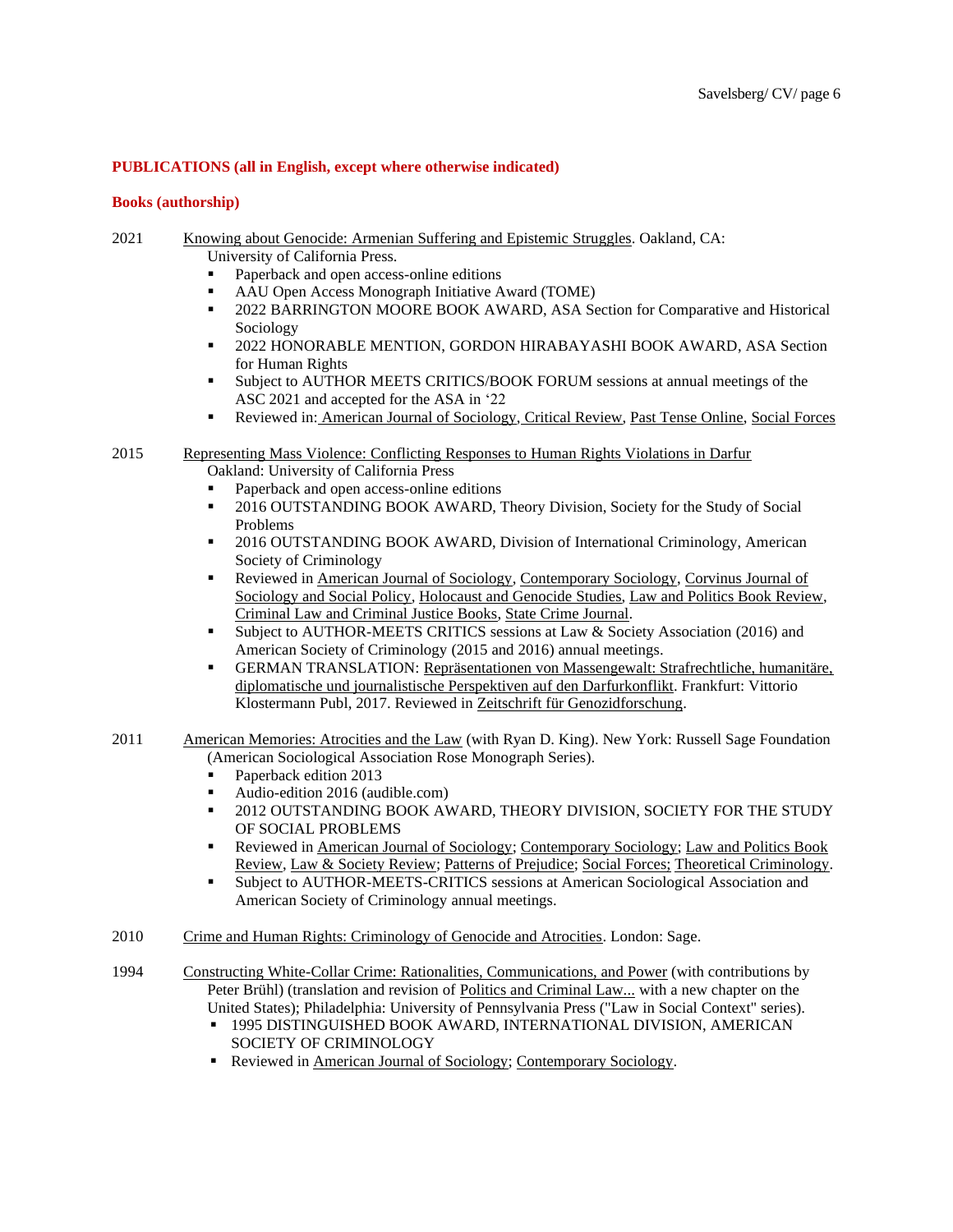# **PUBLICATIONS, books (continued)**

| 1988 | Politics and Criminal Law against Economic Offenses: Analysis of Rationalities, Communications and                                                                                                               |
|------|------------------------------------------------------------------------------------------------------------------------------------------------------------------------------------------------------------------|
|      | Power (with Peter Brühl; German), Opladen: Leske und Budrich.                                                                                                                                                    |
| 1988 | Social and Psychological Impacts of Urban Planning (with Bernd Hamm, Manfred Fischer, and Karl-<br>Heinz Simon; German), Trier: Universität Trier (Trierer Beiträge zur Stadt- und Regionalplanung,<br>Vol. 14). |
| 1982 | Foreign Juveniles: Assimilative Integration, Delinquency and Criminalization, and the Local System of<br>Youth Aid (German), München: Minerva.                                                                   |
| 1980 | Local Autonomy: Autonomy, Power, and Decisions in Urban Communities (German), Frankfurt/Main:<br>Haag & Herchen.                                                                                                 |

### **Book and Journal Editing**

- 2016 with Timothy R. Johnson, eds. Vol. 50 of Law & Society Review.
- 2015 with Timothy R. Johnson, eds. Vol. 49 of Law & Society Review.
- 2014 with Timothy R. Johnson, eds. Vol. 48 of Law and Society Review.
- 2007 Joachim J. Savelsberg. Ed. Against Narrow, Distorted, and Unconscious Adaptations of Theory. Special Issue of Crime, Law and Social Change, Vol. 42 (with contributions by Ross Matsueda, John Hagan & Holly Foster, Mark Cooney, James F. Short, Jr., and Savelsberg).
- 2006 Criminal Courts (co-edited with Jo Dixon and Aaron Kupchik). Aldershot: Ashgate Publishing Company. (The International Library of Criminology, Criminal Justice, and Penology).
- 2002 Joachim J. Savelsberg and Robert J. Sampson. Eds. Mutual Engagement: Sociology and Criminology? Special issue of Crime, Law and Social Change, Vol. 37, No. 2 (with contributions by James F. Short, Jr., John Hagan, Diane Vaughan, Susan Silbey and an introduction by Savelsberg/ Sampson).
- 1989 The Future of Criminology in West Germany: Materials on a Colloquium of the German National Science Foundation (edited; German), Stuttgart: Enke.

#### **Publications in Progress**

- (With Amelia Cotton Corl) "In Survivors' Eyes: Germans or Nazis? Cohort-specific Memories of Universal Evil." Under revision for journal submission.
- (With Scott Duxbury and Hollie Nyseth Brehm) "Who informs about genocide and how? World actors, Darfur and mediation through news reporting" (paper in progress)
- (With Michael Soto) "Community organization, memory and peace-making" (R&R state).
- (With Brooke Chambers) "Between Free Speech Claims and Denial of Genocide."
- (With Miray Philips) "Field Logics and Articulations about Genocide" (revise and resubmit stage).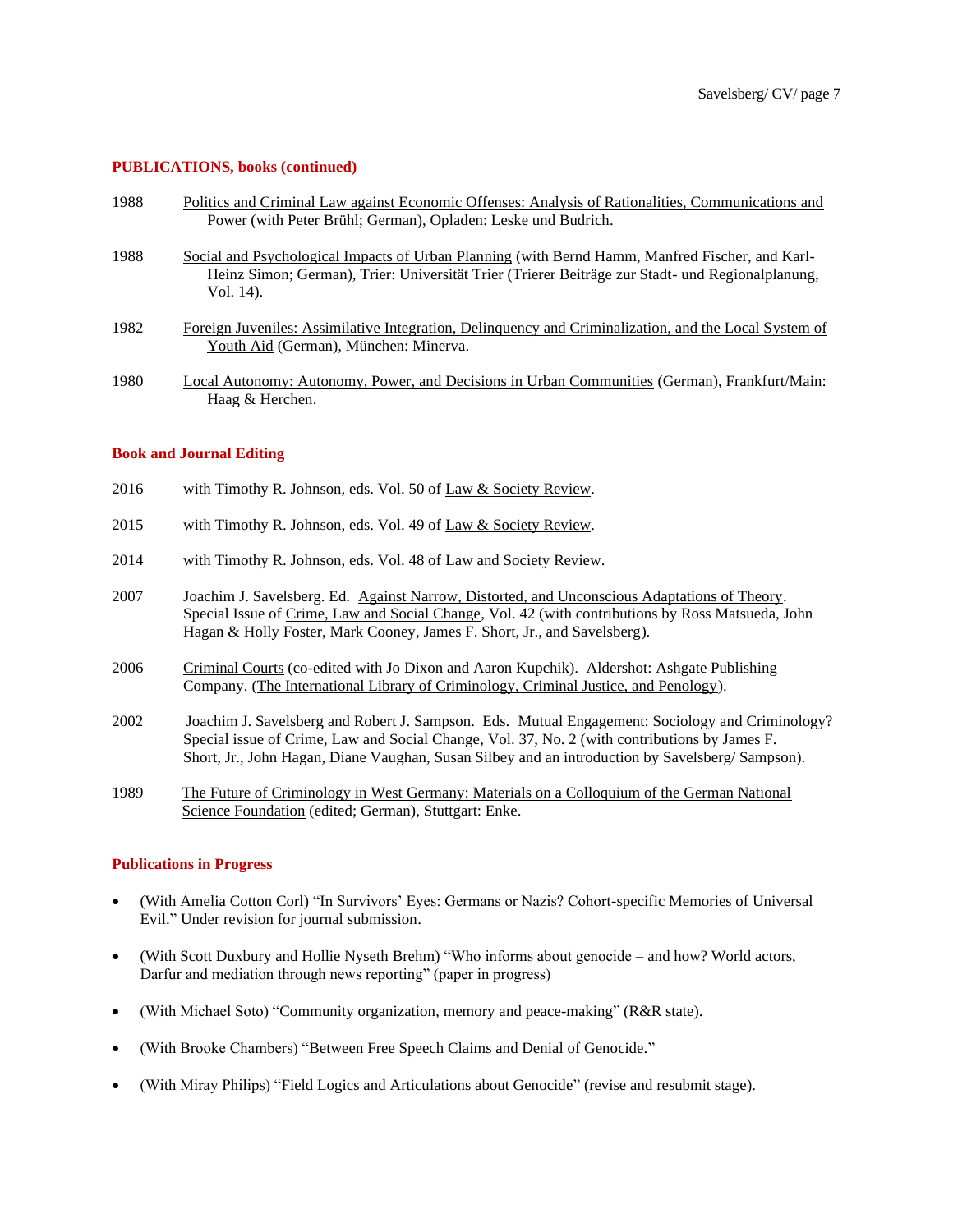#### **Articles and Chapters**

| Forthcoming | "Media and Transitional Justice." In The Oxford Handbook of Transitional Justice, edited by |
|-------------|---------------------------------------------------------------------------------------------|
|             | Lawrence Douglas, Alexander Hinton, and Jens Meierhenrich. Oxford University Press.         |

- Forthcoming Joachim J. Savelsberg and Brooke Chambers. "Darfur Model, Rwanda, and the ICTR: John Hagan's Sociology of Genocide Continued." Law & Social Inquiry.
- Forthcoming Joachim J. Savelsberg and Miray Philips. "Epistemic Power of Universal Jurisdiction: Spreading Knowledge about Mass Atrocity Crimes." Minnesota Journal of International Law.
- Forthcoming Joachim J. Savelsberg and Erez Garnai. "Control Balance Theory." Wiley-Blackwell's Encyclopedia of Sociology, Second Edition, edited by George Ritzer.
- 2022 "Writing Biography in the Face of Cultural Trauma: Nazi Descent and the Management of Spoiled Identities." American Journal of Cultural Sociology, Vol. 10, No. 1, pp. 34–64.
- 2022 Brooke B. Chambers and Joachim J. Savelsberg. "Genocide and Ethnic Cleansing." In Oxford Encyclopedia of International Criminology, edited by E. Erez and P. Ibarra. New York and Oxford: Oxford University Press. doi:10.1093/acrefore/9780190264079.013.594
- 2021 Review Essay: "Contextualizing Advocates of Humanity: History, Ecology of Fields, and Transnational Legal Ordering." On Kjersti Lohne. *Advocates of Humanity: Human Rights NGOs in International Criminal Justice*. Oxford University Press. Law & Social Inquiry, Vol. 46, No. 4, pp. 1293–99.
- 2021 Wenjie Liao and Joachim J. Savelsberg, "Law." Handbuch zur sozialwissenschftlichen Gedächtnisforschung, edited by Michael Heinlein et al. Springer.
- 2021 "Group Process, Genocide, and other Mass Atrocity Crimes." Social Bridges and Contexts in Criminology and Sociology: Reflections on the Intellectual Legacy of James F. Short, Jr., edited by Lisa Broidy and Lorine Hughes. Routledge, pp. 161-186.
- 2020 "Anti-Impunity Transnational Legal Ordering and Human Rights Formation, Institutionalization, Consequences, and the Case of Darfur." In Transnational Legal Ordering of Criminal Law, edited by Ely Aaronson and Gregory Schaffer. Cambridge: Cambridge University Press, pp. 205-233.
- 2020 "Conditions and cultural consequences of international criminal justice intervention: the case of Darfur," in The Impact of Human Rights Prosecutions: Insights from European, Latin American, and African Post-Conflict Societies, edited by Rosario Figari Layus and Ulrike Capdepon. Leuven: Leuven University Press, pp. 181-199.
- 2020 Joachim J. Savelsberg and Amber Powell. "Politics, Institutions and the Penal State." The New Handbook of Political Sociology, edited by Thomas Janoski, Isaac Martin, Joya Misra, and Cedric De Leon. Cambridge: Cambridge University Press, pp. 513-537.
- 2020 "The Representational Power of International Criminal Courts." In: Power in International Criminal Justice: Towards a Sociology of International Justice, edited by M. Bergsmo, M. Klamberg, K. Lohne and C. Mahony. Brussels: Torkel Opsahl Academic EPublisher, pp. 281-323.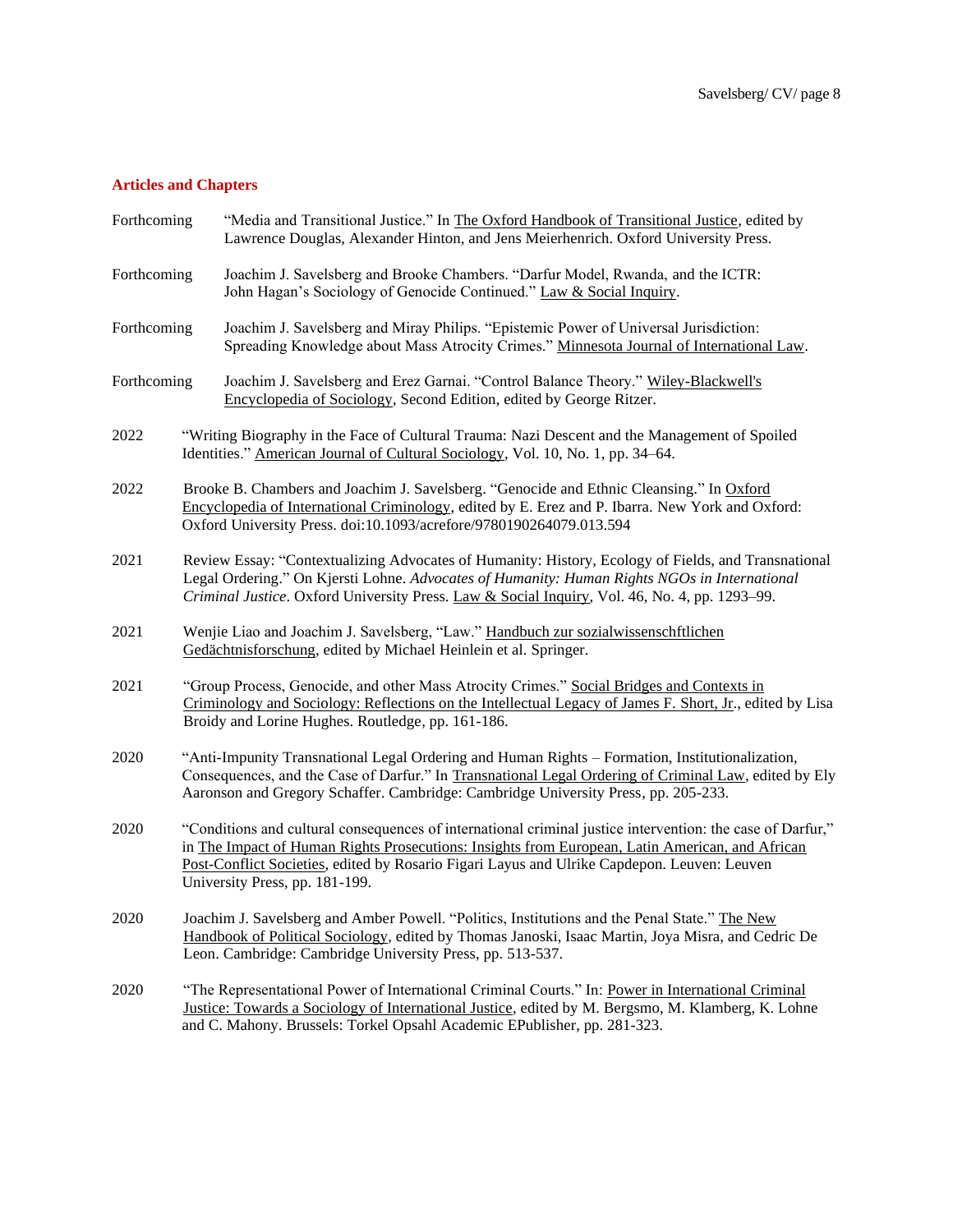- 2020 "Balancing Rights and Responsibilities during a Pandemic: Individuals, States, and Views from the United States of America." In: In the Realm of Corona Normativities, edited by Werner Gephart. Frankfurt: Vittorio Klostermann, pp. 313-321.
- 2019 Joachim J. Savelsberg and Brooke Chambers. "Human Rights and Social Control." The Handbook of Social Control, edited by Mathieu Deflem. Hoboken, NJ: Wiley Blackwell, pp. 442-455.
- 2019 "Journalism on Darfur between Social Fields: Global and National Forces." In Media and Mass Atrocity: The Rwanda Genocide and Beyond, edited by Allan Thompson, Waterloo, ON, CAN: Centre for International Governance Innovation, pp. 253-274.
- 2018 Joachim J. Savelsberg and Suzy McElrath. "Human Rights and Penal Policy." Oxford Research Encyclopedia for Criminology and Criminal Justice. Oxford: Oxford University Press (online).
- 2018 "Global Human Rights Organizations and National Patterns: Amnesty International's Representations of Darfur." Societies without Borders, Vol. 12, No. 2 (online).
- 2018 "Genocide and other Atrocity Crimes: Toward Remedies." Agenda for Justice: Global Edition, edited by Glenn Muschert et al. Bristol, UK: Policy, pp. 111-120.
- 2018 "Punitive Turn and Justice Cascade: Mutual Inspiration from P&S and Human Rights Literatures." Punishment & Society, Vol. 20, No. 1, pp. 73–91.
- 2018 "Criminology in the United States: Contexts, Institutions and Knowledge in Flux." In: The Handbook of the History and Philosophy of Criminology, edited by Ruth Triplett. Routledge, pp. 437-452.
- 2017 Joachim J. Savelsberg and Wahutu Siguru. "Media Reports and African Genocide." In: Crime, Media, and Popular Culture, Oxford Research Encyclopedia of Criminology and Criminal Justice (online).
- 2017 "Formal and Substantive Rationality in Max Weber's Sociology of Law: Tensions in International Criminal Law." In: Law as Culture: Max Weber's Comparative Sociology of Law, edited by Werner Gephart. Frankfurt: Vittorio Klostermann, pp. 493-510.
- 2017 "International Criminal Law as One Response to World Suffering: General Observations and the Case of Darfur." In: Alleviating World Suffering, edited by Ronald E. Anderson. Springer, pp. 361-74.
- 2016 "Representing Mass Violence in Darfur: Global, National and Field Factors." Zeitschrift für Genozidforschung, Vol. 14, Nos. 1-2, pp. 62-79.
- 2016 Joachim J. Savelsberg, Terence Halliday, Sida Liu, Calvin Morrill, Carroll Seron, Susan Silbey. "Law & Society Review at Fifty: A Debate on the Future of Publishing by the Law & Society Association." Law & Society Review, Vol. 50, No. 4, pp. 1017-36.
- 2015 Joachim J. Savelsberg and Hollie Nyseth Brehm. "Global Justice, National Distinctions: Criminalizing Human Rights Violations in Darfur." American Journal of Sociology, Vol. 121, No. 2, pp. 564-603.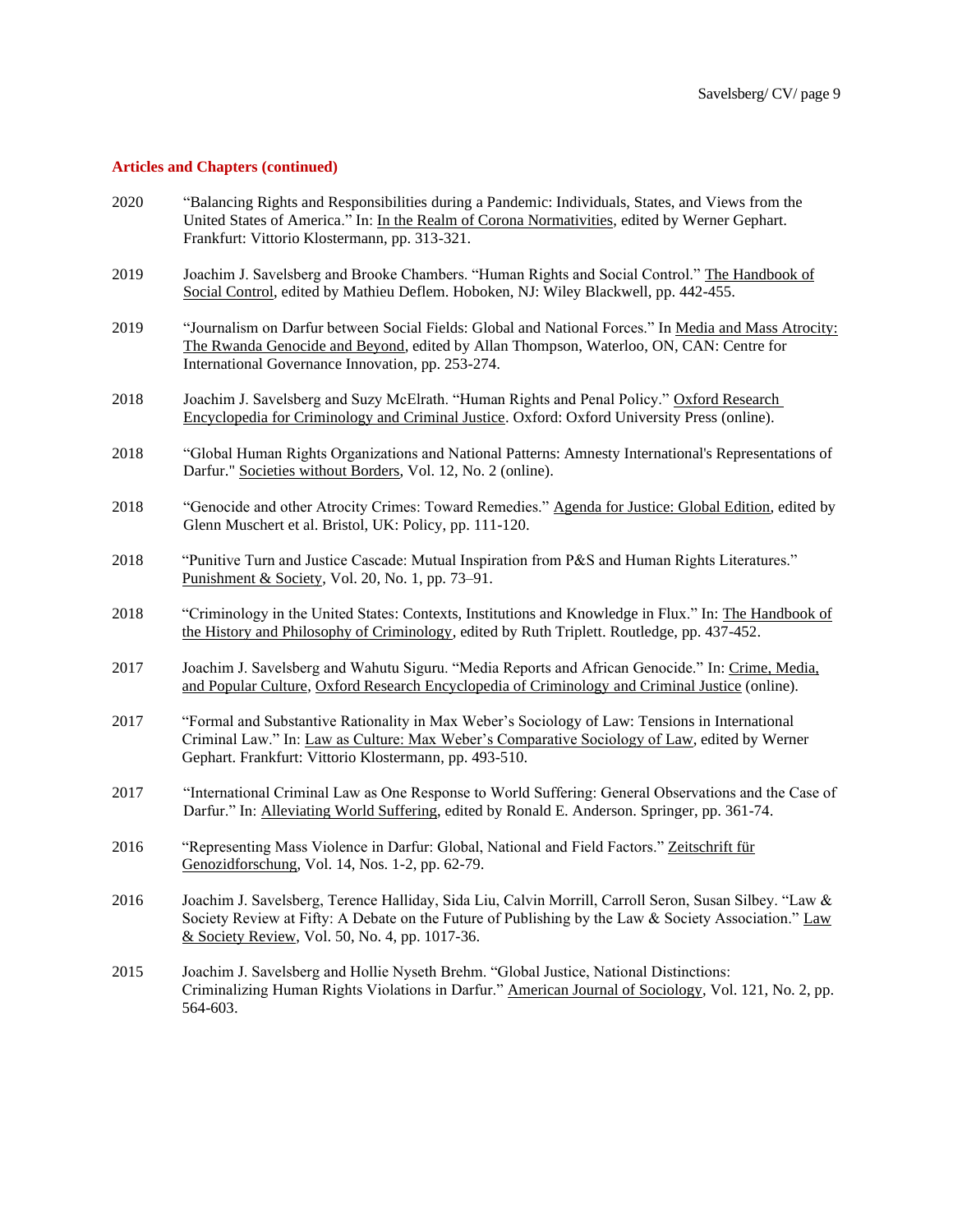- 2015 Joachim J. Savelsberg, Lorine A. Hughes, Janne Kivivuori, James F. Short, Jr., Maximo Sozzo, Richard Sparks. "Criminology, History of" International Encyclopedia of Social and Behavioral Sciences (Section on "History of the Social and Behavioral Sciences"), pp. 238-243.
- 2015 "Global Justice Institutions and National Cultures: Representing and Remembering Mass Atrocities." Pp. 45-52 in Global Cooperation in Transitional Justice: Challenges, Possibilities and Limits, edited by Noemi Gal-Or and Birgit Schwelling. Duisburg: Center for Global Cooperation Research.
- 2014 Joachim J. Savelsberg and Suzy McElrath. "Crime, Law and Regime Change." Annual Review of Law and Social Science, Vol. 10, pp. 259-279.
- 2014 Joachim J. Savelsberg, Ryan D. King and Yu-Ju Chien. "The Narrative Potential of Criminal Trials: War Crimes before the International Criminal Tribunal for the former Yugoslavia" (German). Zeitschrift für Rechtssoziologie Vol. 33, No. 2, pp. 285-308.
- 2014 Meghan Zacher, Hollie Nyseth Brehm, Joachim J. Savelsberg. "NGOs, IOs, and the ICC: Diagnosing and Framing Darfur." Sociological Forum, Vol. 29, No 2, pp. 29-51.
- 2014 "Human Rights Violations in Criminal Courts." Encyclopedia for Criminology and Criminal Justice, edited by Gerben Bruinsma and David Weisburd. Springer, pp. 2371-2382.
- 2014 "Institutional and Historical Explanations of Criminal Punishment." Encyclopedia for Criminology and Criminal Justice, edited by Gerben Bruinsma and David Weisburd. Springer, pp. 2542-2552.
- 2014 "Trials, Collective Memory, and Prospects of Human Rights." In: Tribunals, edited by Werner Gephart et al. Frankfurt: Vittorio Klostermann, pp. 117-136.
- 2013 "Highlights in the Sociology of Law: Globalizing Law and Penalizing Human Rights Violations." Contemporary Sociology, Vol. 42, No. 2, pp. 167-176.
- 2013 "Review Essay on Aryeh Neier's The International Human Rights Movement: A History." Law and Social Inquiry Vol. 38, No. 2, pp. 512-37.
- 2013 Joachim J. Savelsberg and Lara Cleveland. "Law and Society." Oxford Bibliographies Online: Sociology, edited by Jeff Manza. Oxford: Oxford University Press.
- 2012 Joachim J. Savelsberg and Hollie Nyseth. "Collective Representations of Atrocities and National Identity: The Case of Darfur." In National and Transnational Identities, edited by Markus Hadler and Franz Höllinger. Frankfurt/New York: Campus (US distribution: University of Chicago Press), pp. 149-76.
- 2012 "Crime, Law and Deviance." In Handbook of Sociology and Human Rights, edited by David L. Brunsma, Keri E. Iyall Smith, and Bryan K. Gran. New York/London: Routledge, pp. 129-138.

REPRINTED. Pp. 20-30 in: Brunsma, Keri E. Iyall Smith, and Brian K. Gran (Eds.). 2015. Institutions Unbound: Social Worlds and Human Rights. New York/London: Routledge.

2011 Joachim J. Savelsberg and Sarah M. Flood. "American Criminology meets Collins: Intellectual Change in a Policy-Oriented Field." Sociological Forum, Vol. 26, No 1, pp. 21-44.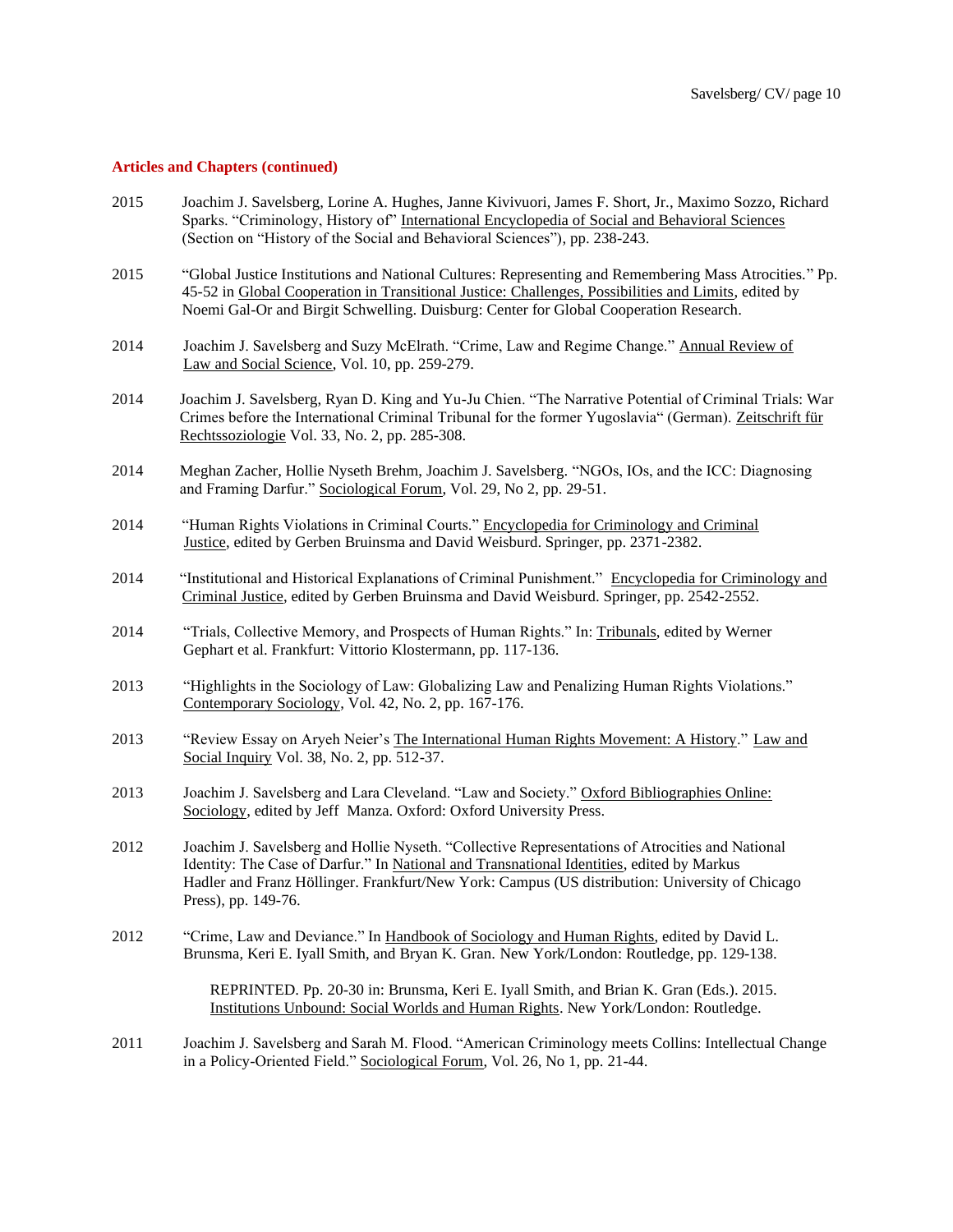- 2011 Joachim J. Savelsberg and Sarah M. Flood. "Social and Intellectual Context of Criminology." Oxford Bibliographies Online: Criminology, edited by Richard Rosenfeld. Oxford: Oxford University Press.
- 2011 "Franz Kafka: Bureaucracy, Law and Abuses of the 'Iron Cage'." Pp. 45-53 in: Sociological Insights of Great Thinkers, edited by Ch. Edling & J. Rydgren. Santa Barbara, et al.: Praeger.
- 2011 "Legal Systems." Encyclopedia for Global Studies, edited by Helmut Anheier and Mark Juergensmeyer. London: Sage
- 2011 "Globalization and States of Punishment." Pp. 69-86 in: Comparative Criminology and Globalization, edited by David Nelken. Farnham: Ashgate.
- 2008 "The Social Organization of Denial and Acknowledgement." (in French; Review essay on Stanley Cohen's States of Denial: Knowing About Atrocities and Suffering) for Actes de la Recherche en Science Sociales 173, pp. 111-118. Special issue: Pacifier et Punir I: Les Crimes de Guerre et l'Ordre Juridique Internationale.
- 2008 "Punitiveness in Cross-national Comparison: Toward a Historically and Institutionally Founded Multi-Factorial Approach." Pp. 13-31 in International Perspectives on Punitivity, edited by Helmut Kury and Theodore N. Ferdinand. Bochum: Brockmeyer.
- 2007 "Human Rights Violations, Law, and Collective Memory: Toward a Research Agenda" (in Portuguese). Tempo Social: Revista de Sociologia da USP, Vol. 19, No. 2, pp. 13-37.
- 2007 Joachim J. Savelsberg and Ryan D. King. "Law and Collective Memory." Annual Review of Law and Social Science, Vol. 3, pp. 189-211.
- 2007 "Between Worlds: Marginalities, Comparisons, Sociology." Pp. 49-64 in Sociologists in a Global Age: Biographical Perspectives, edited by Mathieu Deflem. Aldershot: Ashgate.

CHINESE TRANSLATION, 2009. Beijing University Press.

- 2006 "Social Problems in Germany and the United States: Comparative Comments on Best and Steinert and Suggestions" (in German). Soziale Probleme, Vol. 17, No. 1, pp. 45-53.
- 2006 "Underused Potentials for Criminology: Applying the Sociology of Knowledge to Terrorism." Crime, Law and Social Change, Vol. 42, pp. 35-50.
- 2006 Jo Dixon, Aaron Kupchik, and Joachim J. Savelsberg. "Introduction: The Social Organization of Criminal Courts." Pp. iii-xi in Criminal Courts, edited by Jo Dixon et al. Aldershot: Ashgate.
- 2006 "Sociological Theory in the Study of Sentencing: Lighthouse for a Traveler between Continents." Pp. 185-204 in Sociological Theory and Criminological Research: Views from Europe and the United States, edited by Mathieu Deflem. Elsevier Science.
- 2006 Marion Fourcade and Joachim J. Savelsberg. "Global Processes, National Institutions, Local Bricolage: Shaping Law in an Era of Globalization'" (introduction to symposium) Law and Social Inquiry, Vol. 31, No. 3, pp. 513-519.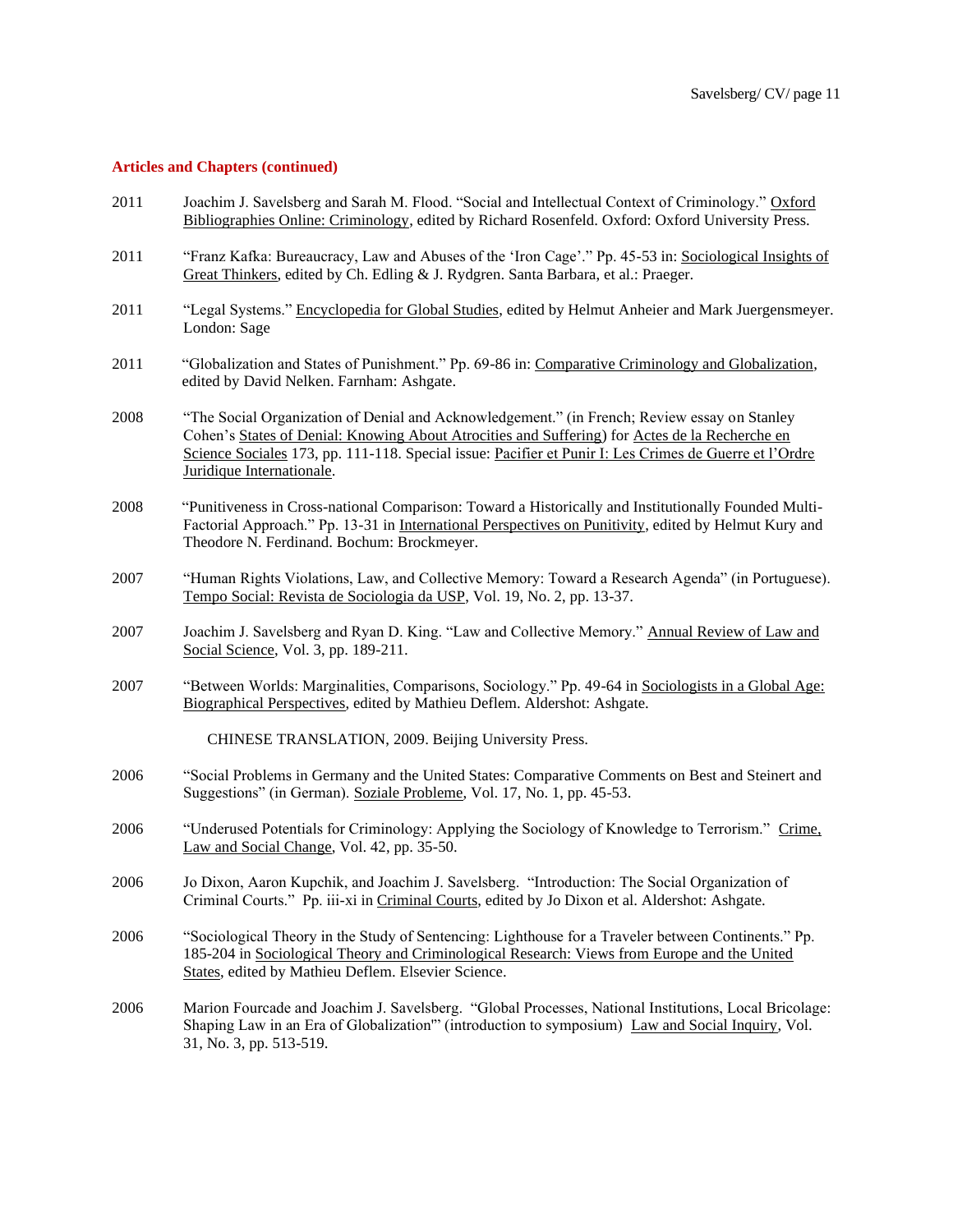2005 Joachim J. Savelsberg and Ryan D. King. "Institutionalizing Collective Memories of Hate: Law and Law Enforcement in Germany and the United States." American Journal of Sociology, Vol. 111, No. 2, pp: 579-616.

2006 BEST ARTICLE AWARD, LAW AND SOCIETY ASSOCIATION

2007 BEST ARTICLE AWARD, SECTION ON CULTURE, AMERICAN SOCIOLOGICAL ASSOCIATION

- 2004 Joachim Savelsberg and Sarah M. Flood. "Period and Cohort Effects in the Production of Scholarly Knowledge: The Case of Criminology, 1951-1993." Criminology, Vol. 42, No. 4, pp. 1009-1041.
- 2004 Joachim J. Savelsberg, Lara L. Cleveland, and Ryan D. King. "Institutional Environments and Scholarly Work: American Criminology, 1951-1993." Social Forces, Vol. 82, No. 4, pp. 1275-1302.
- 2004 "Religion, Historical Contingencies, and Criminal Punishment: The German Case and Beyond." Law and Social Inquiry, Vol. 29, No. 2, pp. 373-401.
- 2004 "Fear of Crime and the Punitive State: American Experiences and European Concerns" (in German). Kuckuck—Notizen zur Alltagskultur, Vol. 19, No. 2.
- 2002 Joachim J. Savelsberg and Robert J. Sampson. "Mutual Engagement: Criminology and Sociology." Crime, Law, and Social Change, Vol. 37, No. 2, pp. 99-105.
- 2002 "Dialectics of Norms in Modernization." The Sociological Quarterly, Vol. 47, No 2, pp.277-305.
- 2002 Joachim J. Savelsberg, Ryan King, and Lara Cleveland: "Politicized Scholarship? Science on Crime and the State." Social Problems, Vol. 49, No. 3, pp. 327-348.
- 2002 "Cultures of Control in Contemporary Societies" (review essay of David Garland's The Culture of Control). Law and Social Inquiry, Vol. 27, No. 3, pp. 685-710.

SPANISH TRANSLATION as "La cultura del control en las sociedades contemporáneas" Más allá de la cultura del control?, edited by Maximo Sozzo. Buenos Aires: Ad-Hoc, 2018.

- 2002 "Socialist Legal Traditions." Encyclopedia of Crime and Punishment, edited by David Levinson. Thousand Oaks: Sage, pp. 1524-39.
- 2000 "Modernization and Crime." Encyclopedia of Crime and Justice, edited by Joshua Dressler. New York: Macmillan.
- 2000 "Contradictions, Law and State Socialism." Law and Social Inquiry, Vol. 25, No. 4, pp. 501-527.
- 2000 "Cultures of Punishment: USA-Germany" (German). Pp. 189-209 in: J. Gerhards ed. Die Vermessung kultureller Unterschiede: USA und Deutschland im Vergleich. Opladen: Westdeutscher Verlag.
- 2001 "Substantivation of Criminal Law." Encyclopedia of Criminology and Deviant Behavior, edited by Clifton D. Bryant. Taylor and Francis.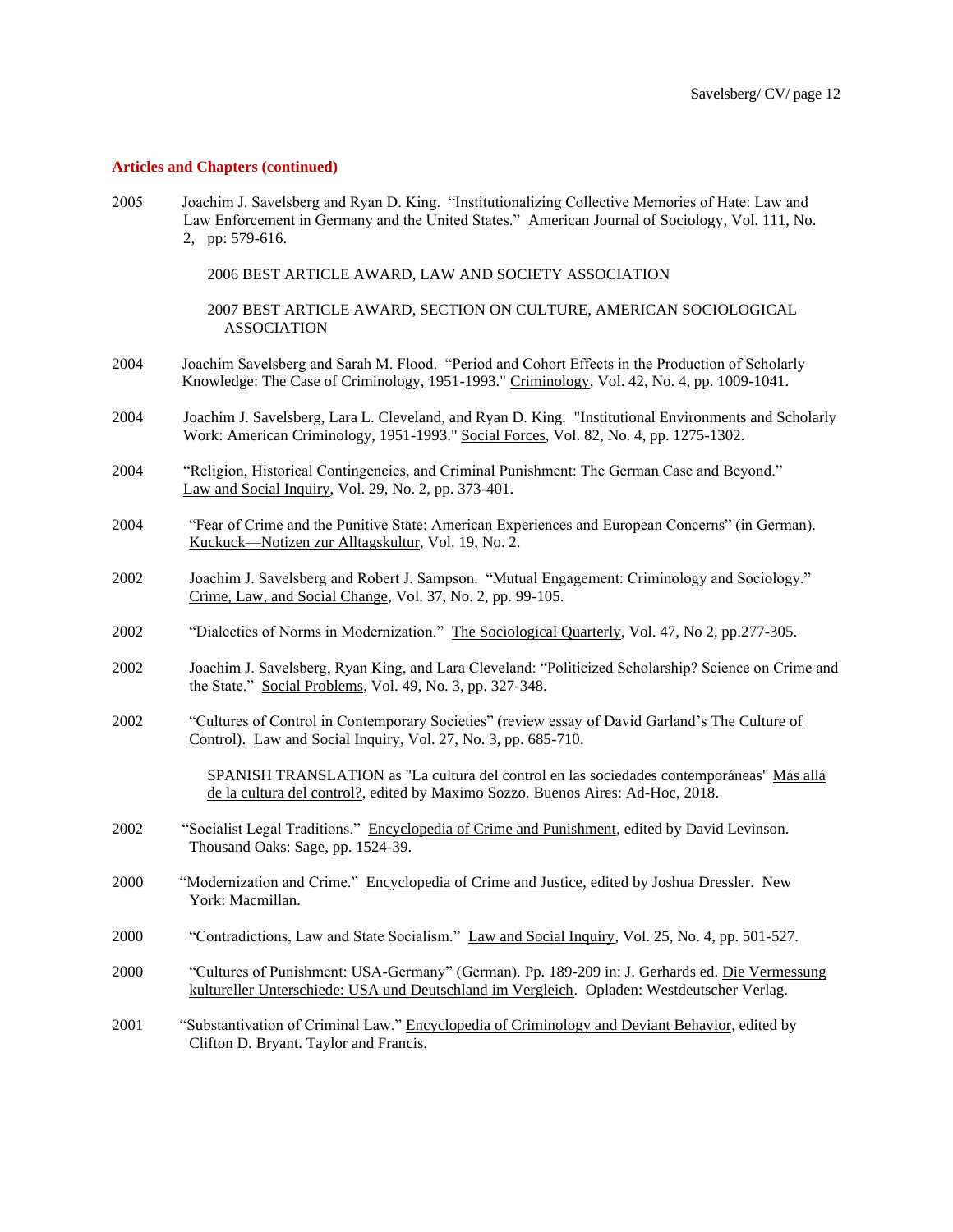- 2000 "Norms, Genesis of Norms." Encyclopedia of Criminology and Deviant Behavior, edited by Clifton D. Bryant. Taylor and Francis.
- 2000 "Immigration and Crime." Encyclopedia of Criminology and Deviant Behavior, edited by Clifton D. Bryant. Taylor and Francis.
- 2000 "Introduction to a Symposium: Mean Streets: Youth Crime and Homelessness by John Hagan and Bill McCarthy." Theoretical Criminology, Vol. 4, No 2, pp. 207-208.
- 2000 "Linking Mean Streets with Adverse Structures." Theoretical Criminology, Vol. 4, No. 2, pp. 225-232.
- 1999 "Knowledge, Domination, and Criminal Punishment Revisited: Incorporating State Socialism." Punishment and Society, Vol. 1, No. 1, pp. 45-70.
- 1999 "Human Nature and Social Control in Complex Society: Critiquing *Control Balance.*" Theoretical Criminology, Vol. 3, No. 3, pp. 331-338.
- 1998 "Controlling Violence: Criminal Justice, Society, and Lessons from the US." Crime, Law, and Social Change, Vol. 30: 185-203 (revision and translation into English of Portuguese text originally published in Sao Paulo Sem Medo])

GERMAN TRANSLATION in Forschungsthema Strafvollzug, edited by M. Bereswill and Werner Greve. Baden-Baden: Nomos, 2001.

- 1998 "Controlling Violence: Criminal Justice, Society, and Lessons from the US" (Portuguese). Sao Paulo sem Medo-Um Diagnostico da Violencia Urbana. Rio de Janeiro: Garamond, pp. 209-26.
- 1996 "Erosion of Norms? Law Norms and Social Norms between Modernity and Postmodernity" (German) in: M. Frommel and V. Gessner eds. Normenerosion. Baden-Baden: Nomos, pp. 33-56.
- 1996 "Struwwelpeter at One Hundred and Fifty: Norms, Control, and Discipline in the Civilizing Process." The Lion and the Unicorn , Vol. 20, No. 2, pp. 181-200.
- 1995 "Gun Control in Germany." New York Law School Journal of International and Comparative Law, Vol. 15, No. 2&3, pp. 259-263.
- 1995 "Crime, Inequality, and Justice in Eastern Europe: Anomie, Domination, and Revolutionary Change," in J. Hagan and R. Peterson eds. Crime and Inequality. Stanford: Stanford University Press, pp. 206- 225 (notes 319-322, references 329ff).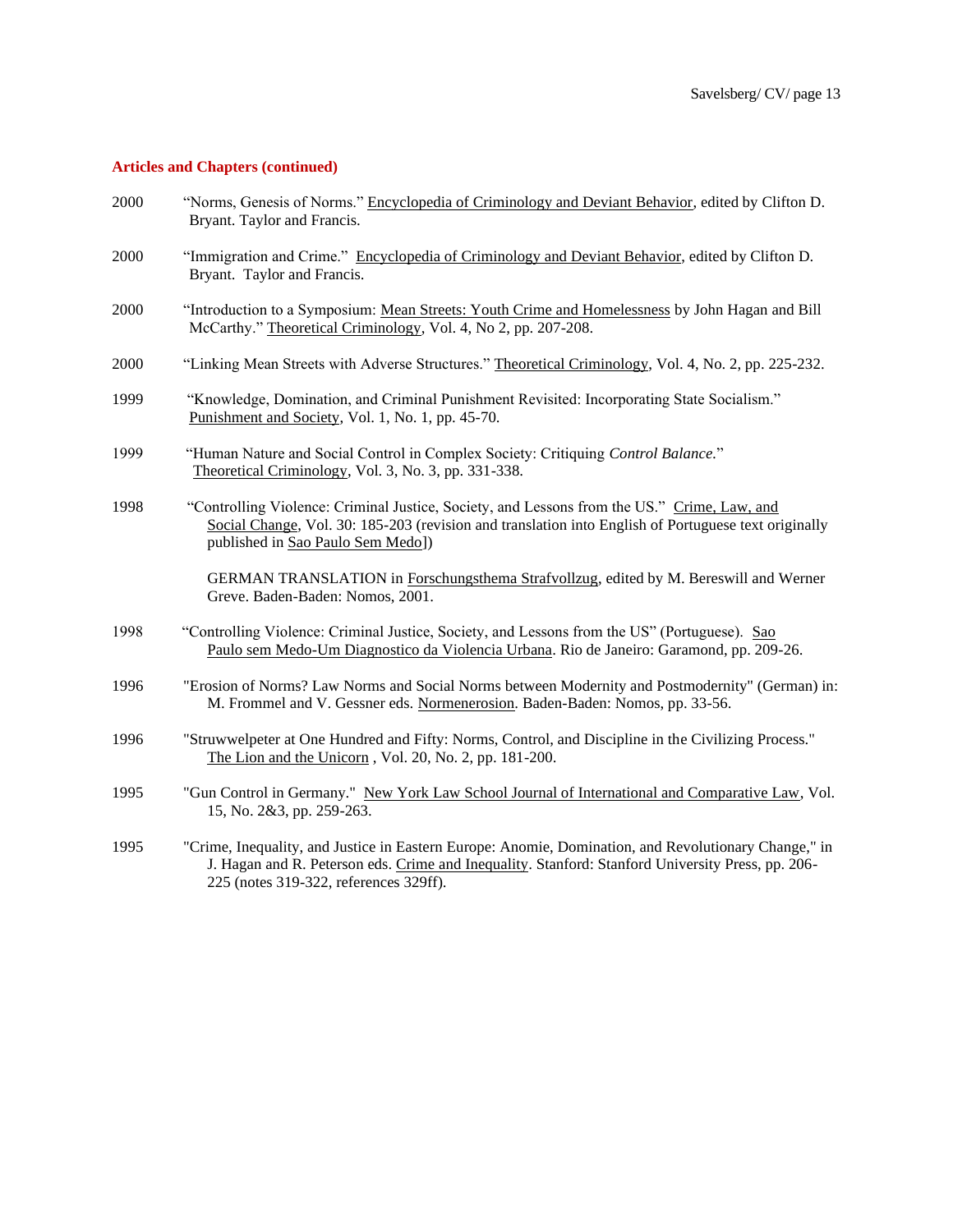| 1994 | "Knowledge, Domination, and Criminal Punishment." American Journal of Sociology, Vol. 99, No. 4,<br>pp. 911-943.                                                                                                                                                                |
|------|---------------------------------------------------------------------------------------------------------------------------------------------------------------------------------------------------------------------------------------------------------------------------------|
|      | REPRINTED in The Sociology of Punishment, edited by Dario Melossi. Aldershot: Dartmouth<br>Publishing Company. (The International Library of Criminology, Criminal Justice, and Penology),<br>pp. 239-272, 1998.                                                                |
|      | REPRINTED in Politics, Crime Control, and Culture, edited by Stuart A. Scheingold. Dartmouth<br>Publishing Company. (The International Library of Criminology, Criminal Justice, and Penology)<br>(1997).                                                                       |
|      | GERMAN TRANSLATION in Forschungsthema Kriminalität, edited by Christian Pfeiffer and Peter<br>Wetzels. Baden-Baden: Nomos, pp. 151-183, 1996.                                                                                                                                   |
| 1993 | "Substantivation" (French). Entry in the Dictionnaire Encyclopédique de Théorie et de Sociologie du<br>Droit, Paris: LGDJ (with Centre National de la Recherche Scientifique), pp. 363-366.                                                                                     |
| 1993 | "Norms, Genesis of Norms" (German), in: G. Kaiser et al. eds., Kleines Kriminologisches Wörterbuch,<br>Heidelberg: Mueller, pp. 366-371.                                                                                                                                        |
| 1992 | "Law That Does Not Fit Society: Sentencing Guidelines as a Neo-Classical Reaction to the Dilemmas of<br>Substantivized Law." American Journal of Sociology, Vol. 97, No. 5, pp. 1346-81.                                                                                        |
|      | REPRINTED in The Social Organization of Criminal Courts, edited by Jo Dixon et al. Aldershot:<br>Ashgate Publishing. (International Library of Criminology, Criminal Justice, and Penology) (2006).                                                                             |
| 1990 | "Legislation against White Collar Crime: Developments and Decision Making Rationales" (German),<br>in: H. Haferkamp ed., Wohlfahrtsstaat und seine Politik des Strafens, Opladen: Westdeutscher<br>Verlag, pp. 137-202.                                                         |
| 1990 | "Crises of Criminal Law, Dead End Streets, and the Search for Solutions" (Spanish), in: Generalitat de<br>Catalunya, Departament de Justicia ed., Justicia I Canvi Social: El Futur De L Justicia,<br>Barcelona, pp. 91-116 (Catalan edition), pp. 95-122 (Castellan edition).  |
| 1989 | "Substantivation of Criminal Law: Functions, Follow-Up Problems, and Perspectives" (German).<br>Zeitschrift für Rechtssoziologie, Vol. 10, No. 1, pp. 1-27.                                                                                                                     |
| 1989 | "Sentencing Guidelines: Limits of a neo-classical response to sentencing disparities" (German), in Ch.<br>Pfeiffer and M. Oswald eds., Der Prozess der Strafzumessung, Stuttgart: Enke, pp. 290-296.                                                                            |
| 1989 | "Regional and Age Group Related Disparities in Sentencing" (with Ch. Pfeiffer) (German), in Ch.<br>Pfeiffer and M. Oswald eds., Der Prozess der Strafzumessung, Stuttgart: Enke, pp. 17-41.                                                                                     |
| 1989 | "Preface," "Introduction: Purposes and Structure of the Colloquium of the National Science Foundation,"<br>and "Summary of the Discussions of the Colloquium" (German), in: J.J. Savelsberg ed., Die Zukunft<br>der Kriminologie, Stuttgart: Enke, pp. 5-7, 11-20, and 209-222. |
| 1988 | "Sentencing Guidelines: Penal Dogmatics Meets Societal Reality and the Impacts" (German), in: G.<br>Kaiser et al. eds., Kriminologische Forschung in den 80er Jahren, Freiburg: Max Planck Institut,<br>pp. 281-298.                                                            |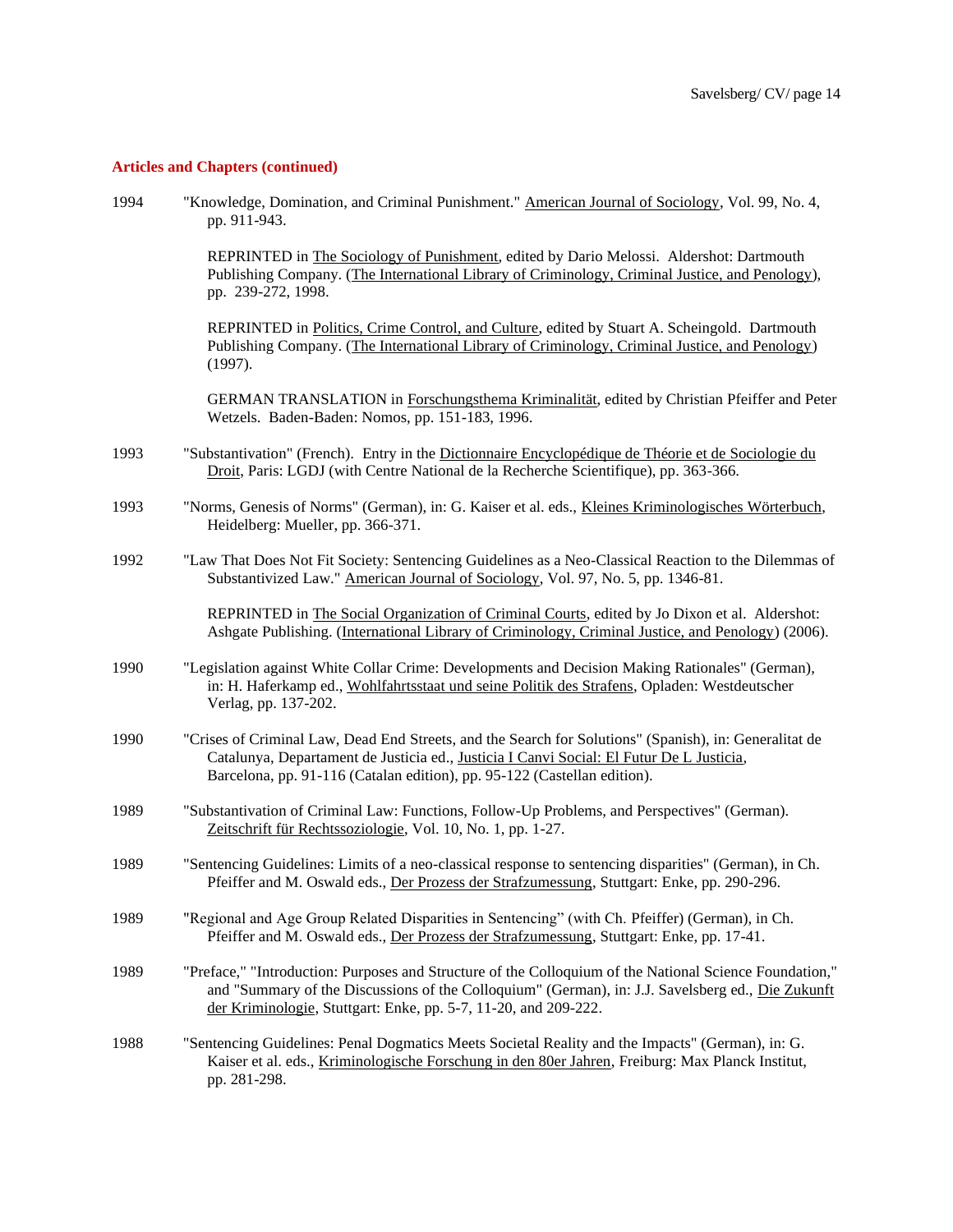| 1988 | "Experts and Rationalities in the Making of Criminal Law." Law and Policy, Vol. 10, Nos. 2 & 3, pp.<br>215-252.                                                                                                                                                                                                          |
|------|--------------------------------------------------------------------------------------------------------------------------------------------------------------------------------------------------------------------------------------------------------------------------------------------------------------------------|
| 1987 | "The Making of Criminal Law Norms in Welfare States: Economic Crime in West Germany." Law &<br>Society Review, Vol. 21, No. 4, pp. 529-561.                                                                                                                                                                              |
| 1987 | "From the Genesis to the Implementation of Criminal Law against White- Collar Crime: Class- and<br>Sector-specific Negotiation Processes?" (German). Kriminologisches Journal, Vol. 19, No. 3, pp.<br>193-211.                                                                                                           |
| 1987 | "The Future of Criminology: Future Perspectives of Criminological Research in West Germany in the<br>1990s'. A Colloquium of the National Science Foundation" (German). Monatsschrift für<br>Kriminologie und Strafrechtsreform, Vol. 70, No. 3, pp. 89-111.                                                             |
| 1987 | "Genesis of the Second Law against Economic Crime: First Results of an Empirical Investigation"<br>(German) (with P. Brühl and Ch. Lüdemann), in: K. Liebl ed., Internationale Forschungsergebnisse<br>auf dem Gebiet der Wirtschaftskriminalität, Pfaffenweiler: Centaurus, pp. 577-603.                                |
| 1987 | "Do Minorities have to pay for Declining Birth Rates? Criminalization of Foreign Minority Youth"<br>(German), in: Deutsche Vereinigung für Jugendgerichte und Jugendgerichtshilfen (DVJJ) (ed.), Und<br>wenn es künftig weniger werden? Bericht über den 20. Deutschen Jugendgerichtstag, München:<br>DVJJ, pp. 361-377. |
| 1984 | "A Review Essay on Recent Urban Social Science in West Germany: Social Ecology and Community<br>Power Studies" (with Helmut Anheier). Urban Affairs Quarterly, Vol. 19, No. 1, pp. 303-314.                                                                                                                              |
| 1984 | "Socio-Spatial Attributes of Social Problems: The Case of Delinquency and Crime." Population and<br>Environment, Vol. 7, No. 3, pp. 163-181.                                                                                                                                                                             |
| 1984 | "Problems of Evaluation Research: A Case Study" (German) (with Bernd Hamm, in: H. Wollmann and<br>G.-M. Hellstern eds., Evaluierung und Erfolgskontrolle in Kommunalpolitik und -verwaltung, Basel:<br>Birkhäuser, pp. 404-421.                                                                                          |
| 1982 | "Socio-spatial Structures and Processes: The Explanatory Power of the Category 'Space' for the<br>Explanation of Social Problems: The Case of Deviance and Crime" (German), in: L.A. Vaskovics<br>ed., Raumbezogenheit sozialer Probleme, Opladen: Westdeutscher Verlag, pp. 120-135.                                    |
| 1982 | "Power in Communities or Power over Communities?" (German), in: K.M. Schmals and H.-J. Siewert<br>eds., Kommunale Macht- und Entscheidungsstrukturen, München: Minerva, pp. 153-184.                                                                                                                                     |
| 1980 | "Socio-spatial Processes: Overlooked Determinants of the 'Constitution of Social Problems'? - The Case<br>of Delinquency" (German), in: J. Matthes ed., Lebenswelt und Soziale Probleme: Verhandlungen des<br>20. Deutschen Soziologentags, Frankfurt/Main: Campus, pp. 160-165.                                         |
| 1979 | "Local Autonomy: Clarification of a Concept and its Usefulness for the Understanding of Community<br>Power Structures" (German), in: H. Köser ed., Der Bürger in der Gemeinde: Kommunalpolitik und<br>Politische Bildung, Bonn: Bundeszentrale für Politische Bildung, pp. 200-235.                                      |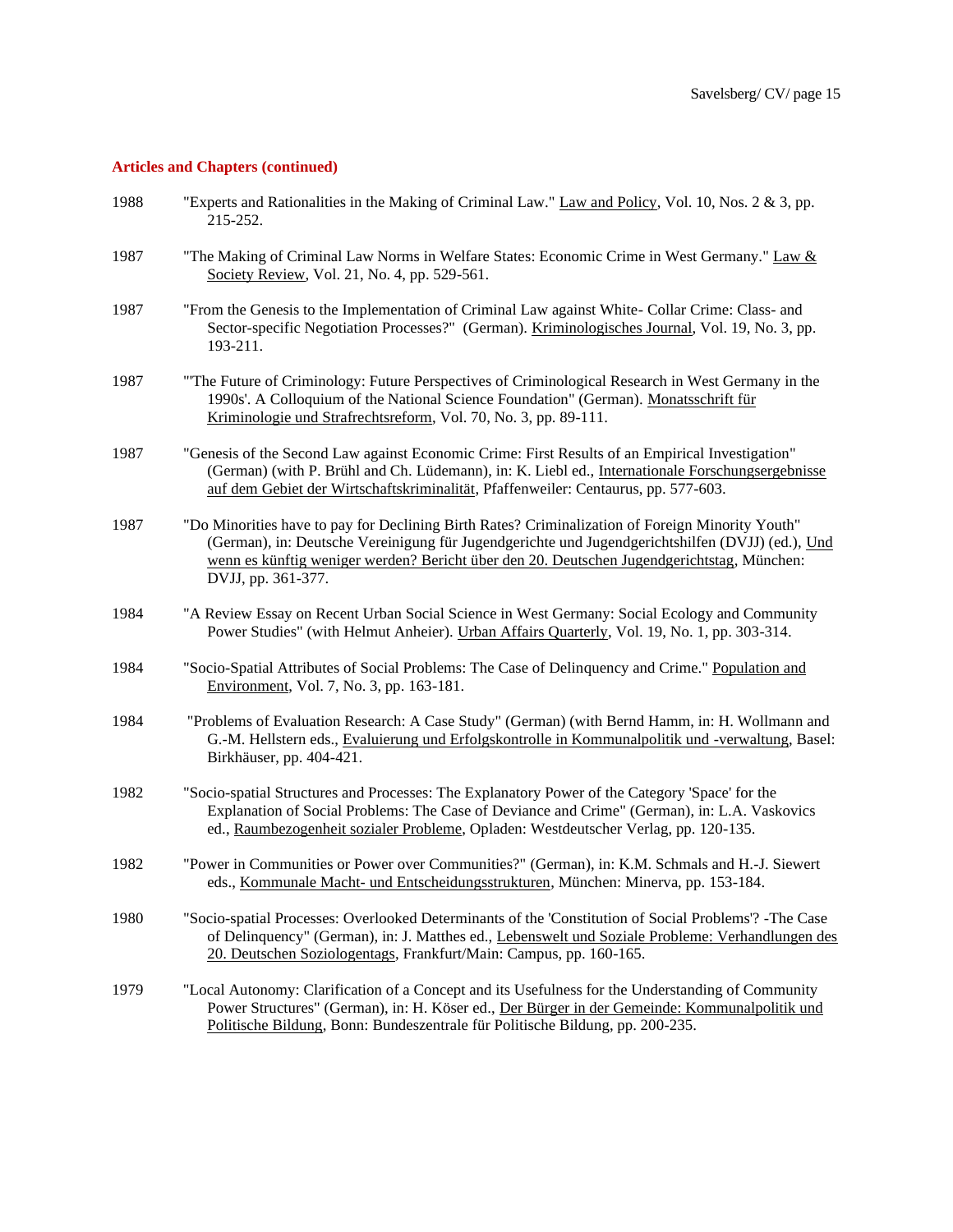# **Book reviews**

| 2021 | The Legal Process and the Promise of Justice: Studies inspired by the Work of Malcolm Feeley, edited<br>by Rosann Greenspan, Hadar Aviram, and Jonathan Simon (Cambridge University Press, 2019), for<br>Criminal Law and Criminal Justice Book Reviews.                |
|------|-------------------------------------------------------------------------------------------------------------------------------------------------------------------------------------------------------------------------------------------------------------------------|
| 2017 | Nicole Rafter. The Crime of All Crimes: Toward a Criminology of Genocide (New York University<br>Press, 2016), for American Journal of Sociology. Vol. 123, No. XX, pp. xxx- xxx.                                                                                       |
| 2016 | Jean-Baptiste Jeangène Vilmer. La Responsabilité de Protéger (Presses Universitaires de France, 2015),<br>for Droit et Societé.                                                                                                                                         |
| 2015 | Simon I. Singer. America's Safest City: Delinquency and Modernity in Suburbia (New York University<br>Press, 2014), for Society Vol. 52, No. 4, pp. 390-393.                                                                                                            |
| 2013 | Jeffrey Olick, Vered Vinitzky-Seroussi, and Daniel Levy (eds.). The Collective Memory Reader<br>(Oxford: Oxford University Press) for Memory Studies.                                                                                                                   |
| 2012 | Daniel Levy and Natan Sznaider. Human Rights and Memory (College Park: Pennsylvania State<br>University Press, 2010) for <u>Memory Studies</u> , Vol. 5, No. 4, pp.506-08.                                                                                              |
| 2012 | Ron Eyerman. The Cultural Sociology of Political Assassination: From MLK and RFK to Fortyun and<br>van Gogh (New York: Palgrave Macmillan, 2011) for American Journal of Sociology, Vol. 118,<br>No. 1, pp. 271-73.                                                     |
| 2009 | John Hagan and Wenona Rymond-Richmond. Darfur and the Crime of Genocide (Cambridge University<br>Press, 2009) for Theoretical Criminology. Vol. 13, No. 4, pp. 477-80.                                                                                                  |
| 2009 | Lisa L. Miller. The Perils of Federalism: Race, Poverty and the Politics of Crime Control (Oxford<br>University Press, 2008) for Contemporary Sociology, Vol. 28, No. 5, pp. 423-24.                                                                                    |
| 2009 | Patricia Heberer and Jürgen Matthäus eds. Atrocities on Trial: Historical Perspectives on the Politics<br>of Prosecuting War Crimes (University of Nebraska Press, with the U.S. Holocaust Museum, 2008)<br>for German Politics and Society, Vol. 27, No. 1, pp. 93-96. |
| 2008 | Jonathan Simon. Governing Through Crime: How the War on Crime Transformed American<br>Democracy and Created a Culture of Fear. (Oxford University Press, 2007) for Social Forces, Vol.<br>87, No. 2, pp. 1145-47.                                                       |
| 2007 | Stefan Schulz. Beyond Self Control: Analysis and Critique of Gottfredson & Hirschi's General Theory<br>of Crime (1990). (Dunker und Humblot, 2006) for American Journal of Sociology, Vol. 113, No. 4,<br>pp. 1206-08.                                                  |
| 2007 | "Do Blau and Moncada's suggestions on human rights fit world society? Comments on Judith Blau &<br>Alberto Moncada and John Hagan & Ron Levi." Sociological Forum, Vol. 22, No. 4, pp. 559-561.                                                                         |
| 2006 | Stephen Landsman. Crimes of the Holocaust: The Law Confronts Hard Cases (University of<br>Pennsylvania Press) for Law and Society Review, Vol. 40, No. 4, pp. 971-74.                                                                                                   |
| 2006 | Sandro Serge. Controlling Illegal Drugs: A Comparative Study (Walter de Gruyter) for<br>Contemporary Sociology, Vol. 33, No. 6, pp. 721-22.                                                                                                                             |
| 2006 | Mariana Valverde. Law's Dream of a Common Knowledge (Princeton University Press) for Canadian<br>Journal of Sociology, Vol. 31, No. 2, pp. 270-72.                                                                                                                      |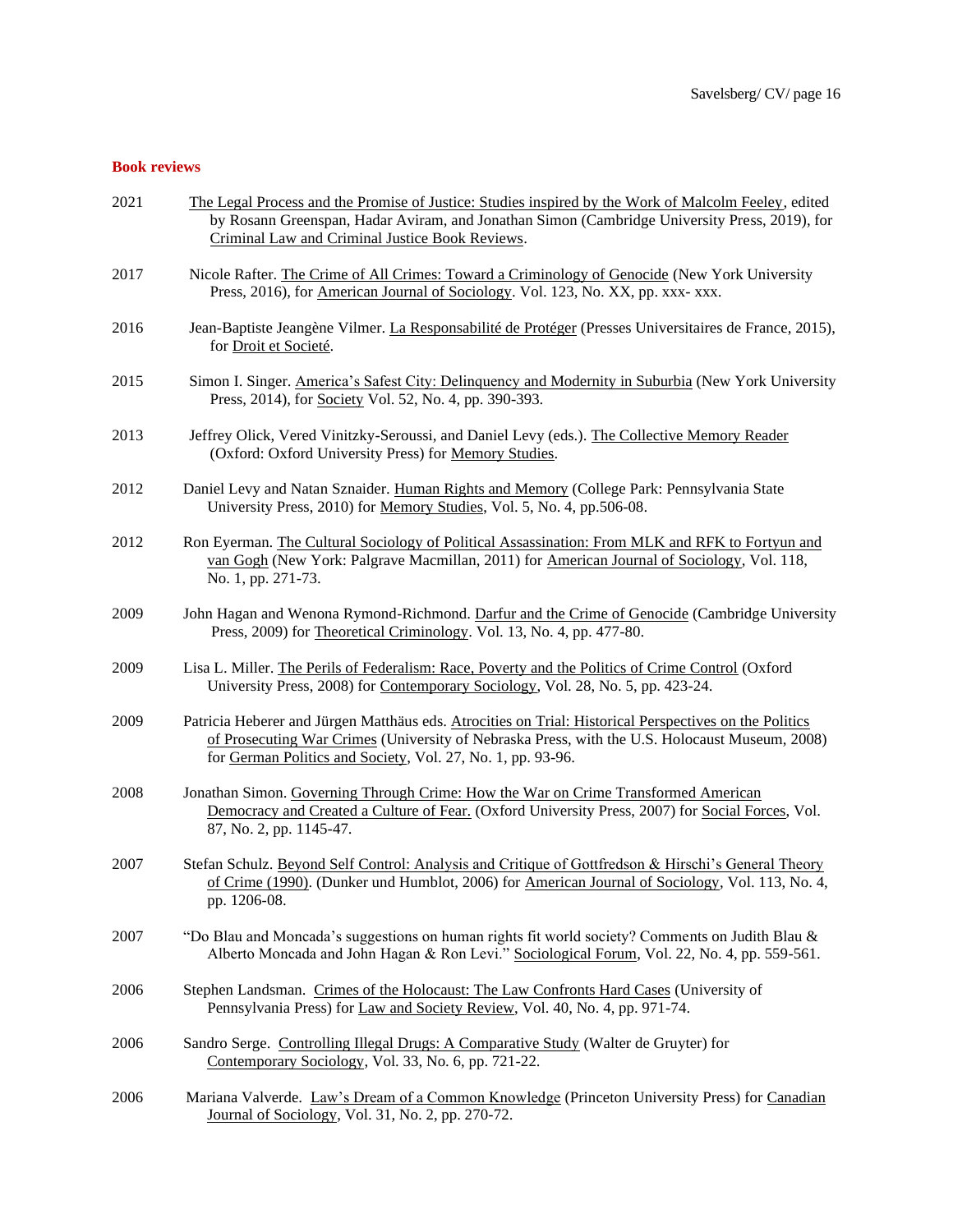# **Book reviews (continued)**

| 2005 | James Q. Whitman. Harsh Justice: Criminal Punishment and the Widening Divide between America<br>and Europe (Oxford University Press) for Punishment and Society, Vol. 7, No. 2, pp. 288-31.                                           |
|------|---------------------------------------------------------------------------------------------------------------------------------------------------------------------------------------------------------------------------------------|
| 2004 | Mathieu Deflem. Policing World Society: Historical Foundations of International Police Cooperation<br>(Cambridge University Press) for Social Forces, Vol. 82., No. 4, pp. 1655-57.                                                   |
| 2001 | Richard F. Wetzell. Inventing the Criminal: A History of German Criminology, 1880-1945<br>(University of North Carolina Press) for Contemporary Sociology, Vol. 31, No. 1, pp. 89f.                                                   |
| 1997 | Juergen Habermas. Between Facts and Norms: Contributions to a Discourse Theory of<br>Law and Democracy (MIT Press) for American Journal of Sociology, Vol. 102, No. 6, pp.<br>1737-1739.                                              |
| 1996 | James R. Klügel et al. eds. Social Justice and Political Change: Public Opinion in Capitalist and Post-<br>Communist States (de Gruyter) for Kölner Zeitschrift fuer Soziologie und Sozialpsychologie, Vol.<br>49, No. 1, pp. 152-54. |
| 1996 | Charles R. Tittle, Control Balance: Toward a General Theory of Deviance (Westview) for American<br>Journal of Sociology, Vol. 102, No. 2, pp. 620-22.                                                                                 |
| 1995 | Stephen P. Turner and Regis A. Factor, Max Weber: The Lawyer as Social Thinker (Routledge) for<br>American Journal of Sociology, Vol. 101, No. 2, pp. 497-98.                                                                         |
| 1995 | Tony G. Poveda, Rethinking White-Collar Crime (Praeger Publ.) for Social Forces.                                                                                                                                                      |
| 1994 | Samuel Walker, Taming the System: The Control of Discretion in Criminal Justice, 1950-1990 (Oxford<br>University Press) for Contemporary Sociology, Vol. 23, No. 6, pp. 862-863.                                                      |
| 1994 | Gunther Teubner, Law as an Autopoietic System (Oxford University Press) for Contemporary<br>Sociology, Vol. 23, No. 3, pp. 411-412.                                                                                                   |
| 1993 | "Law in the East European Transition." Zeitschrift für Rechtssoziologie, Vol. 14, No. 2, pp. 294-300<br>(German).                                                                                                                     |
| 1993 | Kai Bussmann, Die Entdeckung der Informalität (Nomos Publ.). Monatsschrift für Kriminologie und<br>Strafrechtsreform, Vol. 76, No. 3, pp. 193-194 (German).                                                                           |
| 1993 | Area Review in Socio-legal Studies. Soziologische Revue, Vol. 16, No. 1, pp. 90-92 (German).                                                                                                                                          |
| 1992 | Austin Sarat and Susan Silbey eds. 1991. Studies in Law, Politics, and Society: A Research Annual<br>(Volume 11), Greenwich, CT: JAI Press, for Contemporary Sociology, Vol. 21, No. 6, pp. 835-36.                                   |
| 1986 | Wolfgang Stangl, Die neue Gerechtigkeit: Strafrechtsreform in Österreich 1954-1975." Zeitschrift für<br>Rechtssoziologie, Vol. 7, No.1, pp. 106-108 (German).                                                                         |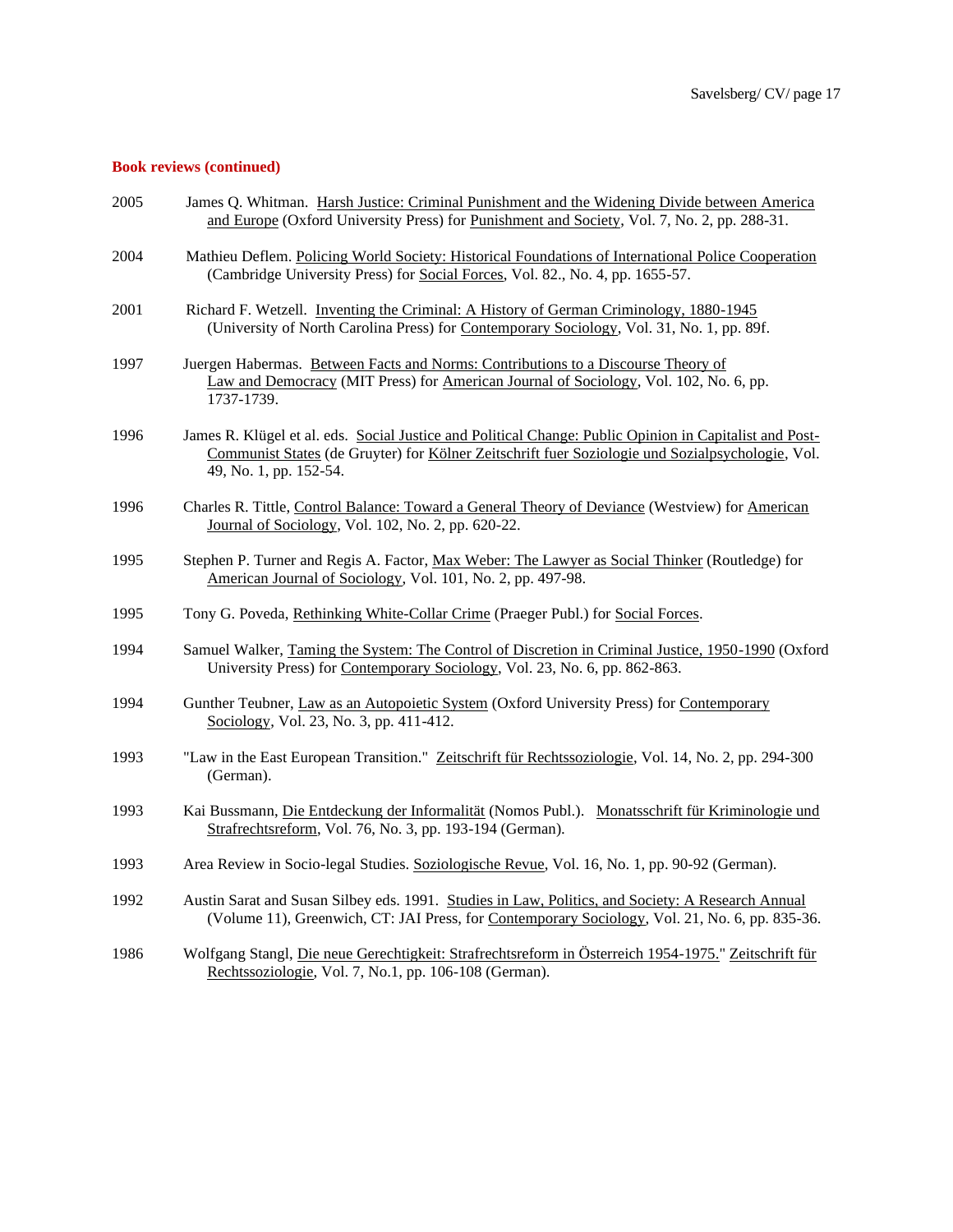# **Media & newsletter articles, miscellaneous publications**

| 2021 | "Biden's Recognition of the Armenian Genocide." Letter to the editor. New York Times (April 27, Ax)                                                                                                                                                                                                                                                                                                                                 |
|------|-------------------------------------------------------------------------------------------------------------------------------------------------------------------------------------------------------------------------------------------------------------------------------------------------------------------------------------------------------------------------------------------------------------------------------------|
| 2020 | "The Minnesota Model for Human Rights: Improving both scholarship and practice" (with Barbara<br>Frey, Fionnuala Ní Aoláin, and Jessica Stanton). In: OpenGlobalRights blog                                                                                                                                                                                                                                                         |
| 2020 | "1930s Germany $-2020s$ USA? Should we fear the parallels?" MinnPost $(10/28/2020)$ .                                                                                                                                                                                                                                                                                                                                               |
| 2020 | "New Atrocities in Darfur and the Representation of Mass Violence." UC Press blog (8/14/2020).                                                                                                                                                                                                                                                                                                                                      |
| 2020 | Annie Isabel Fukushima and Joachim Savelsberg. "The Sociology of Human Rights and COVID-19."<br>In: ASA Footnotes 48/3<br>Republished in Newsletter of the ASA Human Rights Section.<br>$\bullet$                                                                                                                                                                                                                                   |
| 2019 | "Internationale Strafjustiz : Im Dienst des kollektiven Gedächtnisses." Frankfurter Allgemeine<br>Einspruch Magazin (online).                                                                                                                                                                                                                                                                                                       |
| 2019 | « Hier 'Héros,' Aujourd'hui Criminel: Mémoire collective, droit pénal et droits humains. » Fellows : le<br>regard de chercheurs internationaux sur l'actualité (newsletter of the French Institutes for Advanced<br>Study), No. 50.<br>Republished in: The Conversation<br>$\bullet$                                                                                                                                                |
| 2019 | "Are you a criminologist or a sociologist? Joachim Savelsberg responds -- A brief personal reflection on<br>the sociologist versus criminologist identity debate." The Official Blog of the Law & Society<br>Association's CRN 27 Punishment and Society, February 8, 2019.                                                                                                                                                         |
| 2017 | "Human Rights (Section) in a new Era -- Thoughts from your section chair." ASA Human Rights<br>Section Newsletter. Spring.                                                                                                                                                                                                                                                                                                          |
| 2017 | "About Representing Mass Violence." Inter-News. Newsletter of the International Division, American<br>Society of Criminology. Winter/Spring, pp. 9-10.                                                                                                                                                                                                                                                                              |
| 2016 | "How we talk about mass violence: the cultural effects of Darfur Campaigns." OpenDemocracy blog.                                                                                                                                                                                                                                                                                                                                    |
| 2016 | "ICC's Effectiveness and the Explanatory Black Box: Deterrence or Cultural Prevention." Blog post on<br>Hyeran Jo and Beth Simmons's "Can the International Criminal Court Deter Atrocity?"<br>(International Relations). In: < http://jamesgstewart.com/author/joachim-j-savelsberg/>                                                                                                                                              |
| 2016 | "Section for the Sociology of Law: Birth, Hopes, and Safeguards." Amici: The Sociology of Law<br>Section Newsletter. Vol. 25, No. 1, pp. 5-7 (also on Law Section website).                                                                                                                                                                                                                                                         |
| 2016 | "Tribute to Nicole Rafter." Crime, Media, Culture. Vol. 12, No. 3, pp. 381–382.                                                                                                                                                                                                                                                                                                                                                     |
| 2015 | "Teaching Human Rights: New Methods." ASA Section for Human Rights Newsletter (spring).                                                                                                                                                                                                                                                                                                                                             |
| 2015 | "Representing Mass Violence and Genocide: The Case of Darfur." Division of International<br>Criminology newsletter (summer).                                                                                                                                                                                                                                                                                                        |
| 2013 | "Happy 20th Anniversary, Section on Sociology of Law!" (editor and contributor). AMICI: Newsletter<br>of the Sociology of Law Section of the American Sociological Association (contributions on<br>linkages between Political Sociology and the Sociology of Law, with contributions by Edwin<br>Amenta, Mounira M. Charrad, Terence Halliday, Joachim Savelsberg, John Skrentny, and Robin<br>Stryker), Vol. 21, No. 1, pp. 2-21. |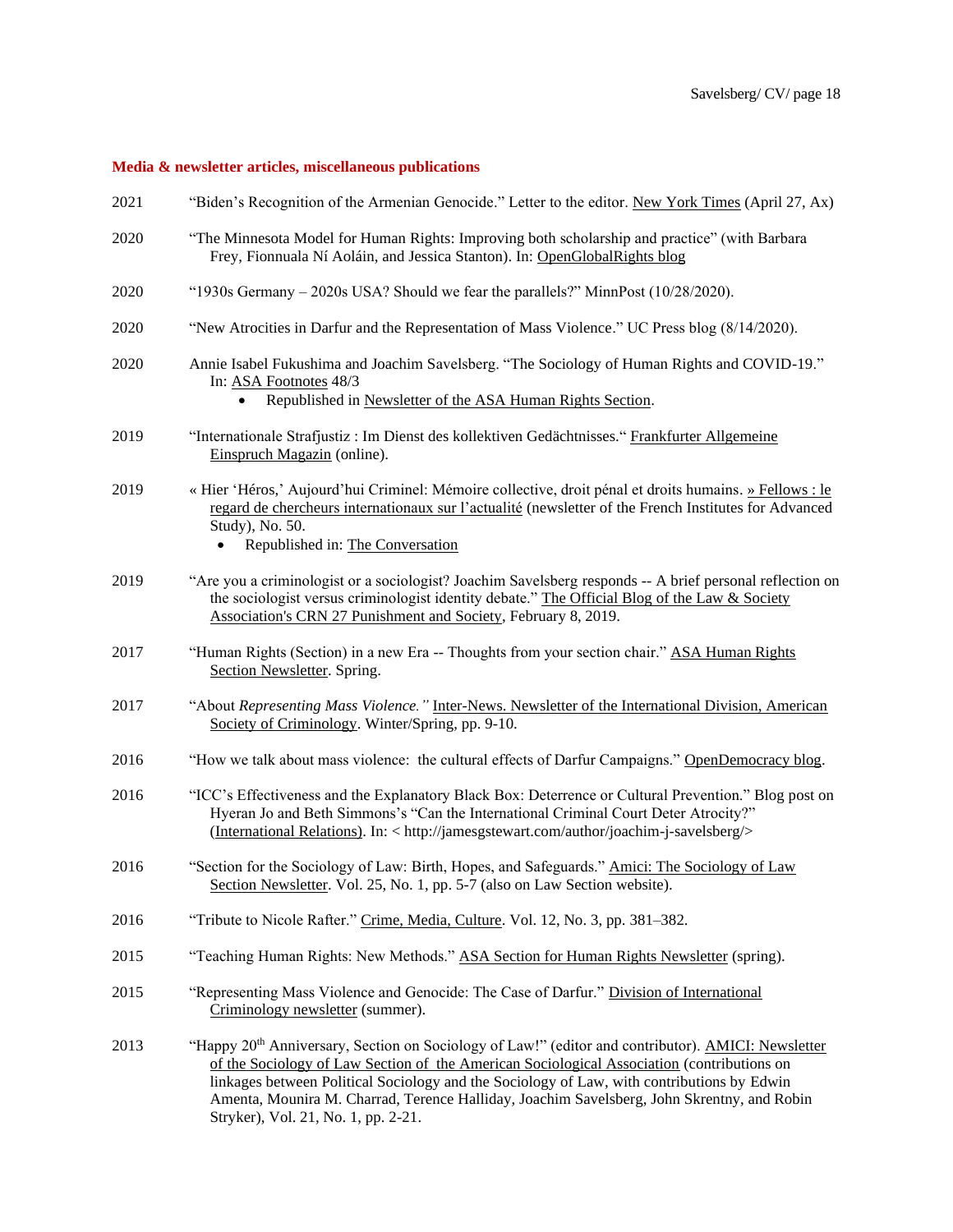# **Media & newsletter articles, miscellaneous publications (cont.)**

| 2004 | "World Class@uni.at?: UG (University Reform Act) 2002: Basic Differences to the US-Example" (in<br>German) (with Max Haller). Die Presse, 8/31/2004.                                                                                                   |
|------|--------------------------------------------------------------------------------------------------------------------------------------------------------------------------------------------------------------------------------------------------------|
| 2004 | "On the Use of Criminology and Law and Society Studies for Sociological Theory." Essay for<br>Perspectives: Newsletter of the ASA Theory Section.                                                                                                      |
| 2002 | "Sociology of Law Section as Institutional Safeguard: Comments on the 10 <sup>th</sup> Anniversary of the Law<br>Section of the American Sociological Association." Amici: ASA Sociology of Law Section<br>Newsletter, Summer 2002.                    |
| 2000 | "Dessau—an Eastern German City through the Eyes of a Visitor" (in German). Mitteldeutsche Zeitung<br>(October 6, 2000).                                                                                                                                |
| 1999 | Joachim J. Savelsberg, John Hagan, Robert J. Sampson, Susan Silbey, and Diane Vaughan.<br>"Mutual Engagement: Criminology, Sociological Specialties, and Sociological Theory." ASA<br>Crime, Law, and Deviance Section Newsletter. Fall 1999, pp. 3-6. |
| 1990 | "Caught in the Dilemmas of Criminal Law. The Criminal Law Illustration: Too Hot or Too Cold." The<br>Hennepin Lawyer, Vol. 59, No. 5 (Annual Theme Issue: Out of the Eighties), pp. 14-15.                                                             |
| 1990 | "Visiting Germany: Impressions of a German Expatriate." ASA Footnotes, Vol. 18, No. 4, pp. 5-6.                                                                                                                                                        |
| 1988 | "Reply to Traulsen," Kriminalistik, Vol.42, No. 6, p. 431 (German).                                                                                                                                                                                    |
| 1987 | "Crime Rate: A Misleading Term," Kriminalistik, Vol. 41, No. 11, pp. 578-579 (German).                                                                                                                                                                 |
| 1987 | "The End of the Federal Statistics on White Collar Crime" (with F.H. Berckhauer). Kriminalistik, Vol.<br>41, No. 2, pp. 242-246 (German).                                                                                                              |
| 1987 | Obituary for Hans Haferkamp. Society for the Study of Social Problems Newsletter, Vol. 18, No 3 (fall),<br>pp. 37-38.                                                                                                                                  |
| 1987 | Obituary for Hans Haferkamp. Zeitschrift für Rechtssoziologie, Vol. 8, No. 2, pp. 319-320 (German).                                                                                                                                                    |
| 1986 | "Immigrants and Pensions," Die Angestellten, 390/42, p. 21 (German).                                                                                                                                                                                   |
| 1986 | "Meaningless Labeling," Kriminologisches Journal, Vol. 18, No. 4, pp. 305-307 (German).                                                                                                                                                                |
| 1985 | "Too few for the Pensions? Labor Immigrants Could Help to Solve a German Problem," Die Zeit, No.<br>3, p. 55 (German).                                                                                                                                 |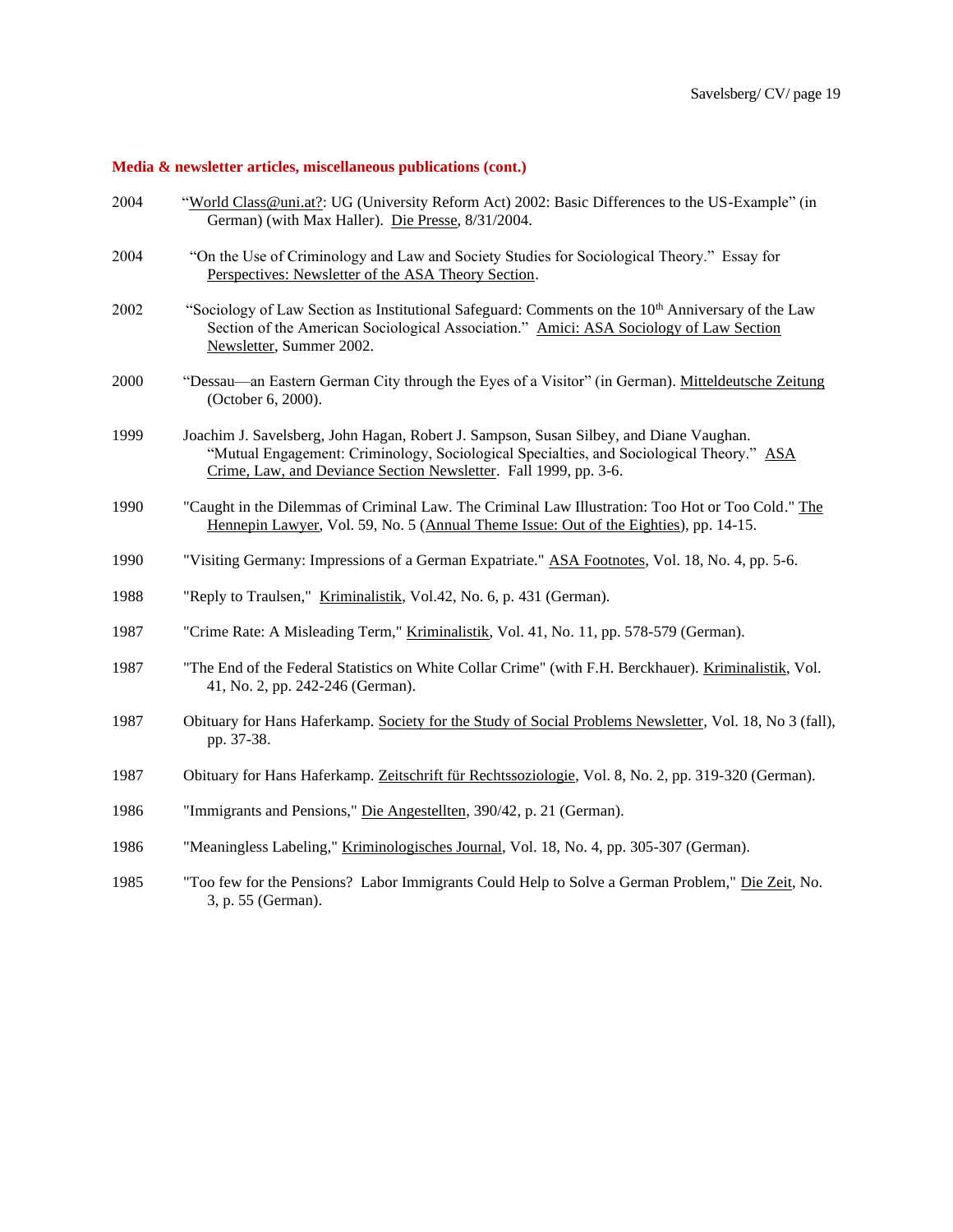# **Reports (selected)**

- 2007 "Race and Race Relations in Berlin." Web site, Law and Society Association.
- 2005 "State of the Section on Sociology of Law." ASA Section on Sociology of Law Web Site.
- 1995 "The Undergraduate Program: Objectives, Innovations, and Growing Demand." Chapter 5 of Self-Report Study; Department of Sociology, University of Minnesota, pp. 224-298.
- 1988 Regional Disparities in Juvenile Justice. Three reports to the F. Ebert Foundation and the Departments of Justice of the States of Hesse and Lower Saxony (with Ch. Pfeiffer) (German).
- 1985 "Implementation of Criminal Law against Economic Crime: Class- and Sector-specific Bargaining Processes?" (German), in: Forschungsschwerpunkt Soziale Probleme ed., Forschungsprogramm 1985-1990. Bremen: Universität Bremen, pp. 143-174.
- 1983 Community Based Delinquency Prevention and Ethnic Minorities: How to Learn from American Experiences for West German Cities, Report to the German Academic Exchange Service, 22 pages.
- 1980 Social and Psychological Impacts of Urban Planning: A Research Approach (with M. Fischer, B. Hamm, and K.-H. Simon), Report to the Federal Agency for Environmental Protection, Berlin, 230 pages.

# **Media Interviews and Presentations**

- 1981- Interviews on Urban Problems, Crime and Criminal Justice, Genocide and Human Rights, and Ethnic Minorities:
	- United States: National Public Television (European Journal); Los Angeles Times; Minnesota Public Television (Evening News); Minnesota News Network; Minnesota Public Radio (All Things Considered and Morning Edition); Minneapolis Star Tribune; Saint Paul Pioneer Press; Minnesota Daily; Sahan Journal; WCCO TV.
	- Armenia: Armenian Press Agency; Armenian Public TV
	- Germany: South West Radio (SWF III); Second National TV (ZDF); First National TV (ARD); West German Radio (WDR) (German); Deutsche Welle TV.

# **CONTRIBUTIONS TO ACADEMIC CONFERENCES AND LECTURES**

#### **Paper Presentations at Conferences**

2021

- "Darfur Model, Rwanda, and Judicial Representations of Genocide" (with Brooke Chambers). Symposium in Honor of John Hagan.
- "The Substantive Contingency of Formal Legal Claims: Free Speech Debates and Genocide Denial" (with Brooke B. Chambers). Annual Meetings. Law & Society Association.
- Book lecture: *Knowing about Genocide.* Author meets Critics session. American Society of Criminology. 2020
	- "Epistemic Struggles and the Law: The Case of the Armenian Genocide." Paper presented at the Annual Meetings of the Law & Society Association.

- "Knowing about Genocide: The Armenian Case and Beyond." Institut d'Études Avancées de Paris, France.
- "Free Speech Claims v. Memory in Court: Griswold v. Driscoll over Teaching Guidelines regarding the Armenian Genocide" (with Brooke Chambers), Law & Society Association, Washington, DC.
- "American Memories." Memory Studies Association, Madrid.
- "Communities and Memory after Mass Violence: Northern Ireland" (with Michael Soto), American Sociological Association, New York.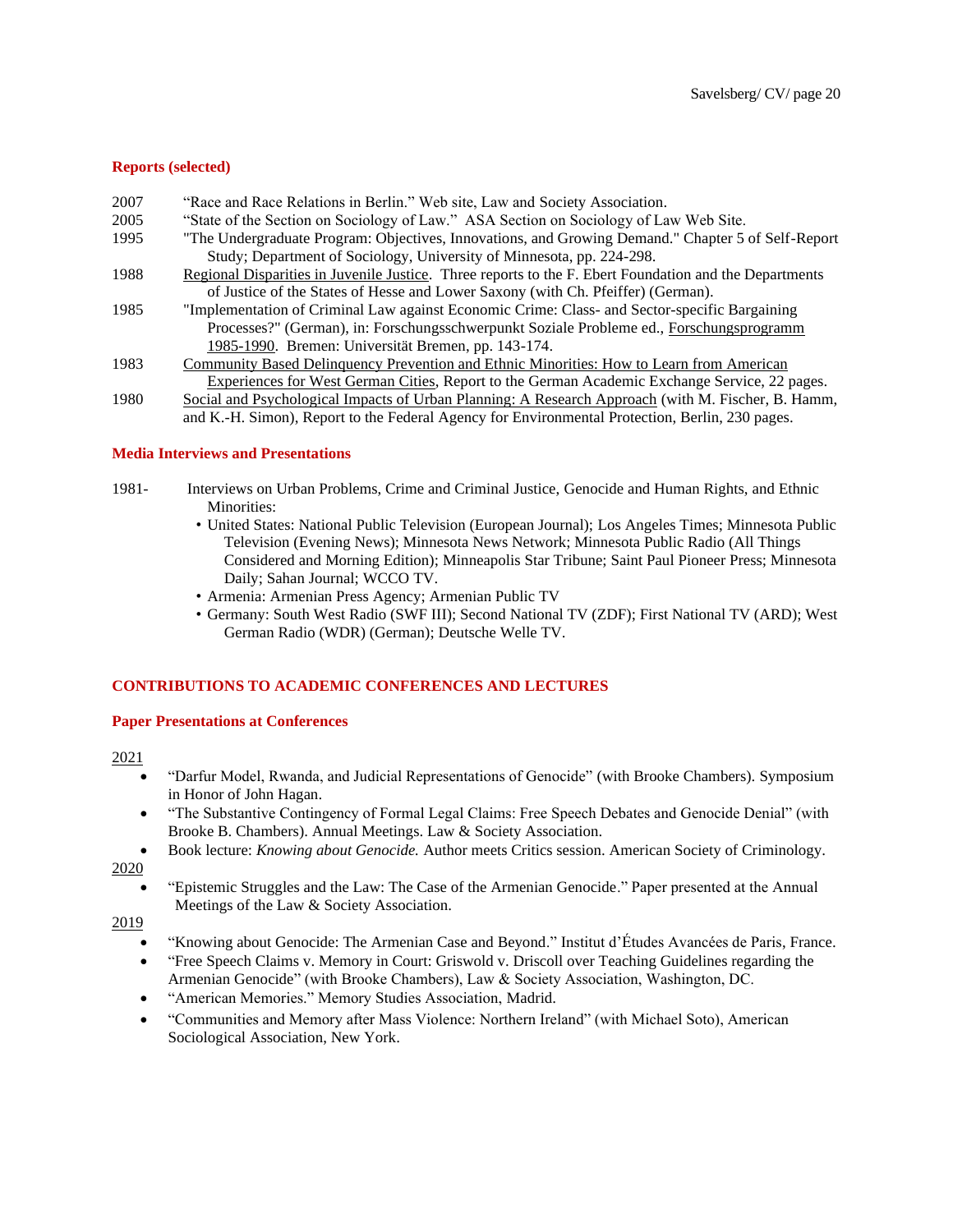- 2018
	- "Knowing about Genocide." Stellenbosch Institute for Advance Study, South Africa.
	- "Anti-Impunity Transnational Legal Order and Human Rights Formation, Institutionalization, Consequences, and the Case of Darfur." Workshop at UC Irvine.
	- "Representations of African Mass Violence: the Case of Darfur." African Studies Initiative Symposium, University of Minnesota.
	- "Media and Transitional Justice." Transitional Justice Symposium, Rutgers University.
	- "Culture and Genocide Law --Representational Power and the Case of Darfur." Law & Society Association, Annual Meetings.

### 2017

- "Representational Power of International Criminal Courts." Power in International Criminal Justice: Towards a Sociology of International Justice conference. Florence, Italy.
- "Journalism on Darfur between social fields: global and national forces." Media and Mass Atrocity The Rwanda Genocide and Beyond conference, Ottawa, Canada.
- "Judicial Interventions in Cases of Grave Human Rights Violations: Consequences on Collective Memory and Cultural Trauma." The State of Iberoamerican Studies Series Conference: Human Rights across the Disciplines. University of Minnesota.
- Joachim J. Savelsberg and Michael Soto. "Associational Groups, Memories, and Transitions to Peace: From Northern Ireland to Columbia." Peace-making in Post-WW II Europe and Germany: Successes Failures and Future Prospects speakers' series.
- "Culture, Punishment and Crime: From Human Rights to Street Crimes." American Sociological Association.
- "Who Informs About Genocide and How? World Actors, Darfur and Mediation through News Reporting." Society for the Study of Social Problems.
- "International Criminal Justice as a Response to Human Rights Offenses: Conditions and Consequences." Society for the Study of Social Problems."
- "Genocide Classifications and Bridging to the Holocaust: Explorations on Darfur and the Armenians." Comparative Genocide Studies and the Holocaust, University of Minnesota.
- "The punitive turn and the justice cascade: mutual benefits of human rights and punishment and society literatures." Punishment & Society workshop, Laguna Beach, CA.

- "Representing Mass Violence Overview of a Book." Author meets Readers session, American Society of Criminology.
- "Cultural Consequences of Transitional Justice: The Case of Criminal Courts." Futures, Challenges and Transformations for Transitional Justice. Symposium, University of Minnesota Human Rights Center.
- "Collective Memories, Political Culture and Policy: The Case of Irish Humanitarianism." American Sociological Association.
- "Representations of Mass Violence in Darfur: Inter-field and Inter-national Comparisons." Transatlantic Summer Institute, Bayreuth, Germany.
- "Humanitarian Aid and Human Rights in the Context of Genocide." Global Forum against the Crime of Genocide. Yerevan, Armenia.
- "Representing Mass Violence Overview of a Book." Author meets Readers session, Law & Society Association.
- "The Work of an Editor." Panel on the occasion of the 50<sup>th</sup> anniversary of the *Law & Society Review*. Law & Society Association.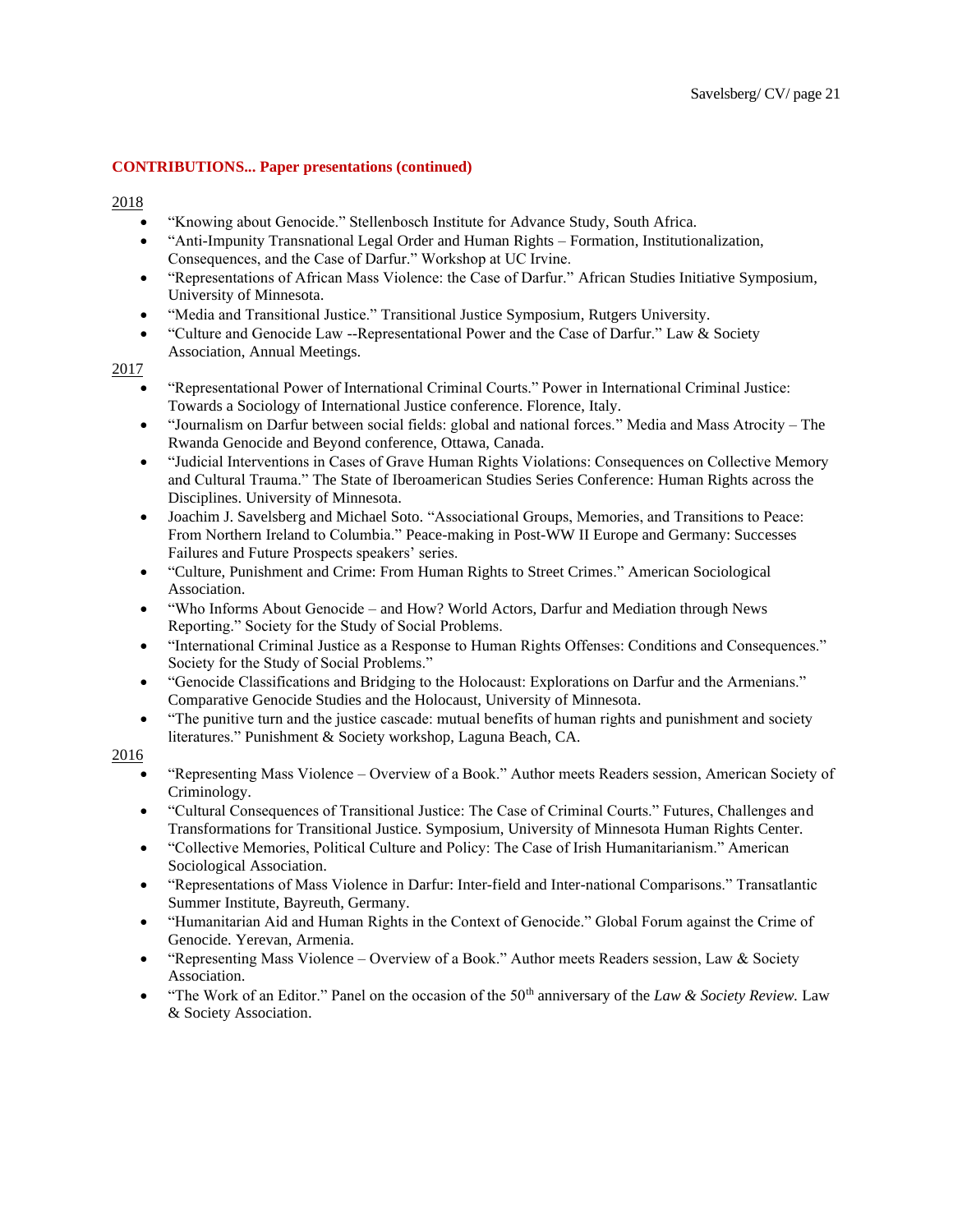2015

- "Globalization versus National Patterns: NGO work on Darfur." American Sociological Association Meetings, Chicago, IL.
- "News media report grave human rights violations in eight countries: a comparative and longitudinal perspective." Media Preconference, American Sociological Association Meetings, Evanston IL.
- "European versus US Representations of Mass Violence in Darfur." Council of European Studies, Paris, France.
- "History of American Criminology." American Society of Criminology.

# 2014

- "The Law & Society Review Beginnings versus its Current State." Presented at special session at the Law & Society Association, Minneapolis, MN.
- "Memorial Normativity and Human Rights Law." Paper presented at Midwest Law & Society Meetings, Madison, WI.

2013

- The Memory of Trauma: After the Holocaust and an Era of Genocides. Jewish Studies Program. University of California at Davis. "The Holocaust and Beyond: Representations and Metaphorical Bridging in International Comparison."
- Representing Genocide: Media, Law, and Scholarship. Center for Holocaust and Genocide Studies, University of Minnesota. "Media and ICC Interventions in Darfur."
- American Sociological Association (ASA) (with Wahutu Siguru): "Representations of Conflicts in Africa in Western and African Media: The Case of Darfur."
- ASA (with Ryan King)" "Introduction of American Memories: Atrocities and the Law. Author meets critics session with Barry Schwartz, Francesca Polletta, and Ron Levi (critics)
- ASA (pre-conference), Section on Media Sociology in formation (with Hollie Nyseth and Wahutu Siguru): "Regional versus Field Conditions of Knowledge: News on Darfur in Africa and the Global North."
- Research Council for the Sociology of Law, International Sociological Association (with Hollie Nyseth): "Global Justice, National Distinctions: Criminalizing Human Rights Violations in Darfur."
- "Representations of Mass Atrocities between Global and National Forces: The Case of Darfur." Legal Frames of Memory Conference. University of Warsaw and European Network of Remembrance and Solidarity. 2013.

- American Society of Criminology (ASC) (with Ryan King): "Introduction of American Memories: Atrocities and the Law. Author meets critics session with Nachman Ben Yehuda, David Garland, and John Hagan (critics).
- Käte Hamburger Center for Advance Study "Law as Culture" Conference on Law as Culture: Max Weber's Comparative Sociology of Law: "Formal and substantive Rationality in Max Weber's Sociology of law: Tensions in International Criminal Law."
- Käte Hamburger Center for Advance Study "Law as Culture" Conference on Tribunals: "Trials, Collective memory, and Prospects of Human Rights."
- Rockefeller Bellagio Conference: Discourses on Darfur: Law, Science, Media: "Media Discourses on Darfur" (with Hollie Nyseth Brem)
- ASA: (with Hollie Nyseth Brehm): "Global Justice, National Distinctions: Criminalizing Human Rights Violations in Darfur."
- ASA: "Political Sociology and the Sociology of Law"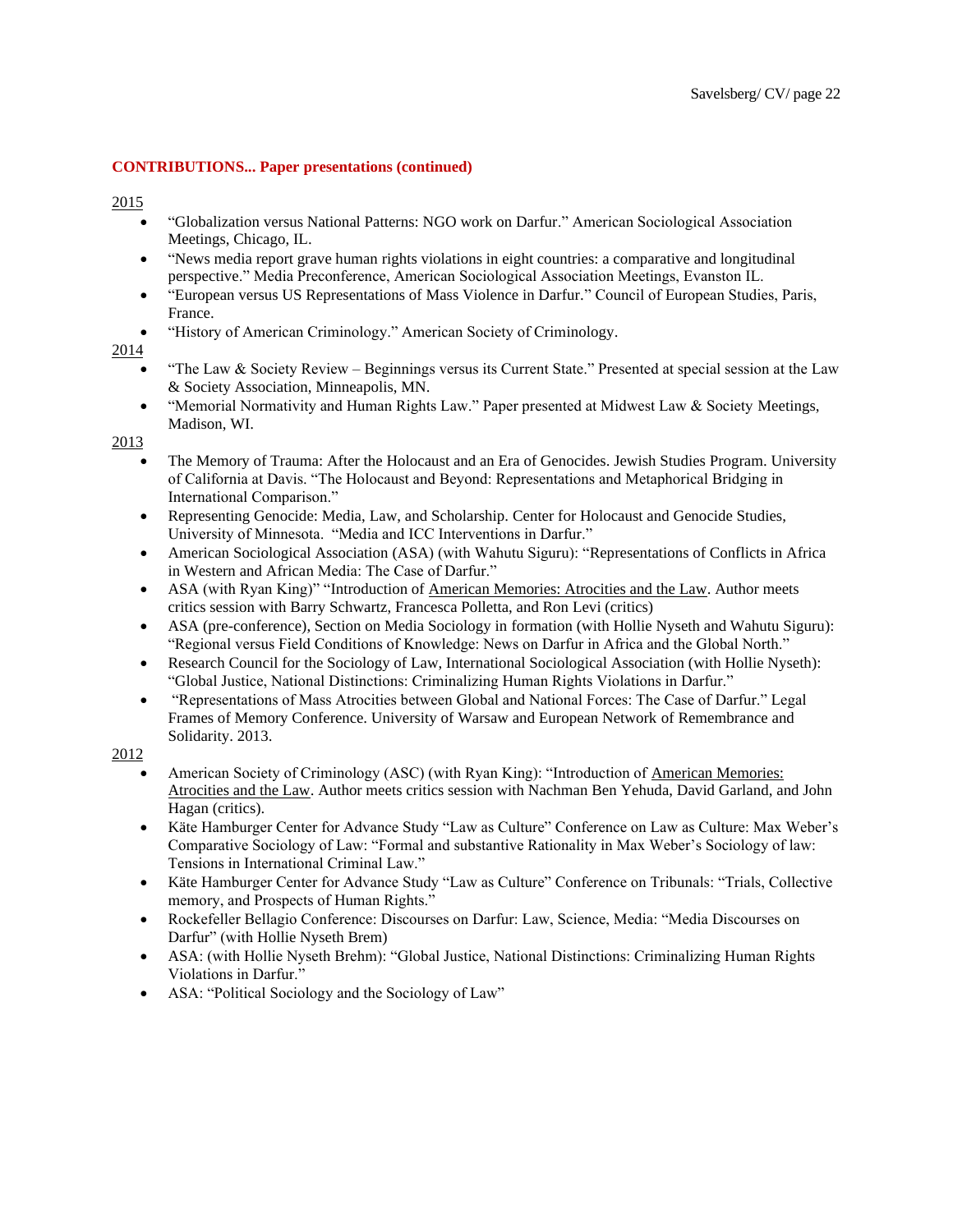### 2011

- Punishment and Society: Politics and Culture Conference, University of Edinburgh: "Penal Politics and Human Rights: Consider Darfur."
- GERN 'Interlab': Civic criminologies for late-modern societies? University of Edinburgh: "Criminologists in Context."
- Twin Cities Law and Society Association (with Hollie Nyseth Brehm): "Collective Representations of Atrocities: Darfur in International Comparison."
- ASA (with Hollie Nyseth Brehm): "Collective Representations of Atrocities after Judicial Interventions: The Case of Darfur."
- ASC (with Hollie Nyseth Brehm): "Media Representations of Atrocities after Judicial Interventions: Darfur in International Comparison."
- ASC (with Ryan D. King): "Atrocities, Law and Collective Memory."

# 2010

- ASA (with Ryan D. King): "Collective Memories and Human Rights."
- ASA (with Wenjie Liao): "Remembering the Faces of Law and the State: Administrative Litigation and Collective Memory in Transitional Chinese Society."
- Law and Society Association (LSA) (with Jeremy Minyard): "Bridging Memories: From My Lai, Vietnam to Haditha, Iraq."
- Exhuming Bodies, Producing Knowledge. University of Minnesota: "Law, Atrocities, and Collective Memory."

# 2009

- ASC: Critic: "Darfur and the Crime of Genocide."
- Twin Cities Law and Society Conference: "Atrocities, Law and Collective Memory."

# 2008

- ASC: "Causes of Genocide: Criminologists and the Others."
- Midwest Law and Society Retreat: "Crime and Human Rights."
- ASA: "In Survivors' Eyes: Germans or Nazis? Cohort-specific Memories of Universal Evil" (with Amelia Cotton Corl).
- ASA: "The Lieutenant, The Company, or the Army? Attributing Liability in Trials and other Narratives" (with Rajiv Evan Rajan).

# 2007

- Social Science History Association: "American Exceptionalism? Trials and an Institutionalized Good Conscience."
- ASA: "Legal Logic, Media and Collective Memory: The Case of Slobodan Milosevic and the ICTY."
- LSA: "Law and Collective Memory."
- LSA: "Globalization and Punishment."
- Deutscher Akademischer Austauschdienst (DAAD). Wissenschaftsbiographien, Wissenschaftlermobilitaet, Wissenschaftlermigration conference, Sao Paulo, Brazil: "'Between Worlds': Marginalität, Vergleiche, Soziologie."
- Responses to Atrocities Conference. University of Wisconsin at Madison. "Responses to Atrocities and Collective Memory."

- LSA: "Law's Contribution to Collective Memory: The Case of Slobodan Milosevic and the ICFY."
- Midwest Law and Society Retreat. "Law's Contribution to the Construction of Collective Memory."
- ASC: "Institutions and Criminal Punishment."
- ASC: "Criminal Law and Collective Memory."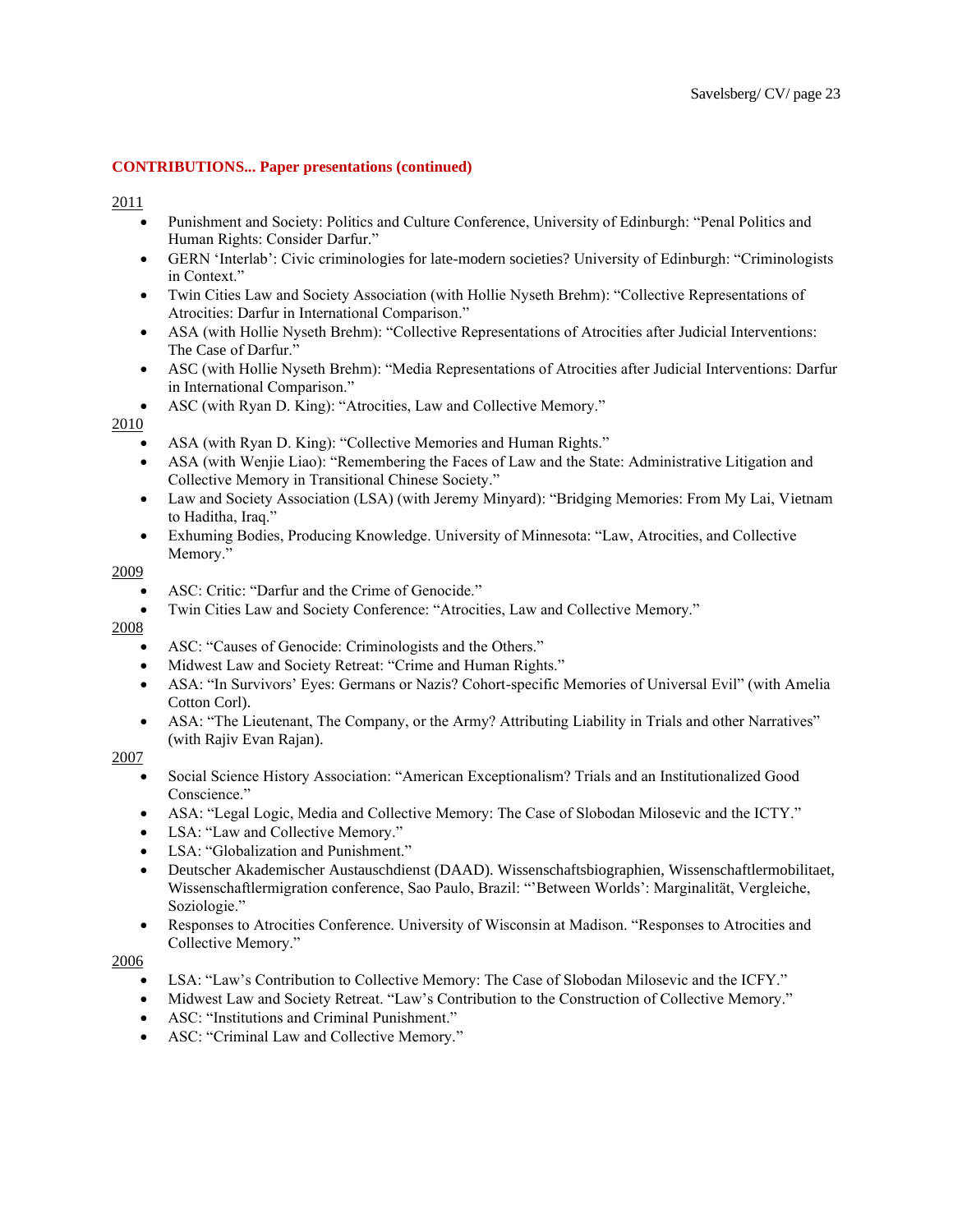2005

- ASA: "Sociology Fizzling Out at the Edges? Structural Weakness, State Action, and the Crime Research Case" (with Lara L. Cleveland and Sarah M. Flood).
- ASA: "When Collective Memory Shapes Law: Expectations from Sociological Research for the National Constitution Center." National Constitution Center session.
- World Congress of Criminology. "Dynamics of Punishment in International Comparison: An Institutional Approach."
- ASC: "Underused Potentials for Criminology: The Sociology of Knowledge."
- ASC: "University Types and Criminological Knowledge: Rankings and the Public-Private Divide" (with Sarah M. Flood).

2004

- Research Council for the History of Sociology (with Lara Cleveland, Sarah Flood and R. King): "Sociology Fizzling out at the Edges-Conditions, Consequences, and the Case of Post-WW II Criminology in the U.S."
- ASA: "Globalization and Targets of Terrorism: A Sociology of Knowledge Perspective."
- ASC: "Terrorism and the Sociology of Knowledge."

2003

- ASA (with Ryan King): "Collective Memory, Institutions, and Government Control: Hate Crime Prosecution in Germany and the United States."
- ASC (with Sarah Flood): "Toward a Sociology of U.S. Criminology: Applying Randall Collins Global Theory of Intellectual Change to a Policy-oriented Field."

2002

- ASC (with Sarah Flood): "Cohort and Period Effects in the Production of Criminological Knowledge: 1951-1993."
- ASA: "Religion, Historical Contingencies, and Cultures of Punishment."

2001

• ASA (with Ryan King and Lara Cleveland): "Proactive Technocratization."

2000

• ASC (with Ryan King and Lara Cleveland): "Politics, Academic Specialization, and Criminological Knowledge."

1999

- ASC: "Cultures of Punishment."
- LSA: "Cultures of State Punishment: USA-Germany."

1998

- Symposium on International Comparative Delinquency Research, University of Bremen, "Issues of German-American Comparisons in Delinquency Research."
- ASA: See "author meets critics" section.
- ASC: See "author meets critics" section.

1997

- ASC: Plenary lecture on "Results from an NSF study on Trends in Criminological Knowledge."
- ASA, Annual Meeting, "Knowledge, Domination, and Criminal Punishment in Inter-systemic Comparison."
- Institute for the Study of Violence, University of Sao Paulo, and Rede Globo (Conference on the Control of Violence in Brazil), "Controlling Violence: Criminal Justice, Society, and Lessons from the US."

- ASA: "Distortion of Scientific Knowledge: The Case of Criminology and Criminal Justice Studies."
- Law and Society Summer Institute at the University of California at Berkeley, "Law in the East European Transformation to Democracy."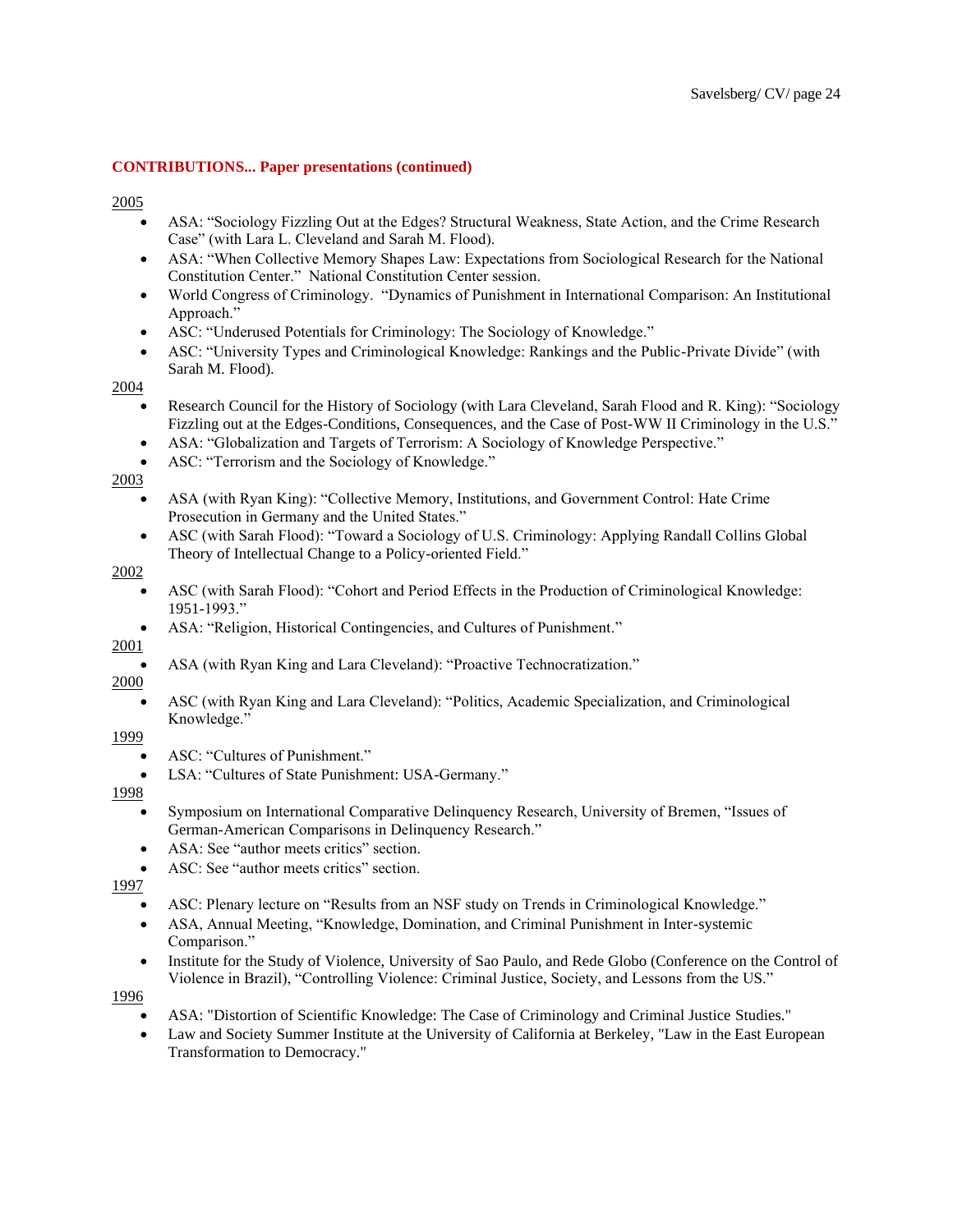1995

- Der Struwwelpeter Reconsidered Conference, University of Minnesota, "Struwwelpeter at One Hundred and Fifty: Norms, Control and Discipline in the Civilizing Process."
- ASA: "Xenophobia and Violence in the Post-Cold War Era: Toward a Forecasting Instrument."
- ASA: "On the Weakening of Normative Standards: Law Norms and Social Norms" (with Sherri P. Overall).
- International Symposium on 'The United Nations at 50: New Challenges in an Era of Societal Globalization and State Fragmentation,' Universität Tübingen: "Ethnic Conflict and Conflict Resolution in the Post-Cold War Era."
- LSA: "The Law and Society Review's Contributions to the Study of Crime and Control: A Sociology of Knowledge Approach."

### 1994

- German Society for the Sociology of Law, Annual Meeting, "Norm Erosion." Berlin, Humboldt University (keynote address).
- New York Law School Symposium on Gun Control, "Gun Control in Germany."
- Deutsche Welle TV/National Press Club, Washington, D.C.: "Gun Control in Germany."
- ASC: "Whose Side Were We On? New Penology, Neo-Conservatism, and Neo-Classicism in American Journal Literature, 1951-1993" (with Cindy Crimmins).
- LSA: "Interdisciplinarity and Knowledge Production: Criminology and Socio-legal Studies (1951-1993)" (with David P. Nelson).

### 1993

- ASA: "Crime in East-Central Europe" (Thematic Session on Crime and Deviance in Democratic Transitions).
- LSA: "Culture, State, and Society: Toward a Synthetic Theory of Law" (Thematic Session on Post-Modern Legal Theory).

1992

- ASA: "Knowledge, Domination, and Criminal Punishment."
- LSA: "Crime and Punishment in Soviet Newspapers."

# 1991

- ASC, Thematic Session on Crime and Inequality in International Comparison: "Crime, Inequality, and Justice in Eastern Europe: Anomie, Dominance, and Revolutionary Change."
- SSSP, Annual Meeting, Thematic Session on Eastern Europe: "Crime and Social Justice in the Transition to Capitalism and Parliamentary Democracy in Eastern Europe."

- ASA: "Neo-Classical Legal Concepts in the Political Process: the Making of the Federal Sentencing Guidelines."
- LSA: "Substantivation of Criminal Law: A Revival of Max Weber's Concept and its Relevance for Control and Punishment."
- SSSP: "Punishment and Control in Modernization Theory."
- ASC: "Toward a Sociology of Criminological Knowledge: Women-related Criminological Research" (with Gladys Chan).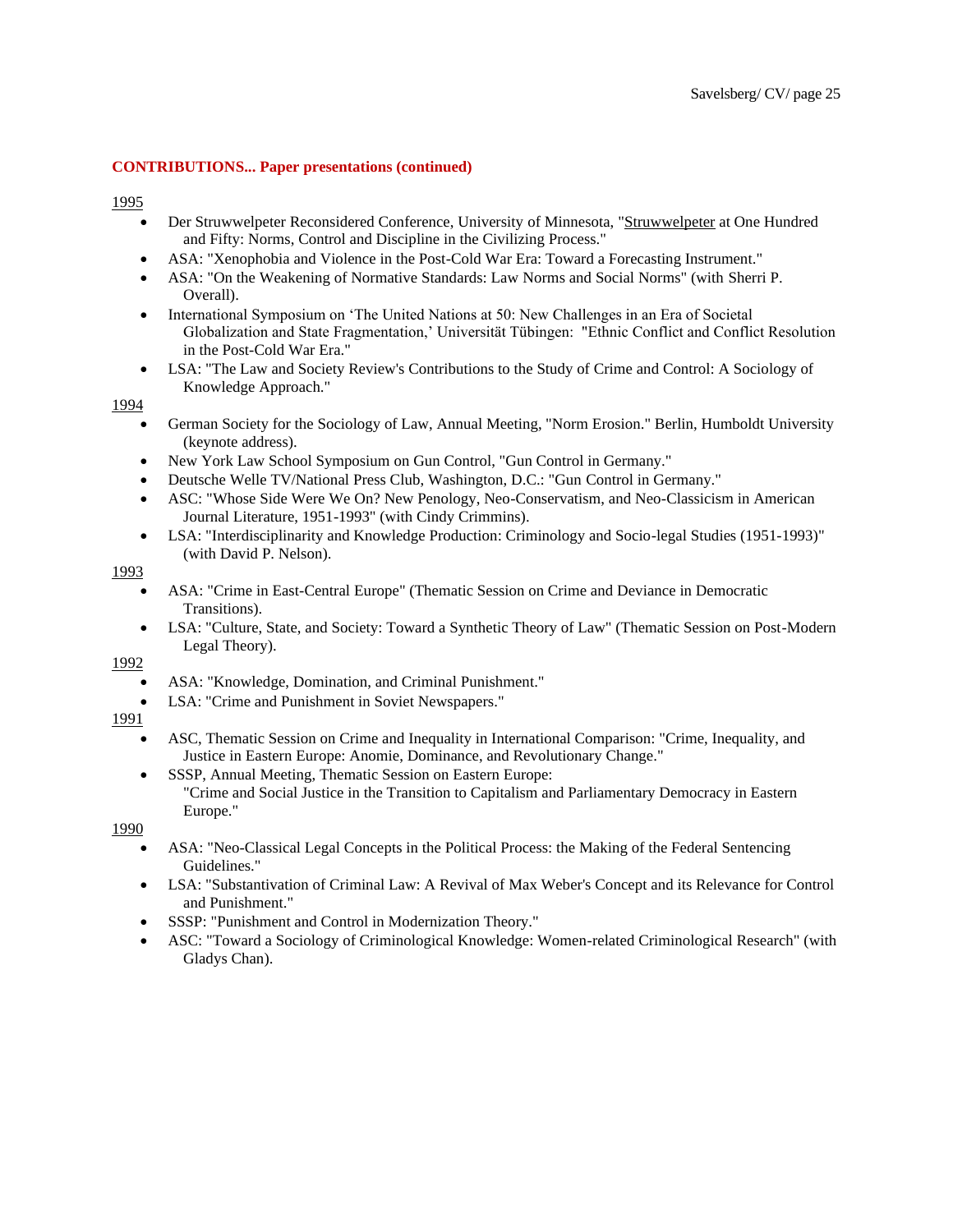#### 1989

- ASA: "Criminal Law, State, and Society: Reactions to Crises and Socio-legal Change."
- SSSP: "Cyclical Problematizations: Criminal Justice between Formalization and Substantivation."
- LSA: "Diverging Developments: Punishment and Crime in Canada, the United States and West Germany"
- Research Council for the Sociology of Law (RCSL), International Sociological Association, European Conference on the Legal Profession: "The Legal Profession: Knowledge and the Reformalization Movement in Criminal Law: Arguments on Sentencing Guidelines."

# 1988

- ASA: "Sociological Contributions to Rationality in Criminal Law Making Processes: An Internationally Comparative Perspective."
- SSSP: "When Power Comes in After the Problematization: Counterproductive Consequences in the White Collar Case."

#### 1985

• RCSL, ISA: "Experts and Rationalities in the Making of Criminal Law."

1980

- German Sociological Association (DGS), Bi-annual Meeting, Bremen: "Socio-spatial Structures and Processes: The Explanatory Power of the Category 'Space' for the Explanation of Social Problems."
- German Sociological Association (DGS), Conference of the Section for Urban and Regional Sociology: "Power in Communities or Power over Communities?"

#### **Critic in 'Author Meets Critics' Sessions**

| 2021 | American Society of Criminology: Lois Presser: Inside Story—How Narratives Drive Mass Harm.       |
|------|---------------------------------------------------------------------------------------------------|
|      | University of California Press.                                                                   |
| 2020 | Law & Society Association, Annual Meeting: Adnan Sattar: Criminal Punishment and Human Rights:    |
|      | Convenient Morality. Routledge.                                                                   |
| 2016 | American Society of Criminology, Annual Meeting: Nicole Rafter: The Crime of all Crimes: Toward a |
|      | Criminology of Genocide, Oxford University Press.                                                 |
| 2010 | American Criminological Association, Annual Meeting: John Hagan and Wenona Rymond-Richmond's      |
|      | Darfur and the Crime of Genocide. Cambridge" Cambridge University Press.                          |
| 2006 | Society for the Study of Social Problems, Annual Meeting: Luis Mario Small's Villa Victoria: The  |
|      | Transformation of Social Capital in a Boston Barrio. Chicago: University of Chicago Press, 2004.  |
| 1998 | American Society of Criminology, Annual Meeting: John Hagan and Bill McCarthy's Mean Streets:     |
|      | Youth Crime and Homelessness. New York: Cambridge University Press, 1997.                         |
| 1998 | American Sociological Association, Annual Meeting: Charles Tittle's Control Balance: Toward a     |
|      | General Theory of Deviance. Boulder: Westview, 1996.                                              |
| 1992 | Law and Society Association, Annual Meeting: Donald Black's Sociological Justice, Oxford: Oxford  |
|      | University Press, 1989.                                                                           |
| 1989 | RCSL, ISA: "Prospects of the State-Centered Approach to the Legal Profession." Selected Chapters  |
|      | from Lawyers in Society, Vol. 3: Comparative Theories, edited by R.L. Abel and P.S.C. Lewis,      |

Berkeley: University of California Press, 1989, pp. 289-477).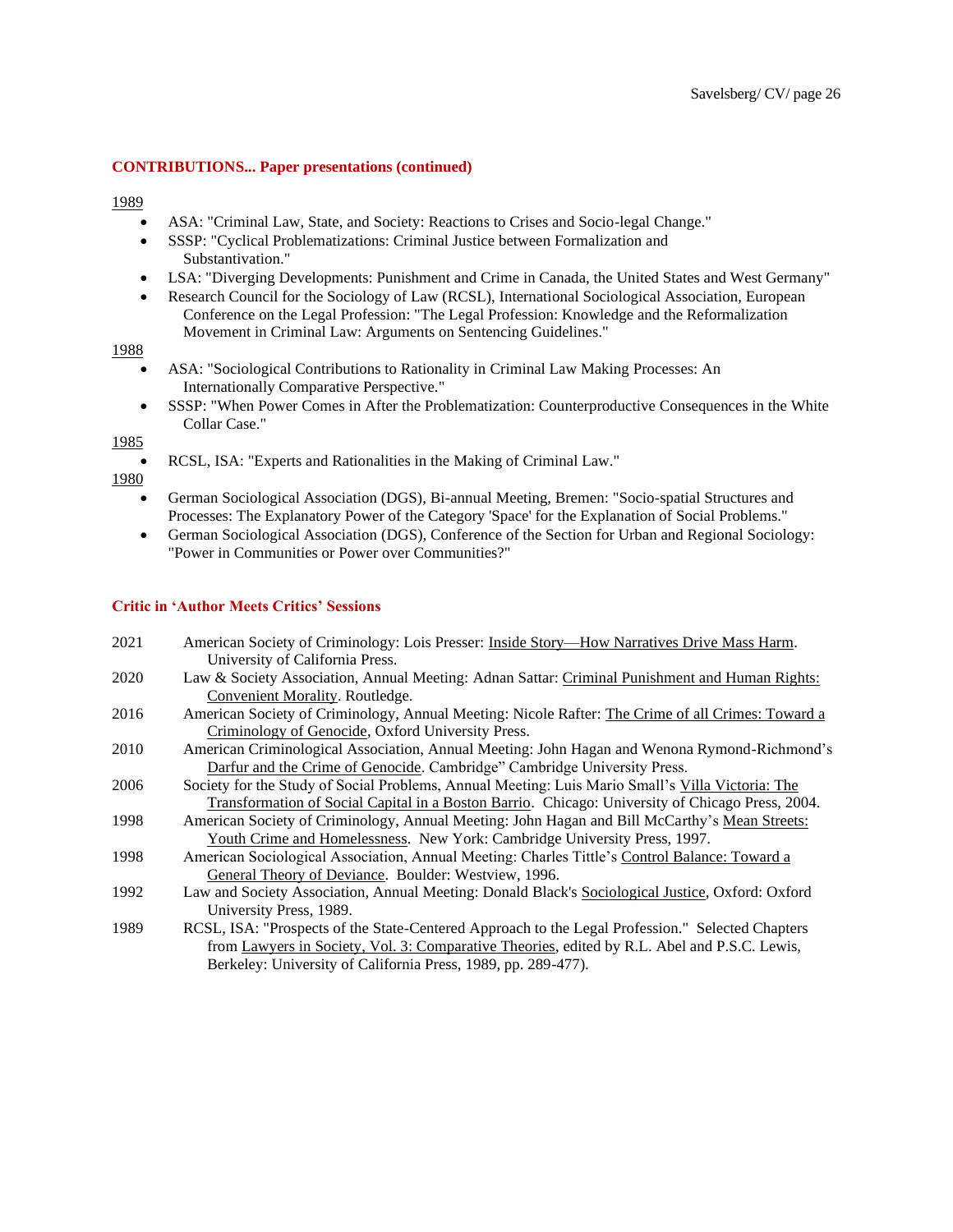# **Organizer of Professional Meetings and Sessions**

| 2019 | (with M.H. Seckinelgin). Workshop of International and Parisian Scholars: Genocide and Collective                                                                                                        |
|------|----------------------------------------------------------------------------------------------------------------------------------------------------------------------------------------------------------|
|      | Memory: Social Science of the Armenian Case and Beyond. Institut d'Études Avancés de Paris.                                                                                                              |
| 2019 | (with M.H. Seckinelgin). Roundtable with Film Directors, and Scholars on Art and Documentary Films,                                                                                                      |
|      | Graphic Novels and Scholarship on Mass Violence. Institut d'Études Avancés de Paris.                                                                                                                     |
| 2018 | Law & Society Association, Annual Meeting: "Genocide Law and Culture."                                                                                                                                   |
| 2017 | American Sociological Association, Annual Meeting: Human Rights and Law from Above and from<br>Below: Comparative Perspectives.                                                                          |
| 2017 | Comparative Genocide Studies and the Holocaust. International Symposium, University of Minnesota<br>(with Alejandro Baer)                                                                                |
| 2016 | Law and Society Association. Authors-meet-Readers: Books on Genocide and its Representations.                                                                                                            |
| 2016 | Law & Society Review at 50 - Journal in a Changing Field (L&SA Annual Meetings)                                                                                                                          |
| 2015 | Two LSR sessions at L&SA meetings, Seattle, WA ("editors meet authors" and "recently published<br>papers").                                                                                              |
| 2014 | Two LSR sessions at L&SA meetings, Minneapolis, MN ("editors meet authors" and "recently published<br>papers").                                                                                          |
| 2013 | University of Minnesota "Representations of Genocide: Law, Media, and Scholarship" (co-organizer<br>with Alejandro Baer).                                                                                |
| 2012 | Rockefeller Bellagio Conference: Discourses on Darfur: Law, Science, Media (co-organizer with John<br>Hagan and Jens Meierhenrich).                                                                      |
| 2006 | Area Chair, International Comparative Criminology. American Society of Criminology.                                                                                                                      |
|      | Society for the Study of Social Problems: Organization (panels on collective memory and social justice).                                                                                                 |
| 2005 | World Congress of Criminology: Program Chair for Punishment and Society;                                                                                                                                 |
|      | Society for the Study of Social Problems: Three sessions for the Social Problems Theory Division;                                                                                                        |
|      | American Society of Criminology (Panel Organizer: "Selective, Narrow, Distorted, and Unconscious                                                                                                         |
|      | Adaptation of Sociological theory in Criminology: Costs, Pitfalls, and Potentials."                                                                                                                      |
| 2004 | American Sociological Association: "Law between Globalization and Nation-State."                                                                                                                         |
| 2003 | American Sociological Association: "Thematic Session: Culture and Punishment."                                                                                                                           |
|      | American Sociological Association: "Criminology Town Hall: What has been forgotten or left out of<br>criminology?"                                                                                       |
| 2001 | Law and Society Association (with D. Marie Provine): "Bridging the Worlds of Research and Action:<br>Pitfalls and Opportunities"                                                                         |
| 1999 | ASA, Annual Meeting: "Mutual Engagement: Criminology, Sociological Theory, and Sociological<br>Specialties" (panelists: John Hagan, Robert Sampson, James F. Short Jr., Susan Silbey, Diane<br>Vaughan). |
| 1996 | ASA, Annual Meeting: "Special Session: Distortion of Academic Knowledge" (panelists: R. Cloward                                                                                                          |
|      | and F. Fox Piven, T. Halliday, J. Savelsberg, R. Stryker; discussant: J. Hagan).                                                                                                                         |
| 1991 | Annual Meetings of the SSSP: "Thematic Session: Social Justice in a New Eastern Europe" (panelists: L.<br>Coser, J. Goldfarb, J. Savelsberg, and J. Singelmann).                                         |
| 1990 | Fall Quarter, History and Society Seminar Series, University of Minnesota (with R. Aminzade).                                                                                                            |
| 1986 | West German National Science Foundation, Colloquium on the Future Development and Funding of<br>Criminology, November 27-29, 1986, University of Bremen (with H. Haferkamp).                             |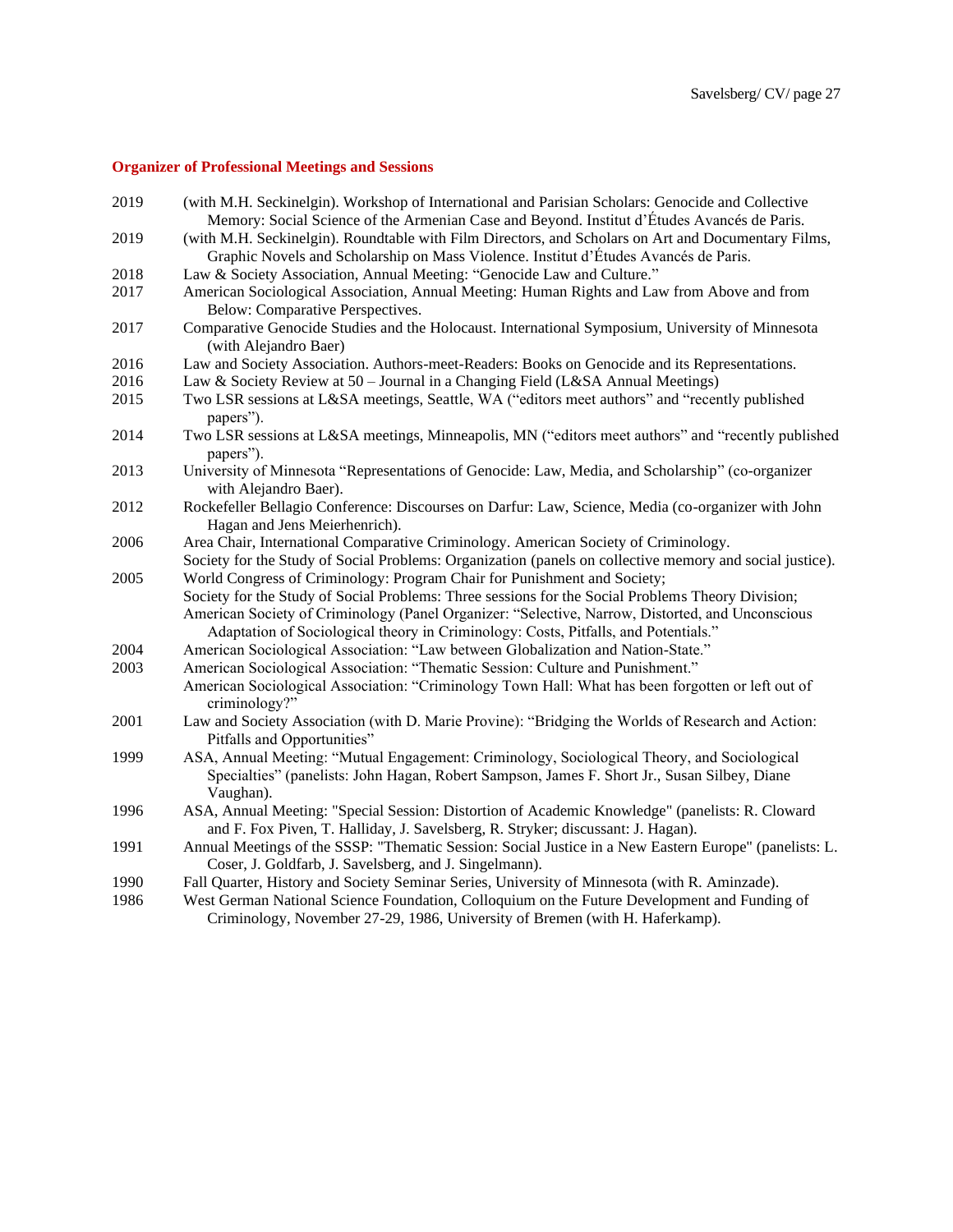#### **Discussant/Commentator/Moderator at Professional Meetings**

- 2020 LSA, discussant for panel on "Alternatives to Incarceration."
- 2018 LSA, discussant for panel on "Global Legal Ordering: Criminal Law."
- 2010 LSA, discussant for panel on "Examining Changes in Punishment."
- 2007 ASA, chair and discussant for panel on "Law and Institutions."
- 2006 ASC, discussant for panel on "migrants' crime in post-Fordist times between Europe and the United States" and chair/discussant for panel on "human rights violations and the rule of law in international contexts."
- 2003 ASA, discussant at Historic-Comparative Sociology session.
- 2001 LSA, discussant for session on "Crime and its Control."
- 1999 ASA, Annual Meeting, discussant for regular criminology session.
- 1997 ASA, Annual Meeting, discussant for regular criminology session.
- 1995 ASA, Annual Meeting, chair of Sociology of Law Section Roundtable.
- 1995 LSA, Annual Meeting, chair/discussant: "Questioning Criminal Justice Policy."
- 1994 International Sociological Association, (discussant) "Sociology and History" (Research Committee on Rational Choice).
- 1994 Law and Society Association, Annual Meeting (chair and discussant): "Political Trials."
- 1993 American Society of Criminology, Annual Meeting (discussant): "Crime in Eastern Europe."
- 1992 Social Science History Association, Annual Meeting: "Comment: Criminal Justice and Imprisonment during the National Socialist Period in Germany, 1933-1945."
- 1991 Conference on the Radical Right in Western Europe, West European Area Studies Center, University of Minnesota (moderator): "Social and Popular Support for the Radical Right."
- 1991 Social Science History Association, Annual Meeting (commentator): "Comment: Sociology and the Historiography of Crime and Criminal Justice in Civil Law Regimes."
- 1990 LSA, Annual Meeting (discussant): "Community Protection and Fear of Crime."

# **INVITED LECTURES (sociology departments if not otherwise specified; selected)**

- Institute for Islamic Studies, Humboldt University Berlin (2022)
- American Bar Foundation (2022)
- Society for Armenian Studies and National Association for Armenian Studies and Research (2021)
- Armenian Cultural Organization of Minnesota (ACOM) (2021)
- Institut d'Études Avancées de Paris, France (2019, 2021)
- Stellenbosch Institute for Advanced Study, South Africa (2018)
- University of California at Irvine Law School (2018)
- Transitional Justice Institute, University of Ulster, Belfast (2017)
- University of Minnesota Law School (2017)
- École des Hautes Études en Sciences Sociales, Paris (2016, 2019)
- Government of Armenia, Global Forum against the Crime of Genocide (2016)
- African Studies Initiative, University of Minnesota (2016)
- University of Minnesota Law School (2016)
- Darfur Women's Action Group, Washington DC (2016)
- George Mason University (2015)
- Stanford University, Law School (2015)
- Ruhr University Bochum, Center for Genocide Studies (2014)
- Johannes Gutenberg University of Mainz (2013)
- Friedrich Wilhelm University of Bonn, Kaethe Hamburger Kolleg Recht als Kultur" (2013)
- University of California at Davis (2013)
- Oxford University (2011)
- University of Edinburgh (2011)
- Humboldt University, Berlin (2010)
- Freie Universität, Berlin (2010)
- University of Erlangen and Nuremberg (2010)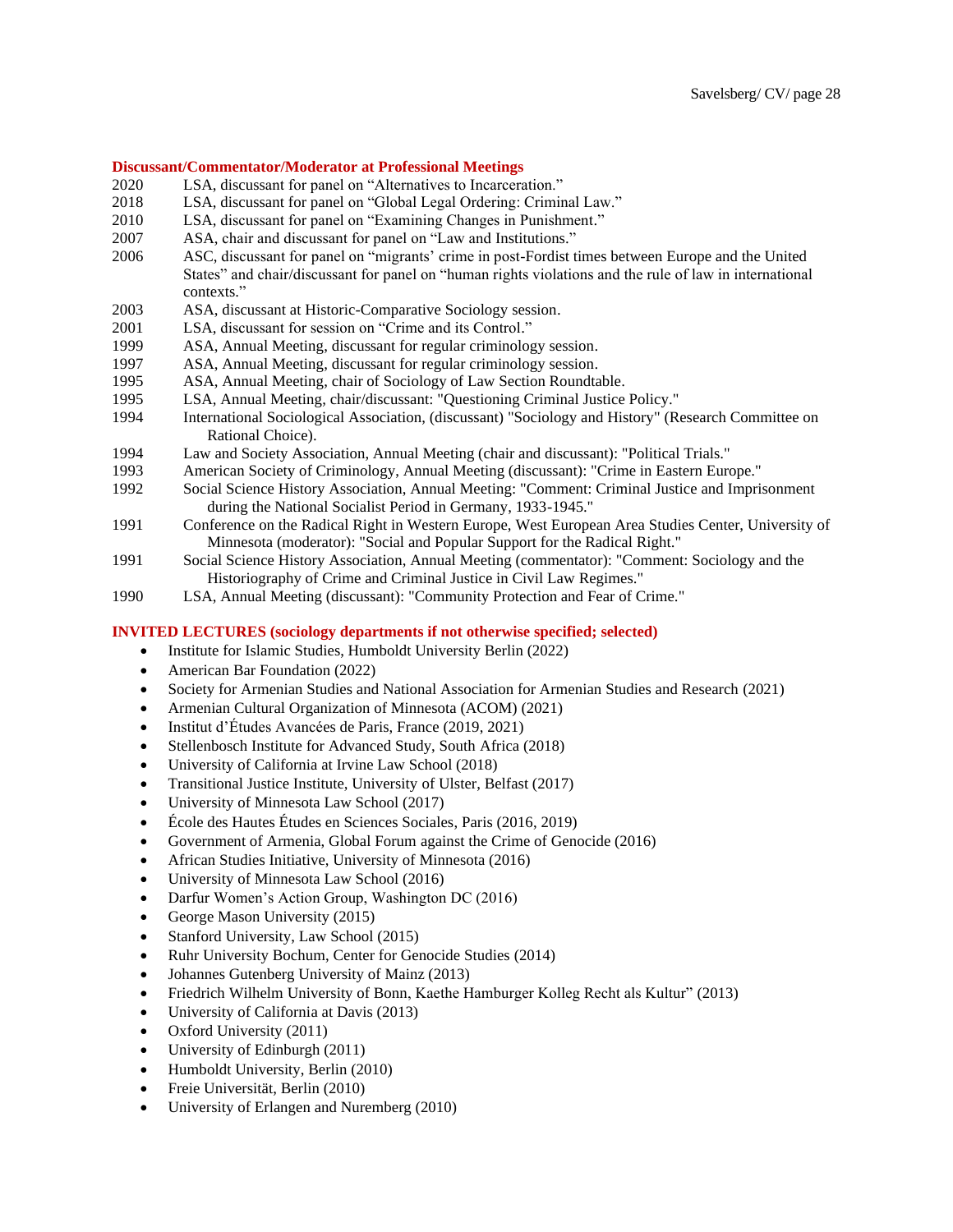# **INVITED LECTURES (cont.)**

- Rockefeller Foundation Bellagio Center (2010)
- Russell Sage Foundation, New York (2009)
- New York University, Law and Social Science Program (2008)
- New York University School of Law (Heffinger lecture, 2007)
- Northwestern University (2007)
- University of Sao Paulo, Center for the Study of Violence, Brazil (2007)
- Yale University (2006)
- University of Washington, Seattle (2005)
- University of Trento, Italy (2005)
- University of Bologna, Law School, Italy (2004)
- Helmut Schmidt University, School of Public Policy, Hamburg (2004)
- Karl-Franzens University of Graz, Austria (2011, 2005, 2003)
- Brown University (2003)
- University of Munich (2000)
- Criminological Research Institute, Hanover (2011, 2004, 2000)
- New York University, Sociology (2001, 1997)
- Center for the Study of Violence, University of Sao Paulo and Rede Globo Television (Seminar on urban violence in Brazil, 1997)
- University of Iowa, Center for Crime, Law, and Social Control (1995)
- University of Toronto, Centre for Criminology (1995)
- Deutsche Welle TV/National Press Club, Washington D.C. (1994)
- University of Minnesota, Center for European Studies (1993)
- University of Wisconsin at Madison, Crime, Deviance and Social Control Program (1992)
- University of Minnesota, History and Society Program (1990)
- University of Minnesota (2011, 2006, 2005, 1990, 1989)
- Harvard University, Center for European Studies (1988)
- University of California at Irvine, Program on Social Ecology (1988)
- Temple University, Criminal Justice Department (1985)
- City University of New York, John Jay College for Criminal Justice (1985)
- Johns Hopkins University, Center for Metropolitan Planning and Research (1983)
- University of Bremen (1985, 1984)
- University of Duisburg (1984)
- University of Hamburg (1983)
- University of Trier (1981, 1979)

#### **OTHER PROFESSIONAL ACTIVITIES**

# **Journals and funding agencies**

- Co-editor, with Tim Johnson, Law & Society Review (2014-16)
- Editorial Board, International Criminology (2020-)
- Editorial Board, Social Sciences (2017-21)
- Editorial Board, Social Forces (2014-23)
- Editorial Board, Criminology (2012-14)
- International Advisory Editor, Theoretical Criminology (1998-2018)
- Editorial Board, Punishment and Society (1997-2002)
- Co-editor, Punishment and Society (2002-)
- International Advisory Board, European Journal of Criminology (2005-2012)
- Criminology Editorial Consultant, Journal of Criminal Law and Criminology (1996-2000)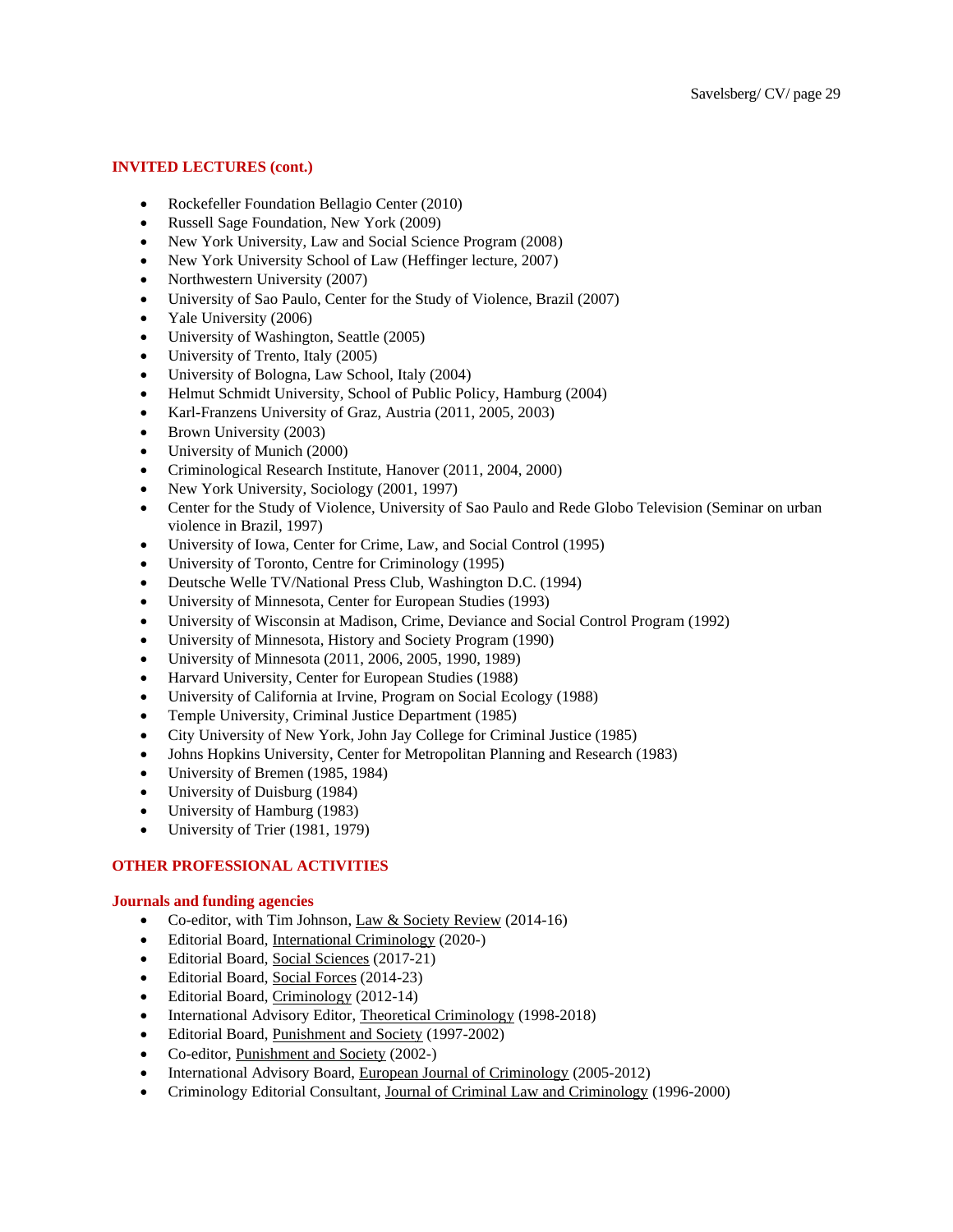# **OTHER PROFESSIONAL ACTIVITIES (continued)**

- International Editorial Advisory Board, The New Criminal Law Review, previously: Buffalo Criminal Law Review (1996-)
- Editorial Advisory Board, Law & Society Review (1994-97)
- Consulting Editor, American Journal of Sociology (1994-96)
- Occasional reviewer for numerous journals, including American Sociological Review, American Journal of Sociology, Social Problems, Law & Society Review, Law & Social Inquiry, Criminology, Theoretical Criminology, Homicide Studies, Social Psychology Quarterly, Sociological Forum, The Sociological Quarterly, Symbolic Interaction, Sociological Theory.
- Occasional reviewer for the following research foundations: US National Science Foundation, European Research Council, Volkswagen Foundation, Hong Kong Research Council, Austrian Science Fund, Swiss National Science Foundation, Czech Science Foundation, Israel Science Foundation, National Science Centre Poland.
- Occasional reviewer for following institutes: American Academy, Berlin; Paris IAS.
- National Science Foundation Site Committee. NCOVR.

# **Academic associations**

# **American Sociological Association (ASA)**

• Chair (2007-08) and Member (2005-08) ASA Committee on Sections.

- ASA-Human Rights Section
	- Elected Chair (2016-17)
	- Council Member (2018-19)
	- Chair (2017-18) and Member (2018-19), Nominations Committee
	- Article Award Committee (2018-19)
- ASA--Sociology of Law Section
	- Elected Chair (2004-05)
		- Elected Council Member (1998-00)
		- Chair, Book Award Committee (1997-98)
		- Nominations Committee (1996-97)
		- Membership Committee (1994-96)
		- Elected Secretary-Treasurer (1993-94)

ASA--Section-in-Formation on the Sociology of Law (1992-93)

- **Steering Committee**
- Nominations Committee
- By-laws Drafting Committee
- ASA--Crime, Law, Deviance Section
	- Chair, Albert J. Reiss, Jr. Book Award Committee (2006-07)
	- Elected Council Member (2004-2007)
	- Chair, James F. Short, Jr. Distinguished Article Award Committee (2003-04)
	- Chair, Membership Committee (1999-00)
	- Candidate for Section Chair (1997, 1999)

ASA-Section for Human Rights

- Council (2018-19), appointed
- Elected Chair (2016-17)
- Chair, Nominations Committee (2017-18)

• Member, Article Award Committee (2018-19)

ASA-Theory Section

• Article Award Committee Member (ca. 2000)

ASA-Section on Culture

• Clifford Geertz Article Award Committee (2008-09)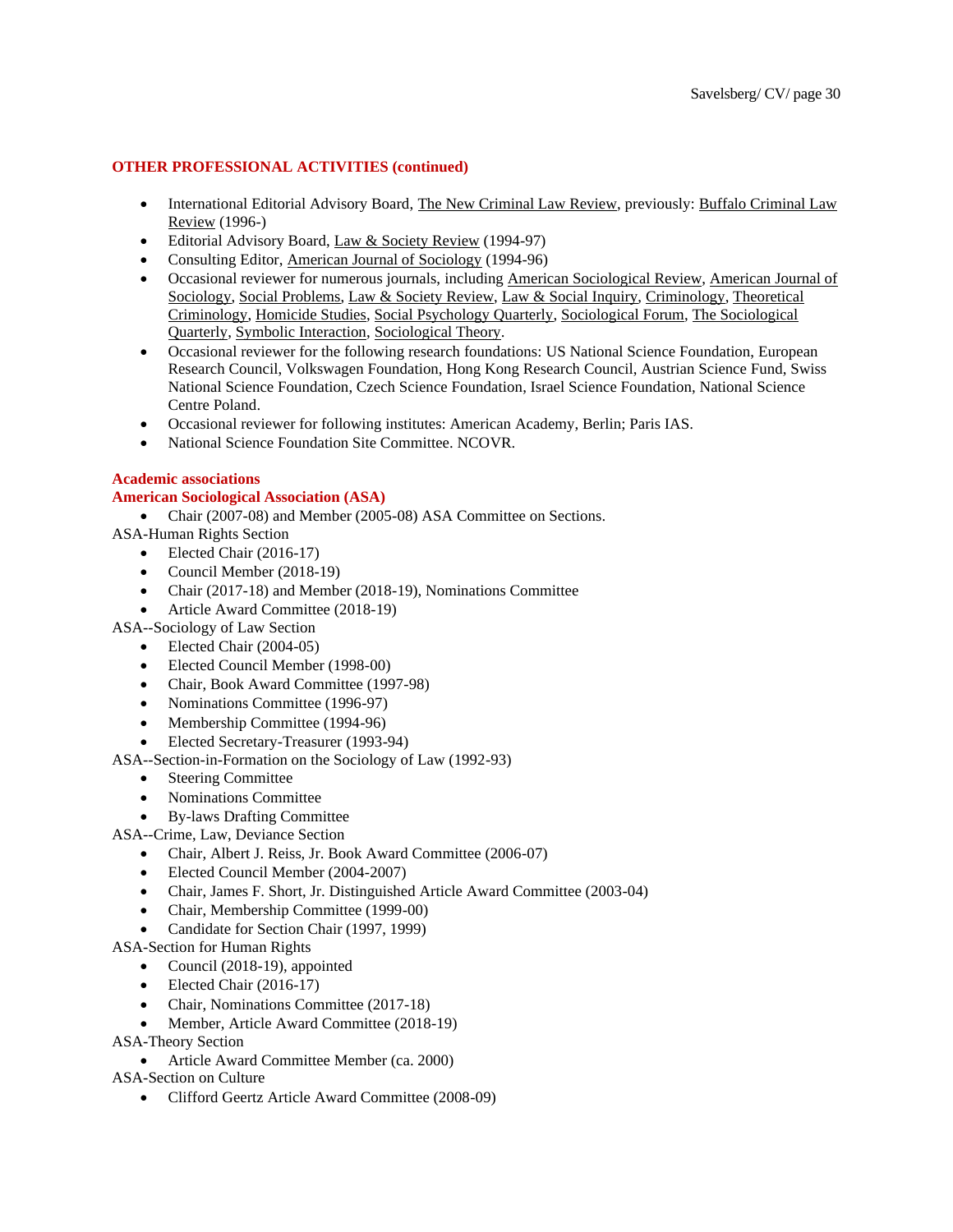### **OTHER PROFESSIONAL ACTIVITIES (continued)**

#### **Society for the Study of Social Problems**

- Elected Chair, Social Problems Theory Division (2004-06)
- Member, C. Wright Mills Award Committee (2004-05)
- Candidate, SSSP President (2017)

#### **American Society of Criminology**

- Chair, Thorsten Sellin & Sheldon and Eleanor Glueck Award Committee (2005-06)
- Hindelang Book Award Committee (2016-17)
- Program Committee (1999-2000; 2005-06)
- Membership Committee (1991-92)

#### **Law & Society Association**

- Co-editor (with Timothy Johnson), Law & Society Review (2014-16)
- Member, Board of Trustees (2014-16)
- Member, Executive Committee (2014-16)
- Member, Editor Search Committee (2014)
- Author of "Race and Racism in Berlin" for LSA Conference Website
- Book Review Editor Search Committee (2003-04)
- Development Committee (2000-01)
- Publications Committee (1999-2000)
- Editor Search Committee for Law and Society Review (ca. 1998-99; 2014)

#### **Other**

• World Congress of Criminology, Area Chair: Punishment and Society (2005)

#### **Universities, Departments, Institutes**

# **--University of Trier and KFN: (Search Committees 1981; 1986; 1987; 1988) --University of Minnesota:**

#### **a. Department of Sociology:**

- Chair, Sociology Research Institute Committee (2002-03)
- Awards and Graduate Admissions Committee (2001-2002 [chair]; 2000-2001)
- Graduate Qualifying Review Committee (1998-99; 1999-2000 [chair])
- Graduate Affairs Committee (2001-2002; 1999-2000; 2009-10; 2021-22)
- Faculty Search Committee (1989-99; 2005-06; 2008-09)
- Associate Department Chair (1996-98)
- Faculty Search Committee (1997-98 [chair]; 2005-06; 2008-09)
- Coordinator of Semester Conversion (1996-97)
- Director of Undergraduate Studies and Chair of the Undergraduate Affairs Committee (1994- 95) (author of Chapter 5 [pp. 224-298] of Department's 1995 Self-Study Report: "The Undergraduate Program: Objectives, Innovations, and Growing Demand")
- Chair of ad-hoc Committee for the Reform of the Senior Project Seminar (1995)
- Executive Committee (1990-91; 1991-92; 1994-95; 1996-97; 1997-98)
- Undergraduate Affairs Committee (1993/94; 2005-06; ex officio: 1996/97; 2006-07)
- Personnel, Tenure & Salary Committee (1990/91; 2006-07 [elected])
- Graduate Affairs Committee (1991/92; 1996/97 [ex officio]; 2012-13)
- Graduate Admissions (1989/90)
- Honors Representative (1998-2003; 2004-18)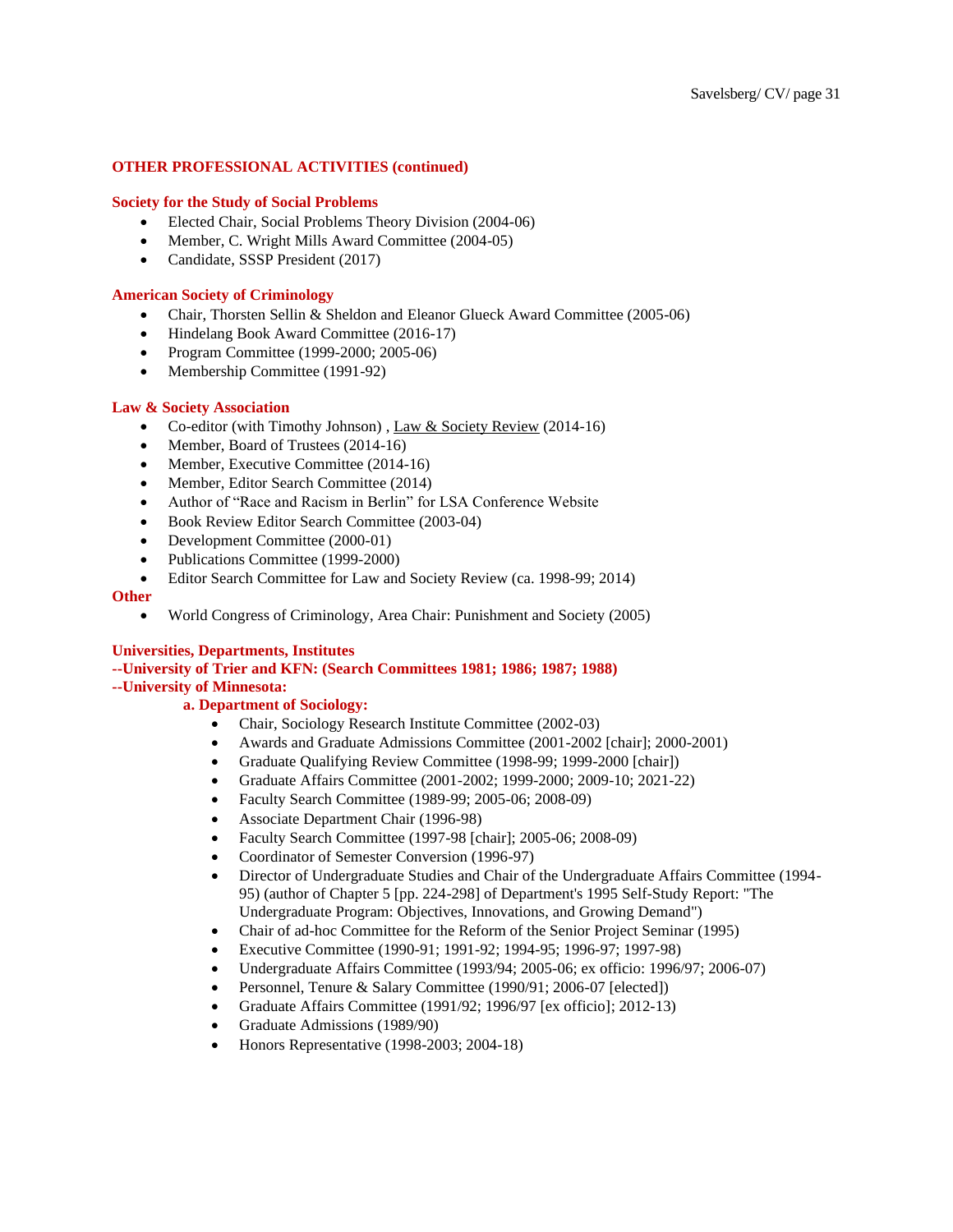### **OTHER PROFESSIONAL ACTIVITIES (continued)**

#### **b. College of Liberal Arts:**

- Chair, Search Committee, Stephen Feinstein Chair and Director of the Center for Holocaust and Genocide Studies (2011-12)
- Chair, CLA Promotion and Tenure Committee (2015, 2016); and member (2007, 2011, 2014)
- Spanish and Portuguese Department Review Committee (2016)
- Tenured Hire Committee (2006)
- Course Review Committee (2002-2003)
- Honors Committee (1999-2001; 1994-95)
- CLA Assembly (1990/91, 1996-98 [96-98 secretary])
- Committee for Curriculum, Instruction, and Advising (1996-98)
- Board, Center for Austrian Studies (1994-96)
- John E. Turner Award Committee (1995)
- Committee on Foreign Study, Foreign Studies Program (1992/93)
- Advisory Committee (1999-2000) and Executive Committee (2000-04), Center for German and European Studies

#### **c. University of Minnesota:**

- Co-chair, Intercollegiate Committee "Human Rights Initiative" (2012-13)
- University Senate (1996-98)
- Graduate School Summer Fellowship Award Committee (1997-2001; 2006-)

### **d. Other Units:**

- Undergraduate Research Opportunity Program (reviewer, 1991/92)
- West European Area Studies Center, Search Committee for DAAD Visiting Professor (1991/92)
- Institute for International Studies, Curriculum Advisory Committee (1991/92)

#### **External reviewer for promotion/tenure decisions (multiple times for some)**

- Ben Gurion University of the Negev
- Boston University
- Bowling Green State University
- University of California, Irvine
- University of California, Santa Barbara
- Case Western Reserve University
- University of Delaware
- University of Denver
- École des Hautes Études en Sciences Sociales
- University of Georgia
- University of Haifa
- Hebrew University, Jerusalem
- University of Iowa
- Karl-Franzens University, Graz
- University of Kentucky
- London School of Economic and Political Science
- University of Massachusetts at Amherst
- University of Massachusetts at Boston
- University of Missouri
- McGill University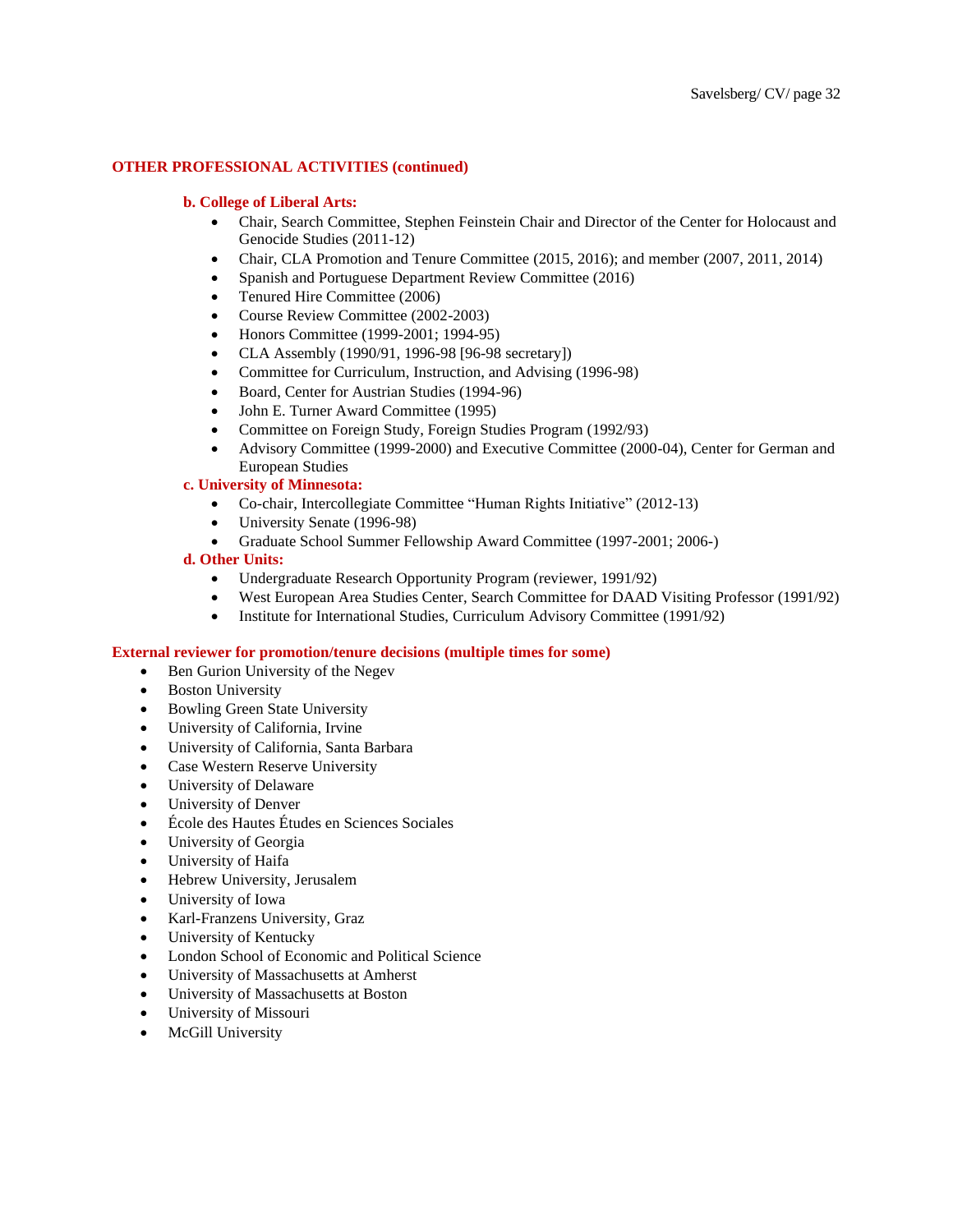# **External reviewer for promotion/tenure decisions (multiple times for some) (cont.)**

- New York University
- Northwestern University
- Ohio State University
- Pennsylvania State University
- Purdue University
- Ramapo College of New Jersey
- University of South Carolina
- University at Stony Brook, SUNY
- Texas A&M University
- University of Texas
- University of Toronto
- University of Washington
- Yale University

# **ADVISING (Ph.D.)**

### **Past Advisees, and current affiliations**

- Suzy Maves McElrath (with Christopher Uggen), Montana State University
- Nicholas James Wahutu (with David Pellow), Harvard University (post-doc) and New York University
- Wenjie Liao (with Elizabeth Boyle), North Carolina State University, now Rochester Institute of Technology.
- Hollie Nyseth-Brehm (with Elizabeth Boyle), The Ohio State University
- Gulseren Kozak-Isik (with Robin Stryker)
- Yu-Ju Chien, National University of Taiwan, Taipei
- Ryan D. King, University at Albany; now The Ohio State University
- Lara Cleveland, University of Minnesota Population Center
- Sarah Flood, University of Minnesota Population Center
- Alexandra Stein, Birkbeck, University of London, now London Southbank University
- Kasia Polanska (with Ann Hironaka), University of Alaska Southeast
- Timothy Clark, University of North Alabama
- Christopher Pappas, Sacramento State University
- Joanne Oreskovic, Montana Department of Public Health

# **Current Advisees**

- Jillian LaBlanche (with Alejandro Baer)
- Miray Phillips
- Nir Rotem (with Elizabeth Boyle)
- Erez Garnai
- Brooke Chambers
- Michael Soto

# **External committee member**

- University of Chicago
- Humboldt University, Berlin
- University of Missouri, St. Louis
- Vanderbilt University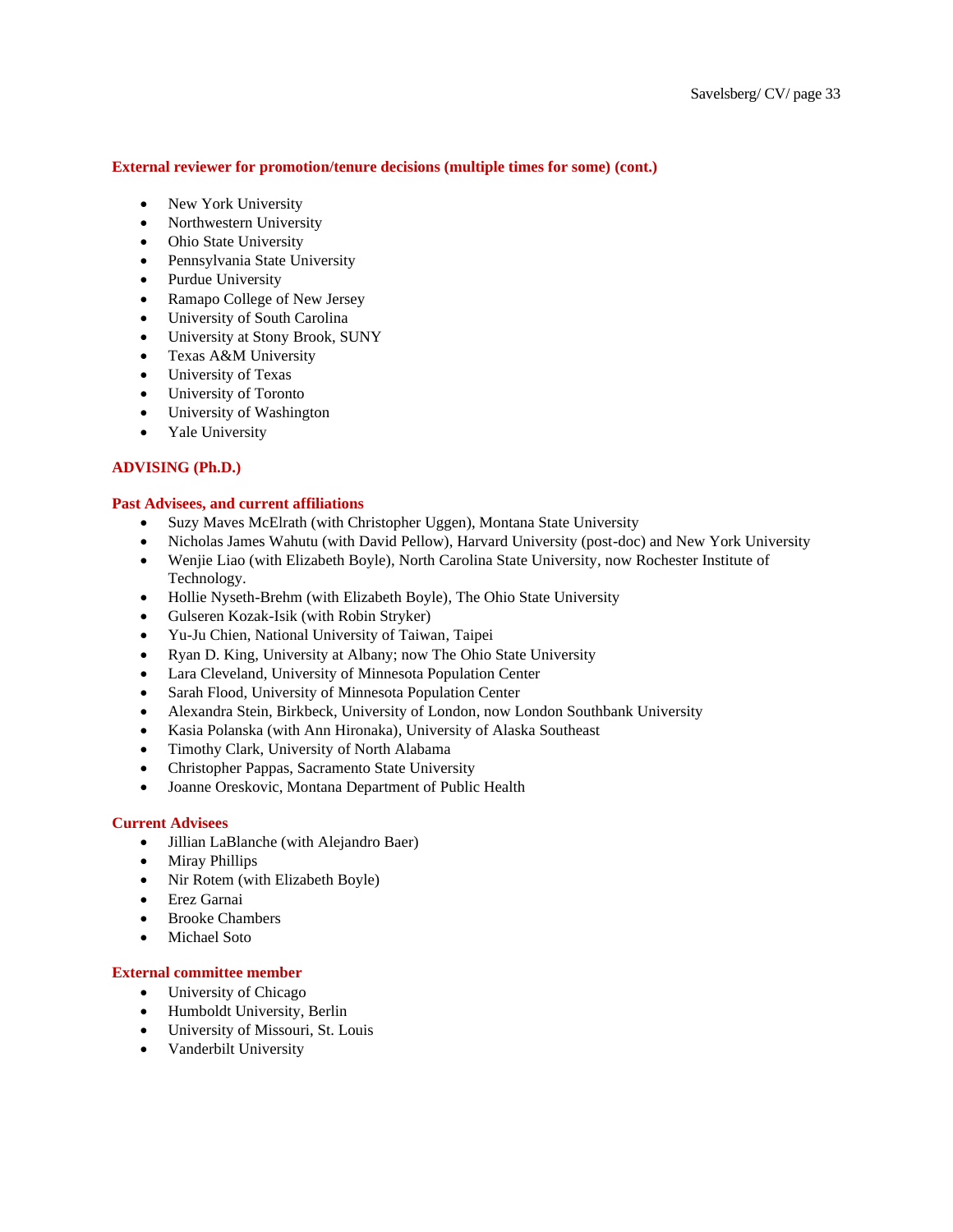# **COURSES TAUGHT**

#### **University of Minnesota**

- SOC1001 Introduction to Sociology (Spring and Fall 1990)
- SOC1001H Honors Introduction to Sociology (1997)
- SOC3101 Introduction to American Criminal Justice (1990, 1991, 1992, 1993, 1997)
- SOC3501 Principles of Social Organization (Spring and Fall 1991, 1992, 1994, 1998, 1999)
- SOC 3701 Social Theory (2017, 2020, 2022)
- SOC3966 Senior Project Seminar (1992)
- SOC3991H Junior Honors Seminar (1995, 1998, 2001)
- HSEM3030 Honors Seminar: Crime and Revolution in Eastern Europe (1999)
- HSEM3050 Honors Seminar: Knowledge (2002)
- SOC5966 Major Project Seminar (1994, 1997, 2010)
- SOC5977H Honors Pro-seminar; Parts 1 and 2 (1998-99, 2001-2002, 2005-06, 2011-12, 2019-20)
- SOC4101 Sociology of Law (1990, 1992, 1994, 2003, 2004, 2005, 2007)
- SOC 4102 Criminology (2005, 2006, 2008, 2009, 2013, 2015, 2017, 2021, 2022)
- SOC4135 Sociology of White-collar Crime (1994, 1999, 2003, 2006, 2007, 2013, 2016, 2017, 2021)
- SOC4960 Topics: Crime and Human Rights (2010)
- SOC 4104 and GLOS4104: Crime and Human Rights (2012, 2014, 2015, 2017, 2018, 2019)
- SOC5960 Topics: Sociology of German Society
- SOC5483: Sociology of German Society (1994, 1995, 2008)
- SOC8090 Topics: Law and Modernization (1990)
- SOC8090 Topics: Law, Society and Democracy (1998)
- SOC8701 Sociological Theory (2000, 2001, 2004, 2005, 2011, 2012, 2019)
- SOC8101 Sociology of Law (2018)
- SOC8090 Topics: Sociology of Knowledge (2002)
- SOC8731 Sociology of Knowledge (2006, 2009, 2016, 2020)
- SOC8090 Law & Society Review Editing Seminar (2014, 2015, 2016)

#### **Karl Franzens University, Graz, Austria**

- Introduction to Sociology (2005)
- Institutions in International Comparison (2003-04)
- Crime and Punishment in the United States (2003-04)

#### **Ludwig Maximilian University, Munich, FRG**

- Comparative Sociology of Germany and the United States (1999-2000)
- Crime and Punishment in America (1999-2000)

#### **University of Bremen, FRG**

- Law and Social Change (1989)
- Sociology of Law: Durkheim, Elias, Weber, and the Modernization of Criminal Law (1987)
- Practical Research Course: Content Analysis (1984/85)
- Ethnic Minorities (1984/85)